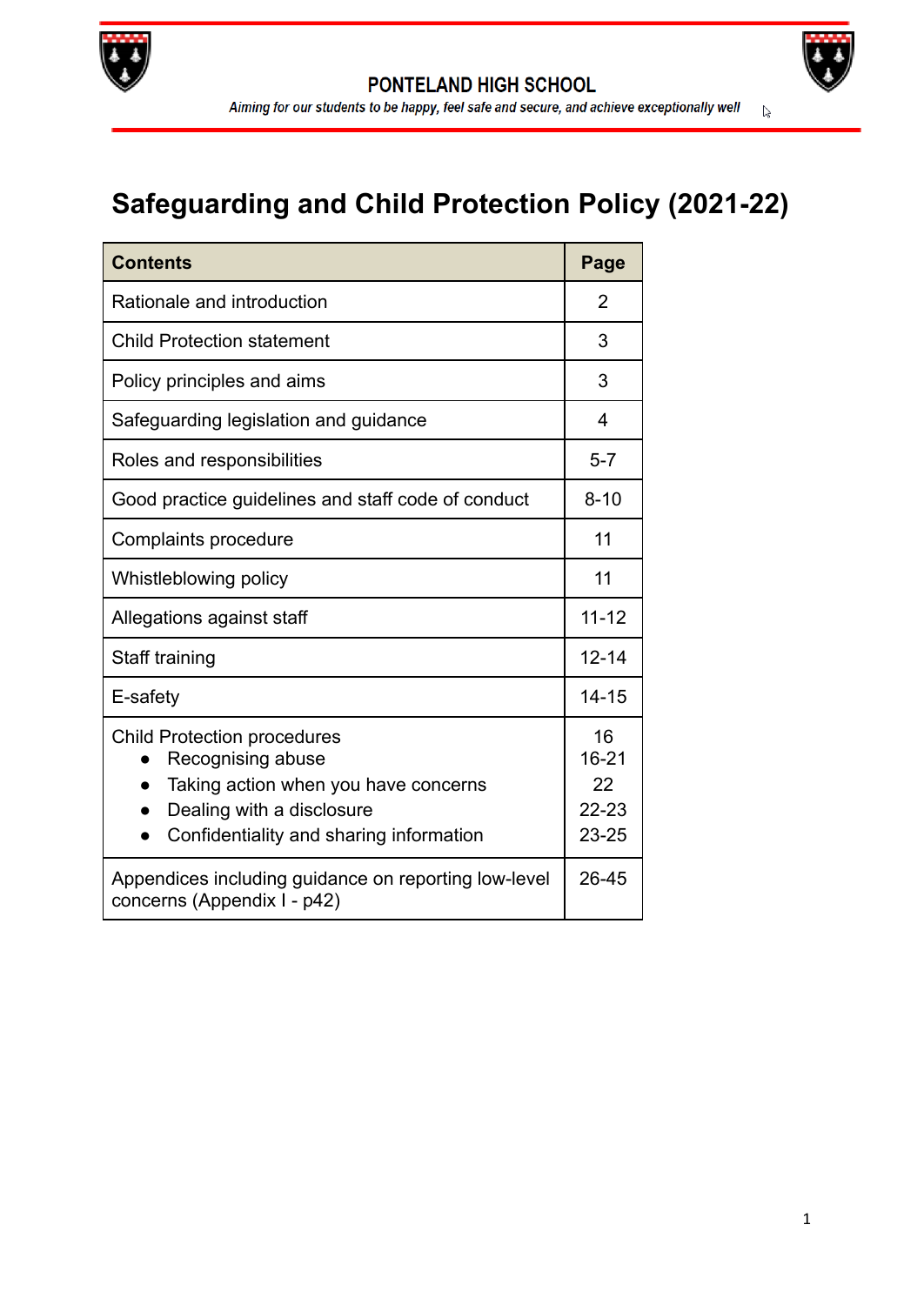# **Rationale and introduction**

Ponteland High School fully recognises its responsibility for safeguarding and promoting the welfare of children.

This policy is one of a series in the school's safeguarding portfolio, which includes:

- Staff code of conduct
- Attendance
- Anti-bullying
- Behaviour (including the use of reasonable force and exclusions)
- Acceptable use of ICT and E-Safety
- Complaints
- Whistleblowing
- SEND
- Recruitment and selection (this document will reference your single central record which is statutory\*)
- Confidentiality and information sharing
- Children Missing Education
- Relationships & Sex Education
- Statement of procedures for dealing with allegations against staff\*
- Children with health needs who cannot attend school
- The Looked After Children and Post Looked After Children Policy (Including arrangements for the designated person)

School leaders are committed to creating a strong culture of safeguarding within the organisation that goes beyond the required compliance measures. Within staff we promote vigilance and provide annual training and regular updates to ensure that all colleagues are informed and attentive to this aspect of their role.

We are committed to taking timely and appropriate safeguarding action for children or learners who need extra help or who may be suffering or likely to suffer harm. We adhere to our statutory and other responsibilities ensuring these are met and that staff exercise their professional judgement in keeping children and learners safe. This policy contributes to the school's commitment to all local and national requirements.

This policy is available on the school website ([www.ponthigh.org.uk\)](http://www.ponthigh.org.uk) and is included in the staff handbook/electronically, and made available to all volunteers and visitors. This policy should be read in conjunction with our other school policies listed above, particularly our attendance, behaviour, E-safety, SEND policies and staff code of conduct.

Please not in the light of the current COVID pandemic we have made addendums to this policy which include:

- School Risk Assessment
- PHS Safeguarding in Remote Education

Both documents are available on the school website

Safeguarding principles:

- our driving aims are to ensure our students are happy, feel safe and secure, and achieve exceptionally well
- the school's responsibility to safeguard and promote the welfare of children is of paramount importance
- to maintain an attitude of "think the unthinkable" and "it could happen here"
- we believe that safer children make more successful learners

This policy will be reviewed at least annually unless an incident or new legislation or guidance suggests the need for an interim review.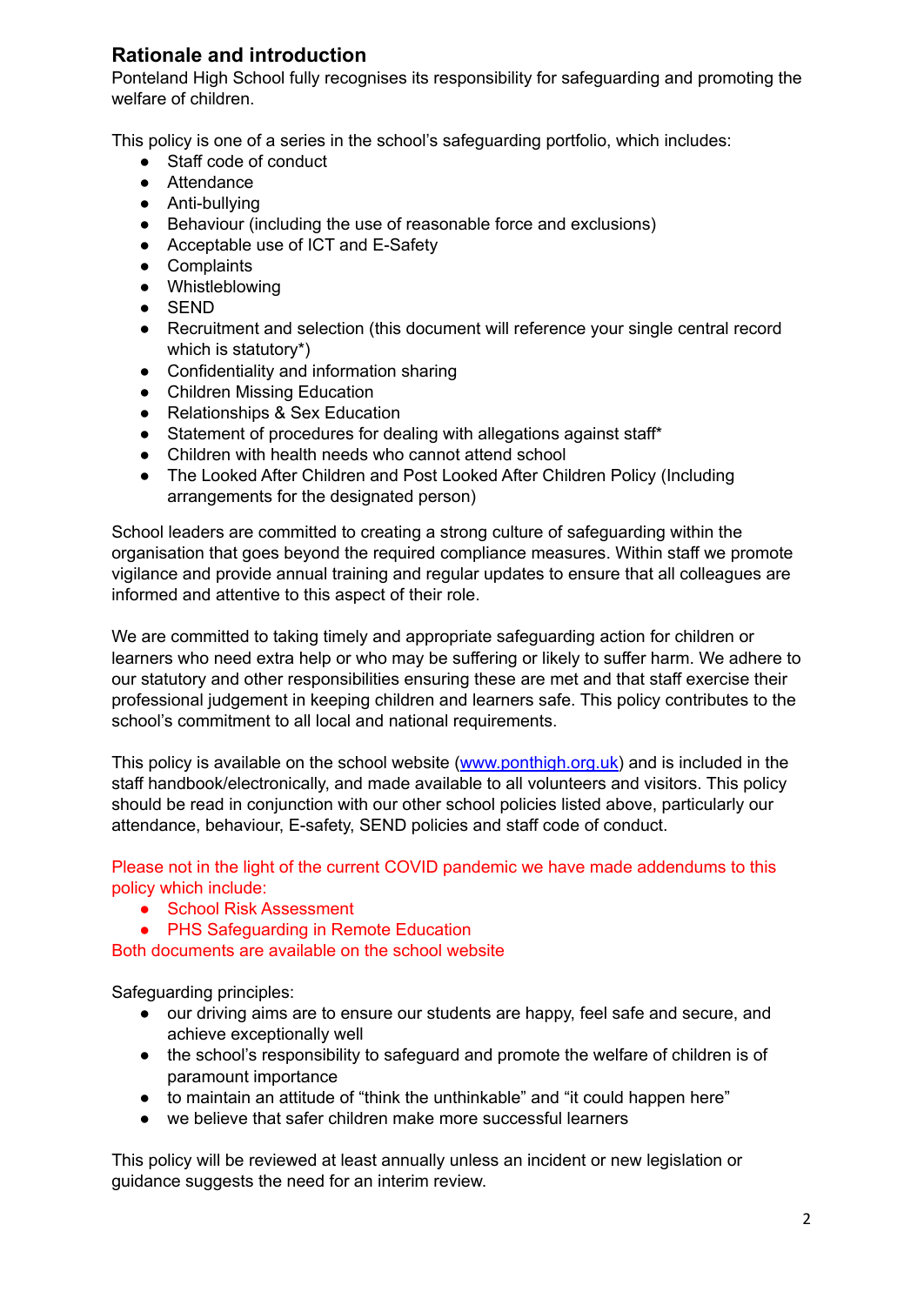# **Child protection statement**

We recognise our moral and statutory responsibility to safeguard and promote the welfare of all students. We endeavour to provide a safe and welcoming environment where children/young people are respected and valued. We are alert to the signs of abuse and neglect and follow our procedures to ensure that children receive effective support and protection.

At Ponteland High School students are taught about safeguarding, including online safety, through various teaching and learning opportunities, tutor time and our assembly programme. The school is fully committed to this as part of the delivery of a broad and balanced curriculum. Children are taught to recognise when they are at risk and how to get help when they need it.

Ponteland High School school is a listening school and all children and young people are encouraged to speak to a member of staff when they are worried about any issues. Students can report a concern to any trusted adult and all our staff are trained in how to follow our safeguarding procedures. We have also signposted our students via assemblies, posters, and tutorial sessions to the NSPCC dedicated Reporting services.

The procedures within this policy apply to all staff volunteers, visitors and governors and are consistent with those of the local safeguarding partnership (NSSP).

# **Policy principles**

- The welfare of the child is paramount
- All children and young people, regardless of age, gender, ability, culture, race, language, religion or sexual identity, have equal rights to protection
- All staff have an equal responsibility to act on any suspicion or disclosure that may suggest a child is at risk of harm
- The school will consider the risks and issues in the wider community when assessing the wellbeing of its students
- Students and staff involved in child protection issues will receive appropriate support

# **Policy aims**

- To demonstrate the school's commitment with regard to safeguarding and child protection to students, parents and other partners
- To contribute to the school's safeguarding portfolio of policies
- To provide all staff with the necessary information to enable them to meet their child protection responsibilities
- To ensure consistent good practice within the school

For the purposes of this policy the following terminology is used:

### **Safeguarding and promoting the welfare of children is defined for the purposes of this guidance as**:

- protecting children from maltreatment
- preventing impairment of children's health or development
- ensuring that children grow up in circumstances consistent with the provision of safe and effective care
- taking action to enable all children to have the best outcomes.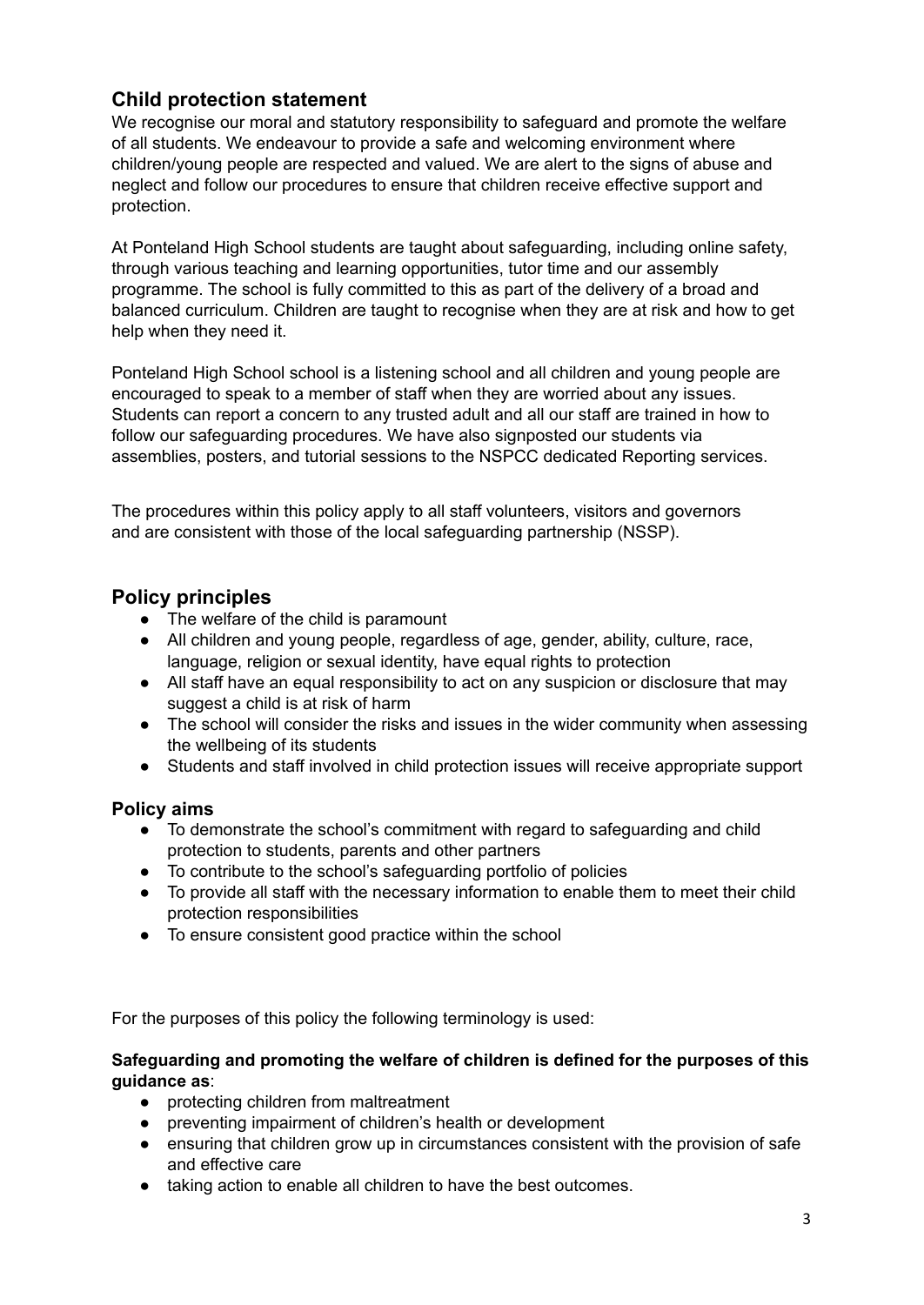**Children** include everyone under the age of 18.

**Child protection** refers to the processes undertaken to protect children who have been identified as suffering from or being at risk of suffering significant harm

**Staff** refers to all of those working for on behalf of the school, full time or part time, temporary or permanent in either a paid or voluntary capacity

**Parent** refers to birth parents and other adults who are in a parenting role, for example step parents, foster carers and adoptive parents

# **Safeguarding legislation and guidance**

- Section 175 of the Education Act 2002 requires local education authorities and the governors of maintained schools and further education (FE) colleges to make arrangements to ensure that their functions are carried out with a view to safeguarding and promoting the welfare of children
- The Teacher Standards 2012 state that teachers, including head teachers should safeguard children's wellbeing and maintain public trust in the teaching profession as part of their professional duties.
- The statutory guidance, Working Together to Safeguarding Children 2018, covers the legislative requirements and expectations on individual services (including schools and colleges) to safeguard and promote the welfare of children. It also provides the framework for safeguarding to monitor the effectiveness of local services, including safeguarding arrangements in schools. As stated in this guidance schools are relevant agencies in the new safeguarding arrangements established by the three key safeguarding partners (the LA, the CCG and the police)
- The statutory guidance, **Keeping Children Safe in Education 2021**, is issued under Section 175 of the Education Act 2002, the Education (Independent School Standards) Regulations 2014 and the Education (Non-Maintained Special Schools) (England) Regulations 2011. Schools and colleges must have regard to this guidance when carrying out their duties to safeguard and promote the welfare of children. Unless otherwise stated, 'school' in this guidance means all schools, whether maintained, non-maintained or independent, including academies and free schools, alternative provision academies and student referral units.
- The governing body of Ponteland High School will ensure that all staff have read the appropriate sections of this guidance (Part 1; Annex A and Annexe B) and will ensure the necessary mechanisms are in place to assist staff to understand and discharge their roles and responsibilities.
	- A record to confirm this is held with our single central record.
	- An annual safeguarding training session takes place in the first week of each academic year with additional sessions throughout the year as required.
- **What to do if you're worried a child is being abused 2015 - Advice for practitioners** is non-statutory advice that helps practitioners (everyone who works with children) to identify abuse and neglect and take appropriate action
	- A copy of the quidance is available within the CPOMS library.
- Due to their day-to-day contact with students, school staff are uniquely placed to observe changes in children's behaviour and the outward signs of abuse. Children may also turn to a trusted adult in school when they are in distress or at risk. It is vital that **all school staff** are alert to the signs of abuse and understand the procedures for reporting their concerns. The school will always act on identified concerns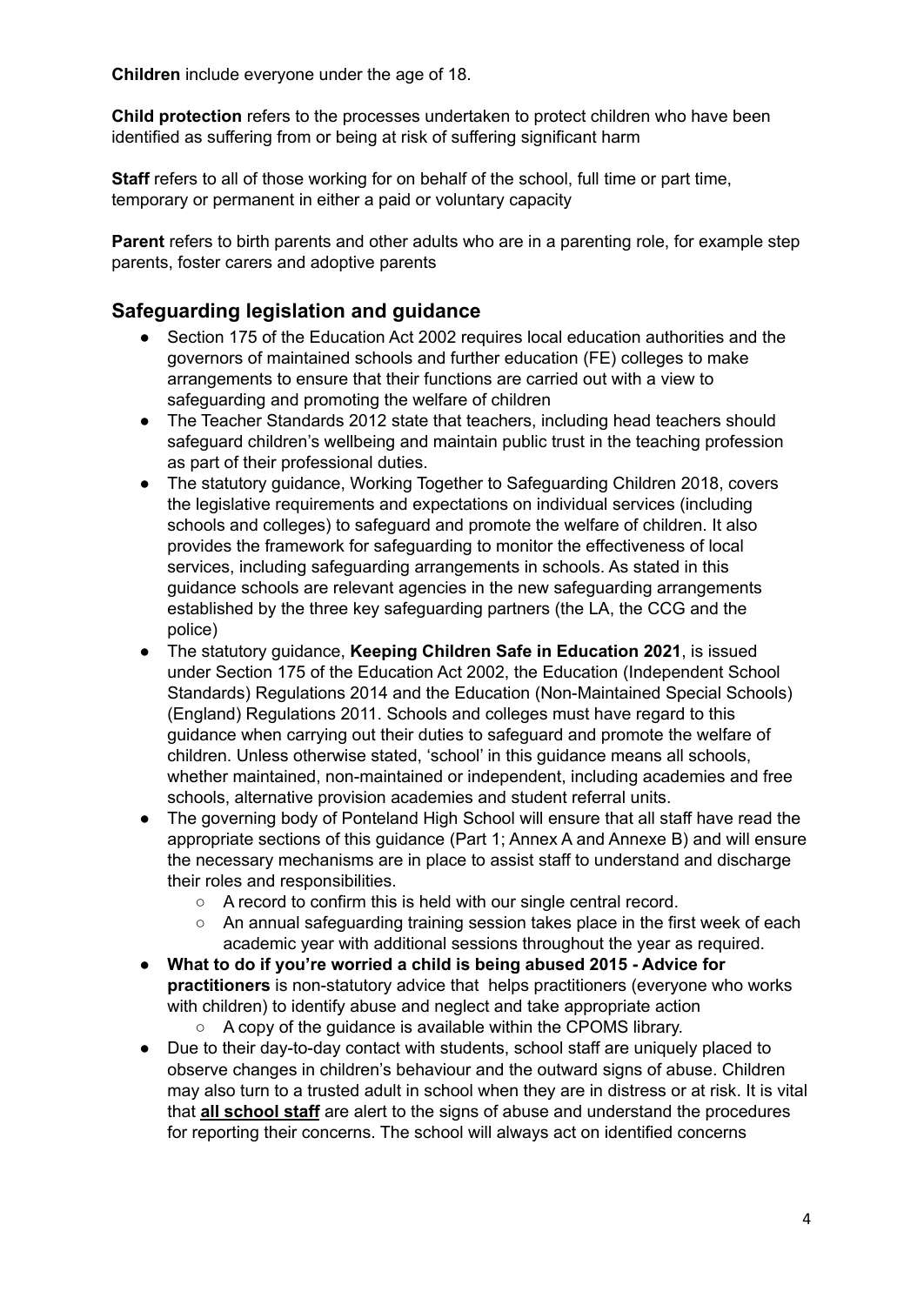# **Roles and Responsibilities**

| Role                                   | <b>Named person(s)</b>                        | <b>Contact details</b>                     |
|----------------------------------------|-----------------------------------------------|--------------------------------------------|
| Designated Safeguarding<br>Lead (DSL)  | Lyn Robinson (Assistant<br>Headteacher/SENCo) | I.robinson@ponthigh.org.uk<br>01661 824711 |
| Deputy Designated<br>Safeguarding Lead | Jim Balkwill (Deputy<br>Headteacher)          | j.balkwill@ponthigh.org.uk<br>01661 824711 |
| Headteacher                            | Kieran McGrane                                | k.mcgrane@ponthigh.org.uk<br>01661824711   |
| E-safety Lead                          | Mark Warland                                  | m.warland@ponthigh.org.uk<br>01661824711   |
| <b>Academy Committee members</b>       | Pat Cox / Carole Butler                       | phs@ponthigh.org.uk                        |

# **Designated Safeguarding Lead (DSL)**

- has the status and authority within the school to carry out the duties of the post, including committing resources and supporting and directing other staff
- is appropriately trained, receiving annual updates and face to face training provided by the safeguarding board every two years.
- acts as a source of support and expertise to the school community
- encourages a culture of listening to children and taking account of their wishes and feelings
- is alert to the specific needs of children in need, those with special educational needs and young carers
- has a working knowledge of Northumberland Strategic Safeguarding Partnership (NSSP) procedures <https://www.proceduresonline.com/northumberlandcs/index.html>
- makes staff aware of NSSP training courses and resources
- agreed processes for providing early help and intervention [http://www.northumberland.gov.uk/Children/Family/Support.aspx#earlyhelpassessme](http://www.northumberland.gov.uk/Children/Family/Support.aspx#earlyhelpassessmentforms) [ntforms](http://www.northumberland.gov.uk/Children/Family/Support.aspx#earlyhelpassessmentforms)
- keeps detailed written records of all concerns using our online Child Protection Monitoring System, ensuring that such records are stored securely but kept separate from, the student's general file
- refers cases of suspected abuse to children's social care or police as appropriate
- notifies children's social care if a child with a child protection plan has unexplained absences
- ensures that when a student leaves the school, their child protection file is sent securely to the new school (separately from the main student file and ensuring secure transit) and confirmation of receipt is obtained. The student's social worker should also be informed of the change in school
- attends and/or contributes to child protection conferences
- coordinates the school's contribution to child protection plans
- ensures that all appropriate staff members have a working knowledge and understanding of their role in case conferences, core groups and other multi-agency planning meetings, to ensure that they attend and are able to effectively contribute when required to do so
- develops effective links with relevant statutory and voluntary agencies including the **NSSP**
- ensures that all staff sign to indicate that they have read and understood the child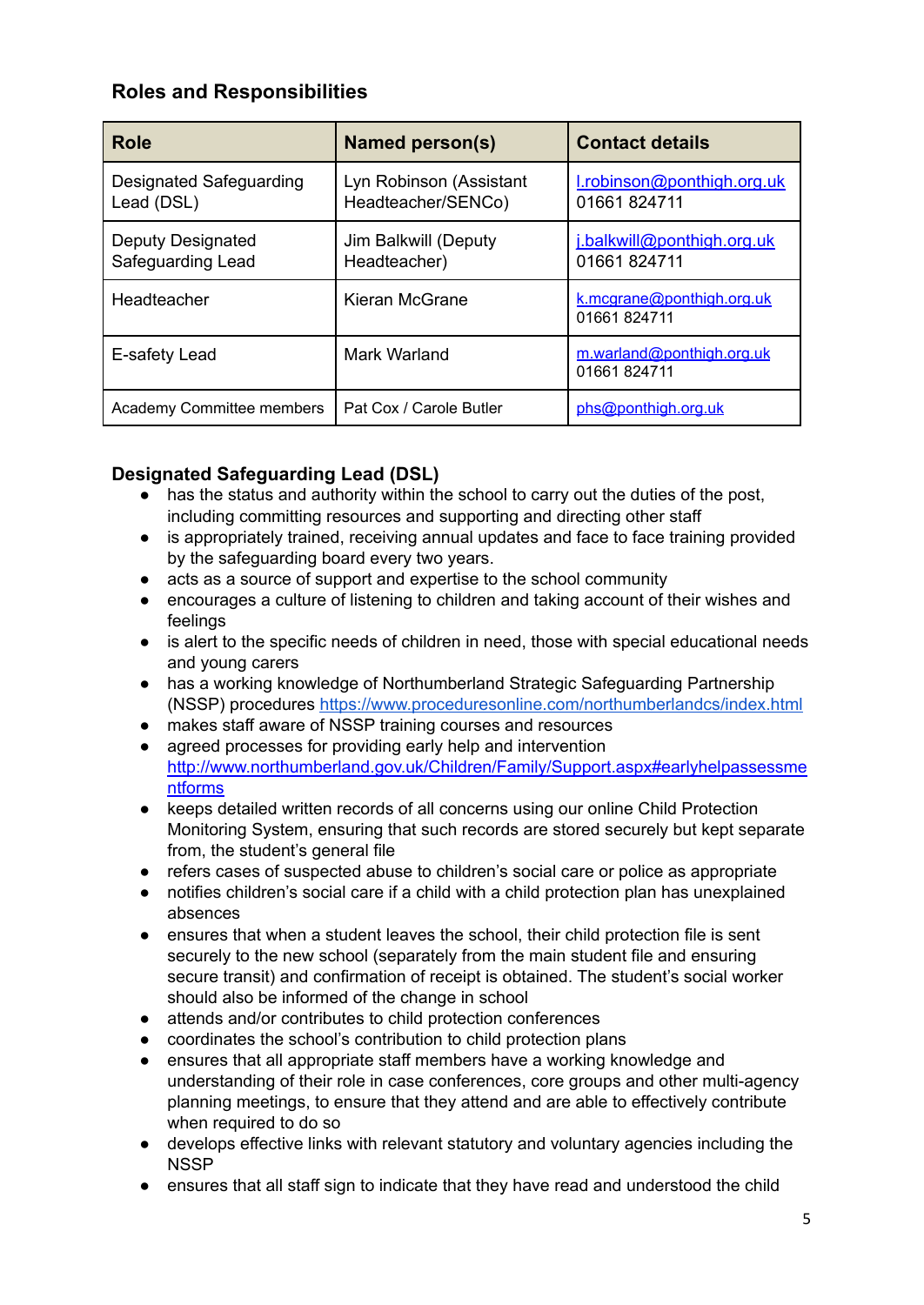protection policy

- ensures that the child protection policy and procedures are regularly reviewed and updated annually, working with governors and trustees
- liaises with the nominated governor and headteacher (where the role is not carried out by the headteacher) as appropriate
- ensures a record of staff attendance at child protection and safeguarding training is maintained
- ensures staff are kept up to date with key priorities within the LA, including learning from serious practice reviews
- makes the child protection & safeguarding policy available publicly, on the school's website or by other means
- ensures parents are aware of the school's role in safeguarding and that referrals about suspected abuse and neglect may be made
- has the lead role for Operation Encompass and Operation Endeavour in the school and ensures the school meets all requirements set out in the LA procedures
- reports concern that a student may be at risk of radicalisation or involvement in terrorism, following the Prevent referral process and refer cases by e-mail to OneCall . If the matter is urgent then Police must be contacted by dialling 999. In cases where further advice from the Police is sought dial 101. The Department of Education has also set up a dedicated telephone helpline for staff and governors to raise concerns around Prevent (020 7340 7264)
- meet all other responsibilities as set out for DSLs in Keeping Children Safe in Education 2021

### *Whilst the activities of the designated safeguarding lead can be delegated to appropriately trained deputies, the ultimate lead responsibility for child protection, as set out above, remains with the designated safeguarding lead; this lead responsibility will not be delegated.*

# **Deputy Designated Safeguarding Lead**

Is appropriately trained and, in the absence of the DSL, carries out those functions necessary to ensure the ongoing safety and protection of students. In the event of the long-term absence of the DSL, the deputy will assume all of the functions above.

**NB: If the DSL (or deputy) are not available, staff should contact the Headteacher, and if not available, another member of the Senior Leadership Team to seek advice.**

# **Advice can also be sought from colleagues in One Call, the Local Authority's single point of access on 01670 536400**

# **Headteacher:**

- ensures that the safeguarding and child protection policy and procedures are implemented and followed by all staff
- ensure the school assess any risks relating to current government public health guidance, puts in place appropriate procedures and publishes appropriate advice to staff, students and parents.
- allocates sufficient time, training, support and resources, including cover arrangements when necessary, to enable the DSL and deputy to carry out their roles effectively, including the assessment of students and attendance at strategy discussions and other necessary meetings
- ensures that all staff feel able to raise concerns about poor or unsafe practice and that such concerns are handled sensitively and in accordance with the whistle blowing procedures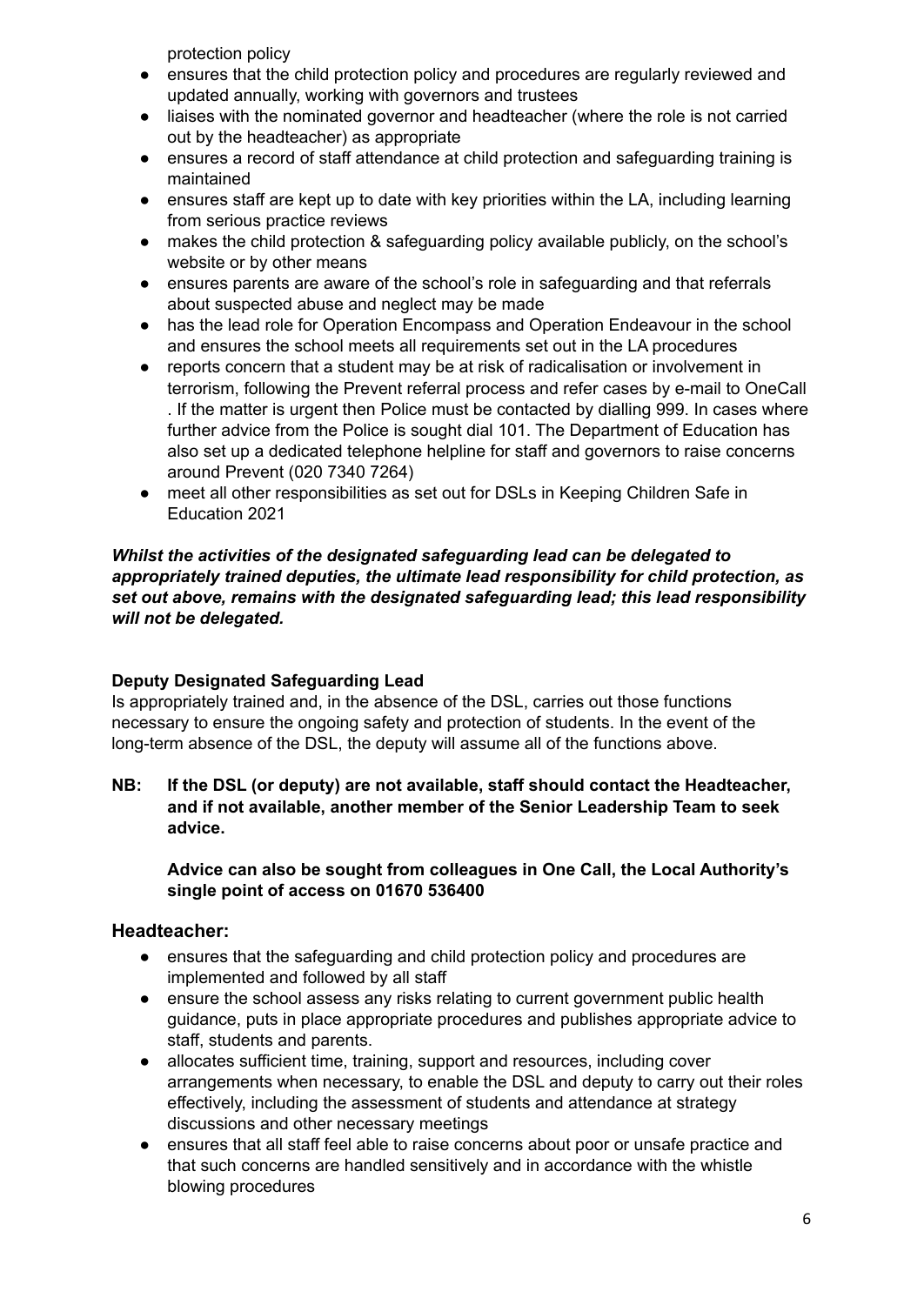- ensures that students are provided with opportunities throughout the curriculum to learn about safeguarding, including keeping themselves safe online
- school leaders and governors ensure that the child's wishes are considered when determining action to be taken or services to be provided
- contacts the Designated Officer (DO) immediately an allegation is made against a member of staff, seeking advice and then works with the DO to follow the advice received
- ensures that anyone who has harmed or may pose a risk to a child is referred to the Disclosure and Barring Service

# **Academy Committee:**

Ensures that the school:

- appoints a DSL for child protection who is a member of the senior leadership team and who has undertaken training in inter-agency working, in addition to basic child protection training
- ensures that the DSL role is explicit in the role holder's job description
- has a child protection policy and procedures in place
- has a staff behaviour policy/code of conduct, which is reviewed annually and made available publicly on the school's website or by other means
- has procedures for dealing with allegations of abuse made against members of staff including allegations made against the head teacher and allegations against other children
- follows safer recruitment procedures that include statutory checks on staff suitability to work with children and disqualification by association regulations
- develops a training strategy that ensures all staff, including the head teacher, receive information about the school's safeguarding arrangements, staff behaviour policy or code of conduct and the role of the DSL on induction, and appropriate child protection training, which is updated at least annually and will receive regular updates. The DSL receives face to face refresher training at two-yearly intervals and accesses an annual update in line with the Local Safeguarding Board requirements
- ensures that all staff, including temporary staff and volunteers are provided with the school's child protection policy and staff behaviour policy
- ensures that the school contributes to early help arrangements and inter agency working and plans
- provides a coordinated offer of early help when additional needs of children are identified
- considers how students may be taught about safeguarding, including online as part of a broad and balanced curriculum.

The Academy Committee nominates a member (normally the chair) to be responsible for liaising with the local authority and other agencies in the event of an allegation being made against the head teacher.

It is the responsibility of the Academy Committee to ensure that the school's safeguarding, recruitment and managing allegations procedures consider the procedures and practice of the local authority and NSSP and national guidance.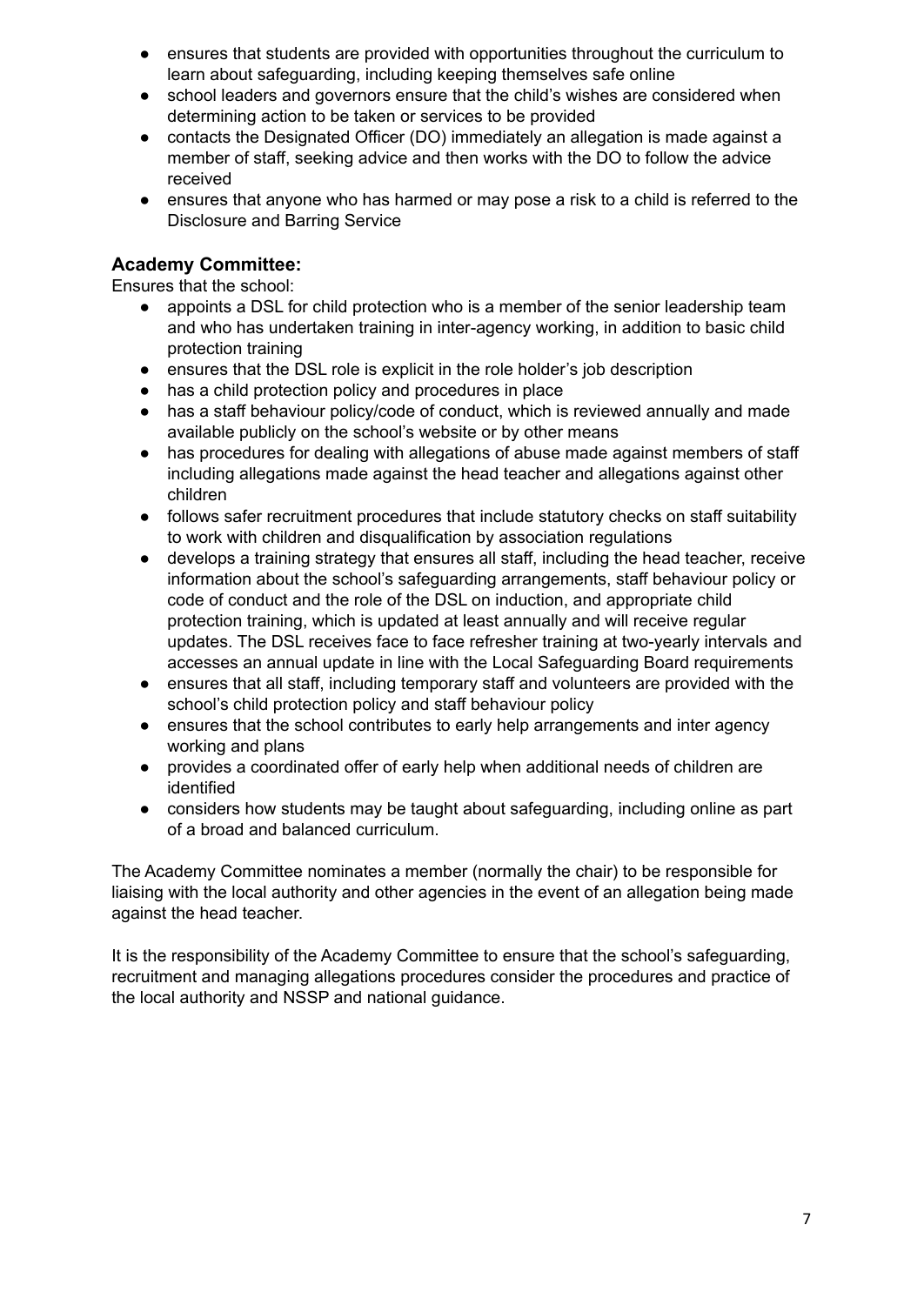# **Good practice guidelines and staff code of conduct**

To meet and maintain our responsibilities towards students we have agreed standards of good practice, which form our code of conduct for all staff. Good practice includes:

- treating all students with respect
- setting a good example by conducting ourselves appropriately
- involving students in decisions that affect them
- encouraging positive, respectful and safe behaviour among students
- being an active listener
- being alert to changes in students' behaviour and to signs of abuse, neglect and exploitation
- recognising that challenging behaviour may be an indicator of abuse
- reading and understanding the school's safeguarding and child protection policy, staff behaviour policy and guidance documents on wider safeguarding issues, for example bullying, behaviour, physical contact, sexual exploitation, criminal exploitation, extremism, e-safety and information-sharing
- asking the student's permission before initiating physical contact, such as assisting with dressing, physical support during PE or administering first aid
- maintaining appropriate standards of conversation and interaction with and between students and avoiding the use of sexualised or derogatory language
- being aware that the personal and family circumstances and lifestyles of some students lead to an increased risk of abuse
- applying the use of reasonable force only as a last resort and in compliance with school and NSSP procedures
- referring all concerns about a student's safety and welfare to the DSL, or, if necessary directly to police or children's social care
- following the school's rules with regard to relationships with students and communication with students, including on social media.

# **Abuse of position of trust**

All school staff are aware that inappropriate behaviour towards students is unacceptable and that their conduct towards students must be beyond reproach.

In addition, staff should understand that, under the Sexual Offences Act 2003, it is an offence for a person over the age of 18 to have a sexual relationship with a person under the age of 18, where that person is in a position of trust, even if the relationship is consensual. This means that any sexual activity between a member of the school staff and a student under 18 may be a criminal offence, even if that student is over the age of consent.

The school's Staff Code of Conduct sets out our expectations of staff and is signed by all staff members.

# **Children who may be particularly vulnerable**

Some children may have an increased risk of abuse. It is important to understand that this increase in risk is due more to societal attitudes and assumptions or child protection procedures that fail to acknowledge children's diverse circumstances, rather than the individual child's personality, impairment or circumstances. Many factors can contribute to an increase in risk, including prejudice and discrimination, isolation, social exclusion, communication issues and a reluctance on the part of some adults to accept that abuse can occur.

Children with special educational needs or disabilities (SEND) or certain health conditions can face additional safeguarding challenges. All staff need to be aware that additional barriers can exist when recognising abuse and neglect in this group of children. These can include: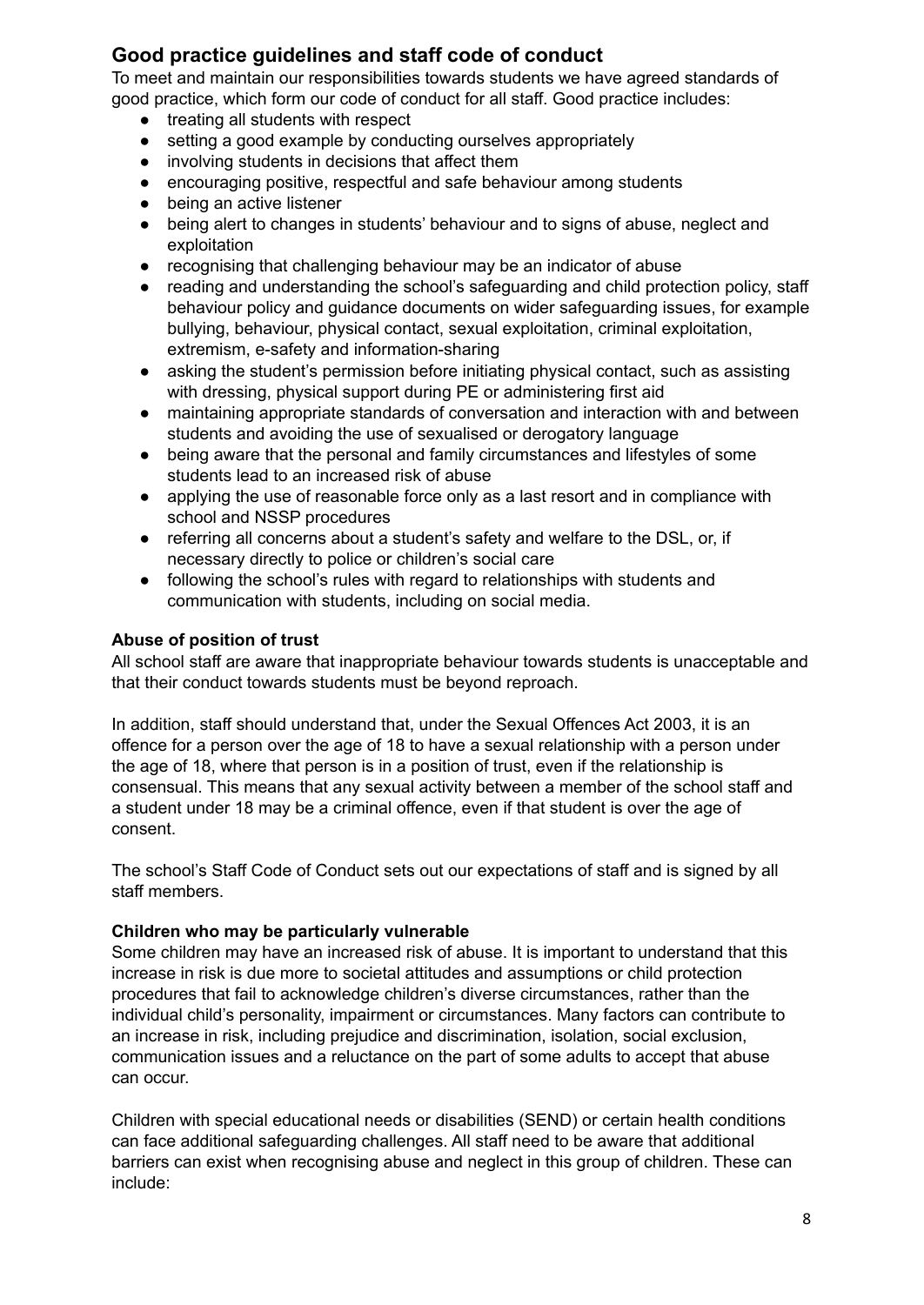- assumptions that indicators of possible abuse such as behaviour, mood and injury relate to the child's condition without further exploration;
- these children being more prone to peer group isolation or bullying (including prejudice-based bullying) than other children;
- the potential for children with SEND or certain medical conditions being disproportionally impacted by behaviours such as bullying, without outwardly showing any signs; and
- communication barriers and difficulties in managing or reporting these challenges.

To ensure that all of our students receive equal protection, we will give special consideration to children who are:

- displaying early signs of abuse and/or neglect
- experiencing anxiety or mental health problems
- looked after or returned home after a period of care
- disabled or have special educational needs
- young carers
- affected by parental substance misuse, domestic violence or parental mental health needs or misusing substances themselves
- asylum seekers
- living away from home or in temporary accommodation
- vulnerable to being bullied, or engaging in bullying
- live transient lifestyles
- living in chaotic and unsupportive home situations
- vulnerable to discrimination and maltreatment on the grounds of race, ethnicity, religion, disability or sexuality
- at risk of sexual exploitation
- do not have English as a first language
- at risk of female genital mutilation (FGM)
- at risk of forced marriage
- at risk of being drawn into extremism or being radicalised
- showing signs of being drawn in to anti-social or criminal behaviour, including gang involvement and association with organised crime groups
- frequently missing/goes missing from care or from home
- at risk of modern slavery, trafficking or exploitation (inc. County Lines)
- privately fostered

### **This updated list provides examples of additionally vulnerable groups and is not exhaustive**.

### **Helping children to keep themselves safe**

We recognise that high self-esteem, confidence, supportive friends and good lines of communication with a trusted adult helps prevention. We will therefore raise awareness of child protection issues and equip children with the skills to keep them safe, this will include activities to improve their resilience. Children are taught to recognise when they are at risk and how to get help when they need it.

The school will therefore:

- establish and maintain an environment and positive ethos where children feel secure, supported and encouraged to talk; they are listened to, can learn, develop and feel valued
- ensure children know that there are adults in the school whom they can approach if they are worried or in difficulty
- include in the curriculum, activities and opportunities for PSHE/RSE, which equip children with the skills they need to stay safe from abuse, develop resilience and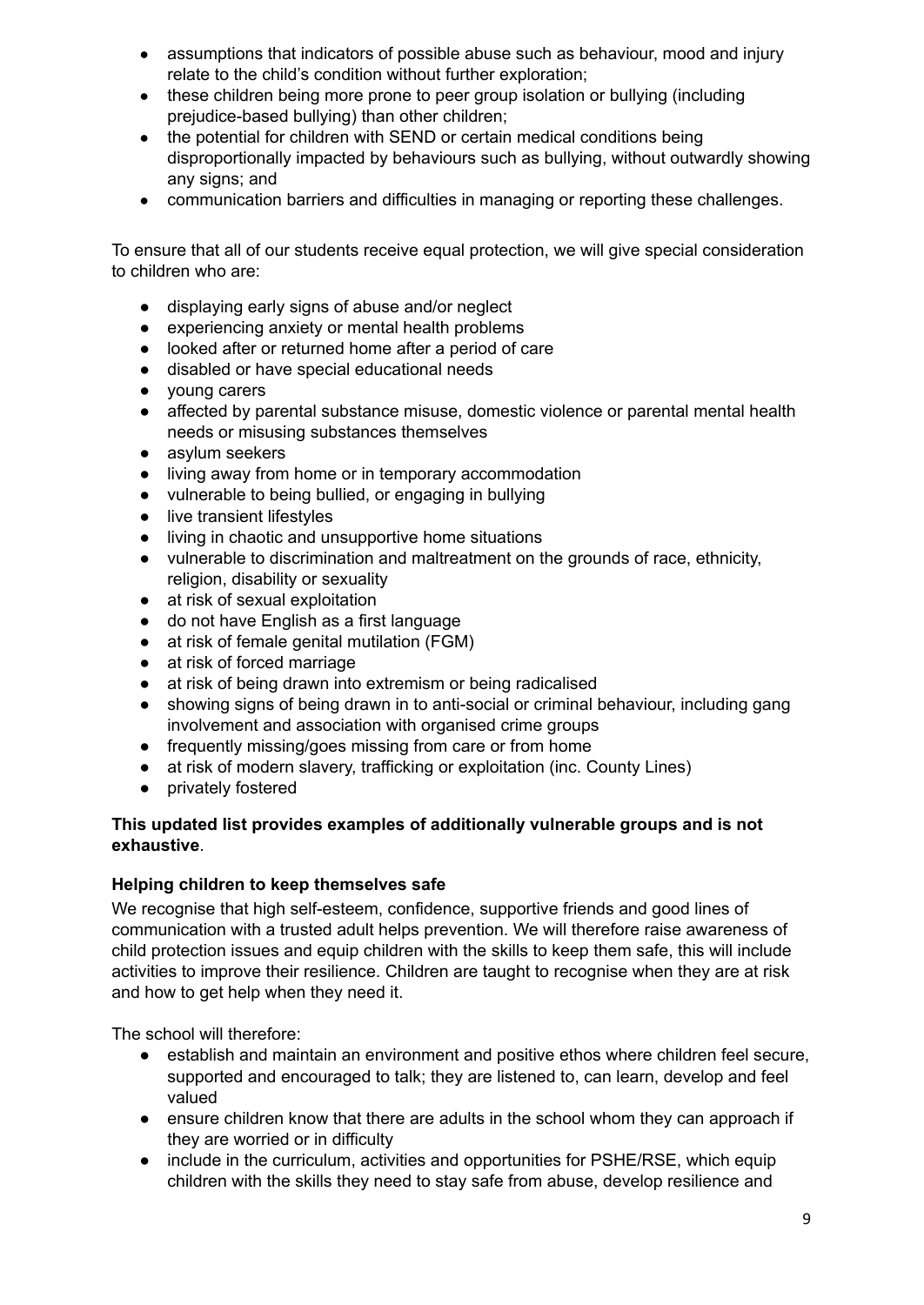know who to turn to for help

● The school RSHE policy and outlines are available on the school school website

# **Support for those involved in a child protection issue**

Child abuse is devastating for the child and can also result in distress and anxiety for staff who become involved. We will support students, their families, and staff by:

- taking all suspicions and disclosures seriously
- responding sympathetically to any request from students or staff for time out to deal with distress or anxiety
- maintaining confidentiality and sharing information on a need-to-know basis only with relevant individuals and agencies
- storing records securely
- offering details of helplines, counselling or other avenues of external support
- where a member of staff is the subject of an allegation made by a student, ensure that lines of communication are maintained
- following the procedures laid down in our child protection, whistleblowing, complaints and disciplinary procedures
- cooperating fully with relevant statutory agencies
- providing access to supervision for those staff dealing with child protection issues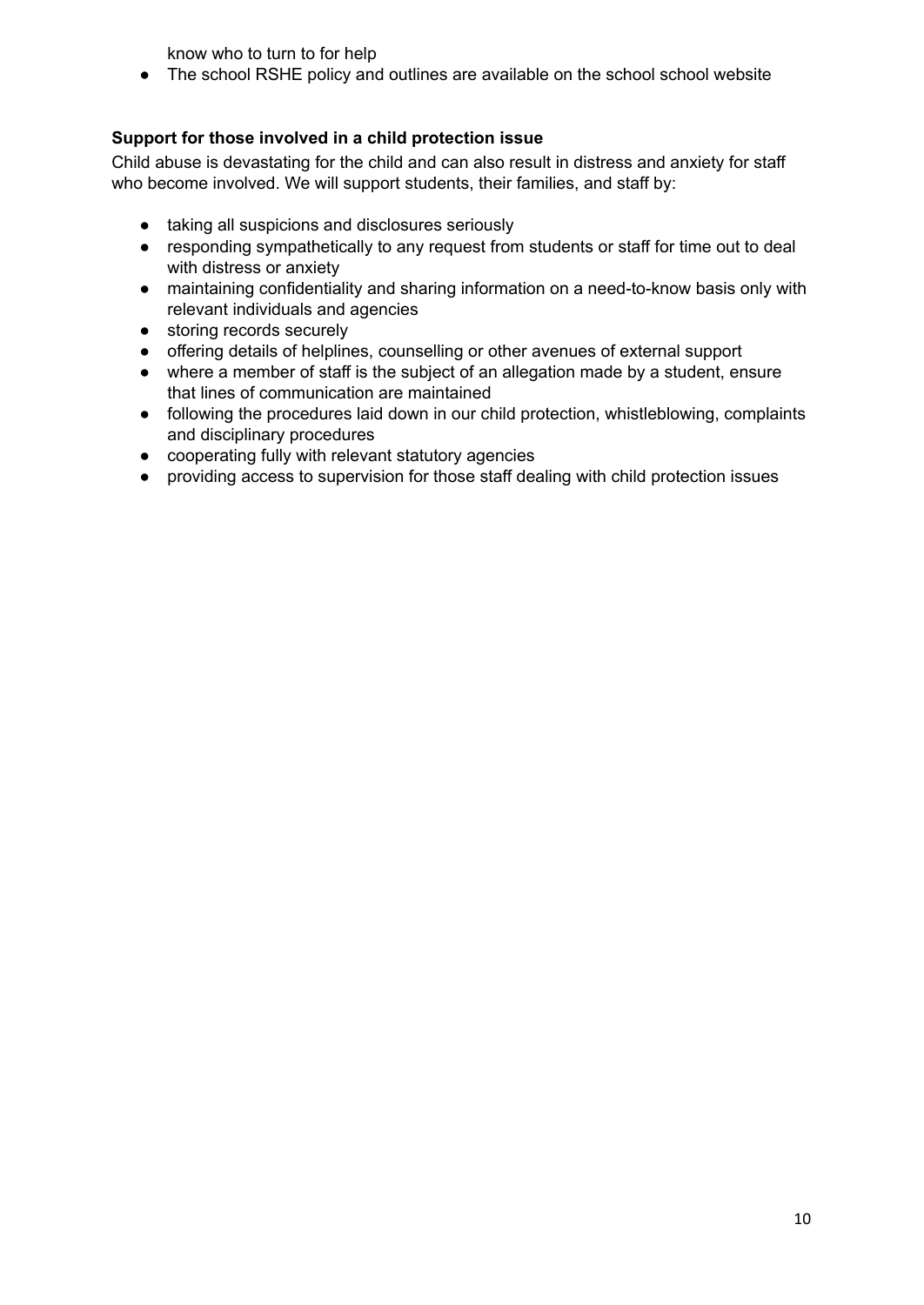# **Complaints procedure**

Our complaints procedure will be followed where a student or parent raises a concern about poor practice towards a student that initially does not reach the threshold for child protection action. Complaints are managed by senior staff, the headteacher and governors in line with our Complaints Procedures (available on the school website). Complaints that escalate to a child protection concern will automatically be managed under the school's child protection procedures.

Complaints from staff against a colleague are dealt with under the school's disciplinary and grievance procedures.

# **Whistle blowing if you have concerns about a colleague**

Staff who are concerned about the conduct of a colleague, including supply staff towards a student are undoubtedly placed in a very difficult situation. They may worry that they have misunderstood the situation and they will wonder whether a report could jeopardise their colleague's career. All staff must remember that the welfare of the child is paramount.

The school's whistleblowing policy, available on the school website, enables staff to raise concerns or allegations, initially in confidence and for a sensitive enquiry to take place.

All concerns of poor practice or possible child abuse by colleagues should be reported to the Headteacher. Complaints about the Headteacher should be reported to the Chair of the Academy Committee.

Staff may also report their concerns directly to children's social care or the police if they believe direct reporting is necessary to secure immediate actions.

# **Allegations or concerns about an adult working in the school whether as a teacher, supply teacher, other staff, volunteer or contractor**

We recognise the possibility that adults working in the school may harm children, including supply teachers, agency staff or volunteers.

Any concerns about the conduct of other adults in the school should be taken to the headteacher without delay; any concerns about the headteacher should go to the Chair of Governors who can be contacted by email via [phs@ponthigh.org.uk](mailto:phs@ponthigh.org.uk) .

Concerns may come from various sources, for example, a suspicion; complaint; or disclosure made by a child, parent or other adult within or outside of the organisation; or as a result of vetting checks undertaken.

The headteacher has to decide whether the concern is an allegation or low-level concern (see Appendix 1 for further information re low level concerns).

When an allegation is made against a member of staff, including supply staff, governors, volunteers and agency staff, set procedures must be followed including a referral to the Local Authority Designated Officer (LADO). It is rare for a child to make an entirely false or malicious allegation, although misunderstandings and misinterpretations of events do happen.

A child may also make an allegation against an innocent party because they are too afraid to name the real perpetrator. Even so, we must accept that some professionals do pose a serious risk to students and we must act on every allegation.

Staff who are the subject of an allegation have the right to have their case dealt with fairly,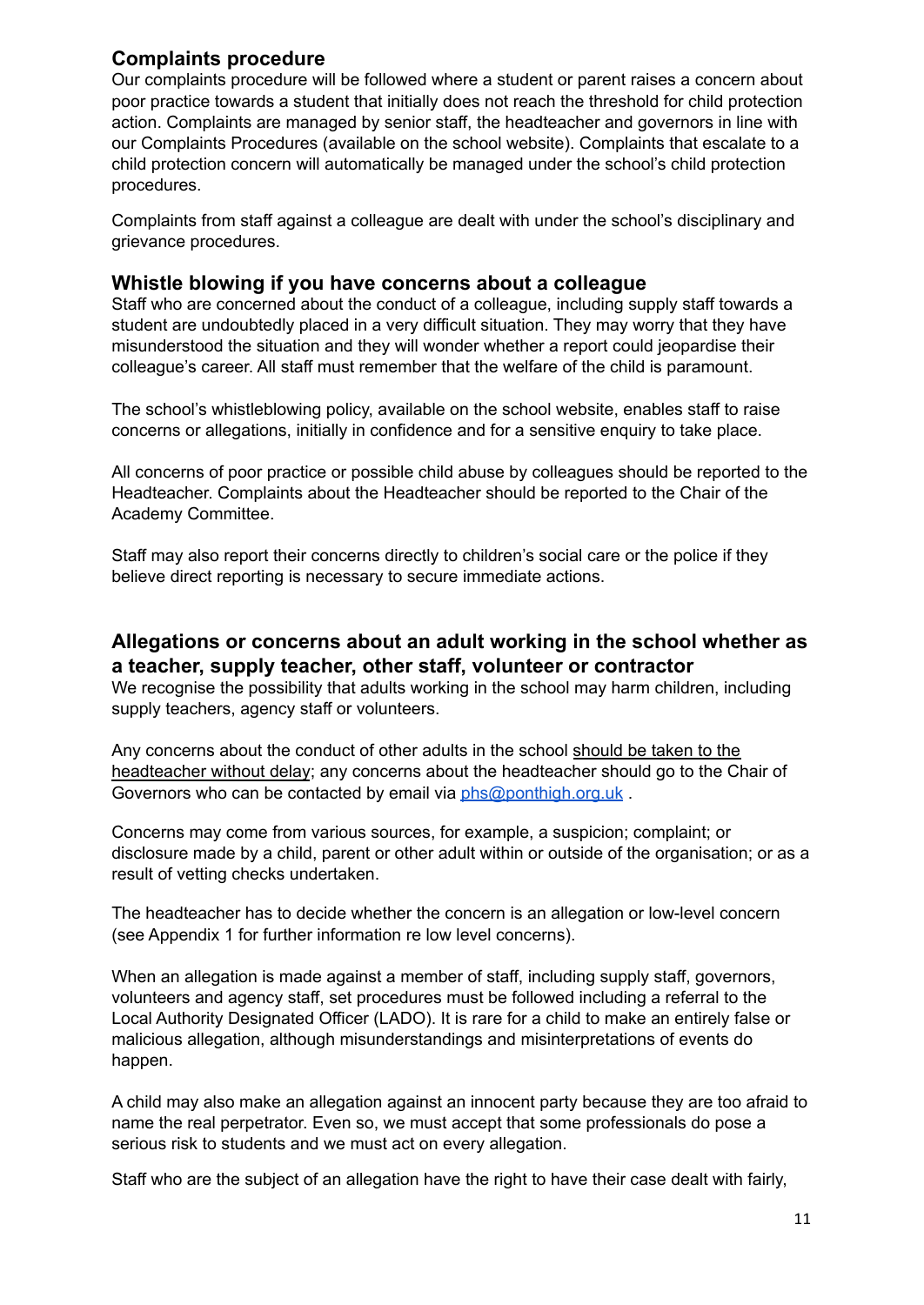quickly and consistently and to be kept informed of its progress. Suspension is not the default option and alternatives to suspension will always be considered. In some cases, staff may be suspended where this is deemed to be the best way to ensure that children are protected. In the event of suspension, the school will provide support and a named contact for the member of staff.

The school allegation procedure will be used in respect of all cases in which it is alleged that a teacher or member of staff (including volunteers) in a school or college that provides education for children under 18 years of age has:

- behaved in a way that has harmed a child, or may have harmed a child
- possibly committed a criminal offence against or related to a child
- behaved towards a child or children in a way that indicates he or she may pose a risk of harm to children

The full procedures for dealing with allegations against staff can be found in *Keeping Children Safe in Education (DfE, 2021)* and Disciplinary and Grievance Policy.

Staff, parents and governors are reminded that publication of material that may lead to the identification of a teacher who is the subject of an allegation is prohibited by law. Publication includes verbal conversations or writing, including content placed on social media sites.

Allegations concerning staff who no longer work at the school, or historical allegations will be reported to the police.

# **Staff training**

It is important that all staff receive training to enable them to recognise the possible signs of abuse, neglect and exploitation and to know what to do if they have a concern.

New staff and governors will receive a mandatory briefing during their induction, which includes the school's child protection and safeguarding policy, behaviour policy, staff code of conduct, reporting and recording arrangements, and details for the DSL.

All staff, including the head teacher and governors will receive annual training updates and a detailed programme every 2 years in line with NSSP recommendations. The DSL (and deputies) will receive annual safeguarding training, with subjects to reflect local and national priorities including a refresher session on their roles and responsibilities every two years.

Each year staff provide a signature to confirm they have received a copy of the child protection and safeguarding policy and staff code of conduct, and have read Keeping Children Safe in Education (Part 1).

Supply staff and other visiting staff will be given the school's Safeguarding Leaflet and a copy of the school's Safeguarding & Child Protection Policy**.**

### **Safer recruitment**

Our school endeavours to ensure that we do our utmost to employ safe staff by following the guidance in Keeping Children Safe in Education (2021) and the school's Staff Recruitment procedures.

At least one member of each recruitment panel will have attended safer recruitment training.

The school obtains written confirmation from supply agencies or third-party organisations that agency staff or other individuals who may work in the school have been appropriately checked. The school advises all agencies of their procedures for dealing with allegations,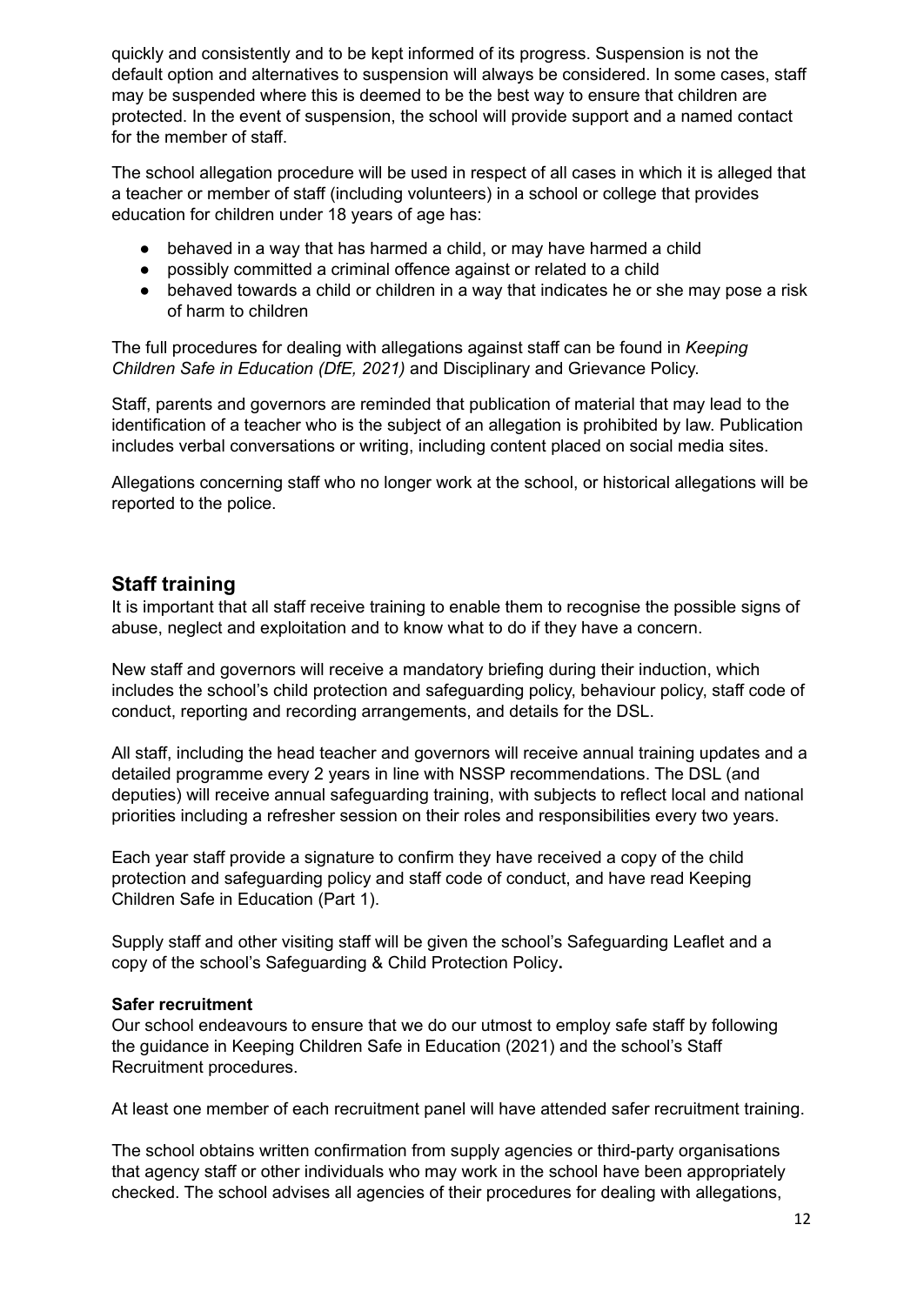ensuring agencies are fully aware of the guidance set out in Keeping Children Safe in Education (2021) in relation to the school having a lead role in the management of any allegations, working with the LADO.

Trainee teachers will be checked either by the school or by the training provider, from whom written confirmation will be obtained.

The school maintains a single central record of recruitment checks undertaken.

#### **Regulated Activity**

Schools are 'specified places' which means that the majority of staff and volunteers will be engaged in regulated activity. A fuller explanation of regulated activity can be found in Keeping Children Safe in Education (2021) Annexe F.

#### **Volunteers**

Volunteers, including governors will undergo checks commensurate with their work in the school and contact with students. Under no circumstances will a volunteer who has not been appropriately checked be left unsupervised or be allowed to engage in regulated activity.

#### **Supervised volunteers**

Volunteers who work only in a supervised capacity and are not in regulated activity will undergo the safe recruitment checks appropriate to their role, in accordance with the school's risk assessment process and statutory guidance.

#### **Contractors**

The school checks the identity of all contractors working on site and requests DBS checks and barred list checks where required by statutory guidance. Contractors who have not undergone checks will not be allowed to work unsupervised or engage in regulated activity.

#### **Site security**

Visitors to the school, including contractors, are asked to sign in and are given a badge, which confirms they have permission to be on site. Parents who are simply delivering or collecting their children do not need to sign in. All visitors are expected to observe the school's safeguarding and health and safety regulations to ensure children in school are kept safe. The head teacher will exercise professional judgement in determining whether any visitors should be escorted or supervised while on site.

### **Extra-curricular activities and off-site arrangements**

Extra-curricular activities and off-site activities are subject to a risk assessment to satisfy health and safety and safeguarding requirements. Where extra-curricular activities are provided by and managed by the school, our own child protection and safeguarding policy and procedures apply. If other organisations provide services or activities on our site we will check that they have appropriate procedures in place, including safer recruitment procedures.

When our students attend off-site activities, including day and residential visits and work-related activities, we will check that effective child protection arrangements are in place.

### **Photography and images**

The vast majority of people who take or view photographs or videos of children do so for entirely innocent and legitimate reasons. Sadly, some people abuse children through taking or distributing images, so we must ensure that we have some safeguards in place.

To protect students, we will:

● seek parental consent for photographs to be taken or published (for example, on our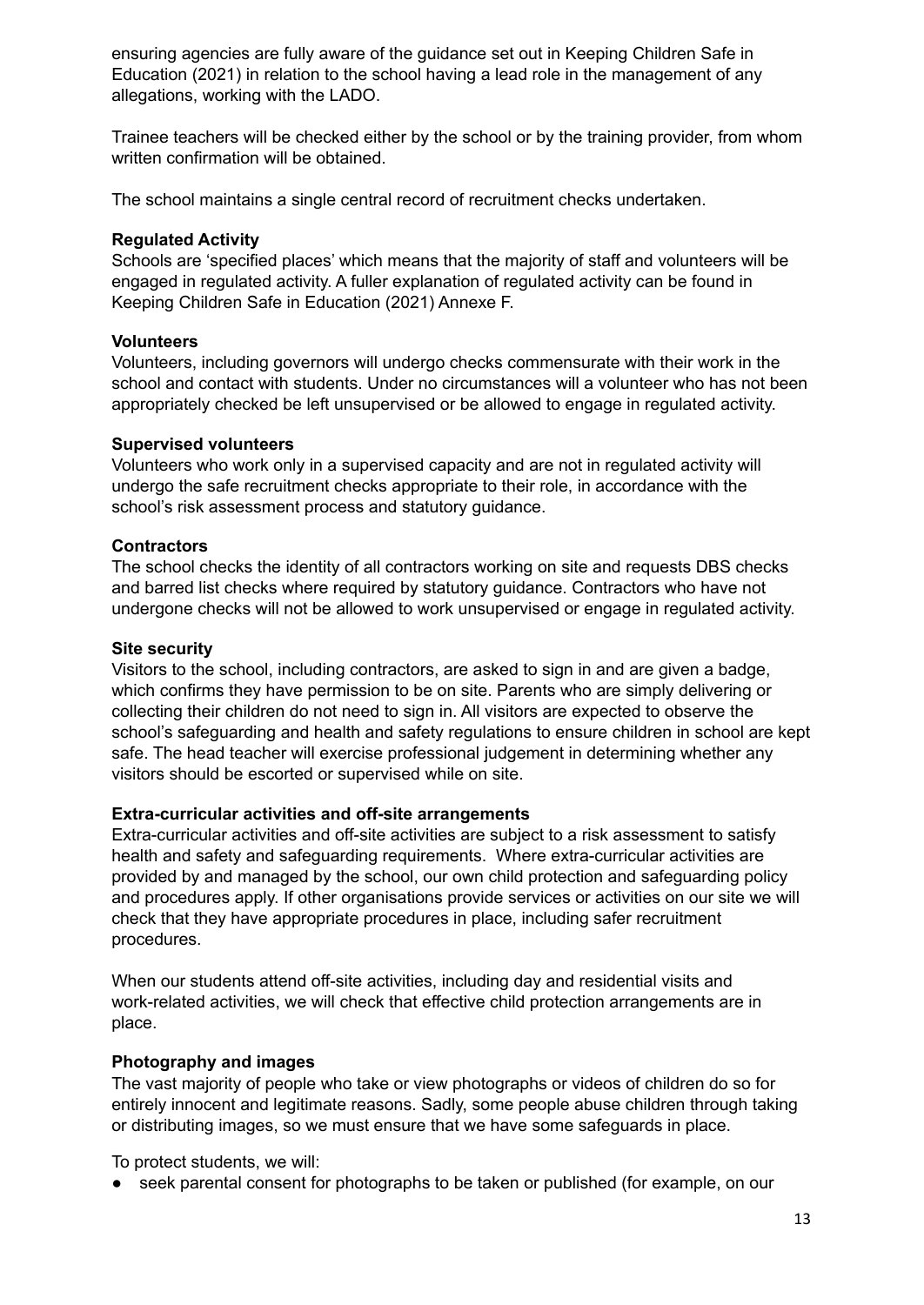website or in newspapers or publications)

- use only the student's first name with an image
- ensure students are appropriately dressed
- encourage students to tell us if they are worried about any photographs that are taken of them

# **Extended school and off-site arrangements**

All extended and off site activities are subject to a risk assessment to satisfy health and safety and safeguarding requirements. Where extended school activities are provided by and managed by the school, our own child protection and safeguarding policy and procedures apply. If other organisations provide services or activities on our site we will check that they have appropriate procedures in place, including safer recruitment procedures.

When our pupils attend off-site activities, including day and residential visits and work related activities, we will check that effective child protection arrangements are in place.

# **E-Safety**

Our students increasingly use electronic equipment on a daily basis to access the internet and share content and images via social networking sites including Facebook, Twitter, MSN, Tumblr, Snapchat and Instagram.

Unfortunately, some adults and young people will use these technologies to harm children. The harm might range from sending hurtful or abusive texts and emails, to grooming and enticing children to engage in sexually harmful conversations, webcam photography or face-to-face meetings.

Students may also be distressed or harmed by accessing inappropriate websites that promote unhealthy lifestyles, extremist behaviour and criminal activity.

The school's **e-safety policy, available on our website** explains how we try to protect and educate students in the safe use of technology so that they are kept safe in school and also whilst they are accessing online learning out of school. Cyberbullying and sexting by students will be treated as seriously as any other type of bullying and will be managed through our anti-bullying procedures. Serious incidents may be managed in line with our child protection procedures.

All students sign an ICT acceptable use policy which explains the rules and expectations of ICT use that is provided by school and used on site. Students' online behaviour is also monitored by our SENSO online monitoring system, which provides a weekly report that highlights any misuse to the DSL, Deputy DSL and Headteacher. Parents regularity receive updates about safeguarding including e-safety via the Weekly Bulletin for Parents.

The school considers e-safety as a priority and included in this is how we manage students' use of their own electronic devices on the school site, and in particular mobile phones. When students use the school's network to access the internet, they are protected from inappropriate content by our filtering and monitoring systems. However, many students are able to access the internet using their own data plan. To minimise inappropriate use, we do not allow any mobile phone or tablet use while students are in school without direct permission and supervision from a member of staff; this is clearly outlined in the school's Behaviour Policy (Section 12).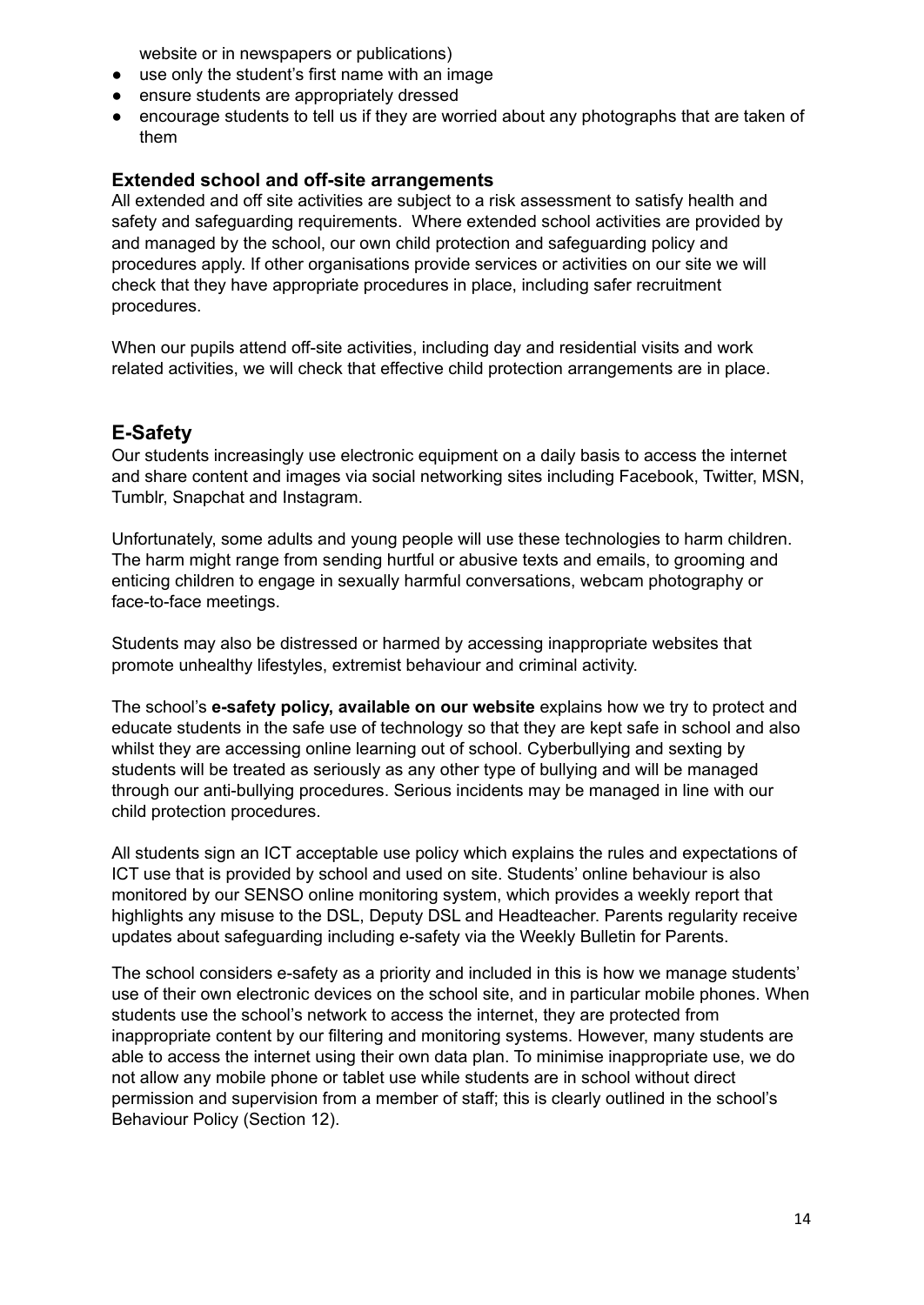# **Staff/student relationships**

The school provides advice to staff regarding their personal online activity through our Social Media Policy and Guidance; this sets out strict rules regarding online contact and electronic communication with students. Staff found to be in breach of these rules may be subject to disciplinary action or child protection investigation

The guidance for staff and the school's expectations are clearly set out in our Staff Code of Conduct document, which is provided to staff on induction to the school and re-shared annually to all staff.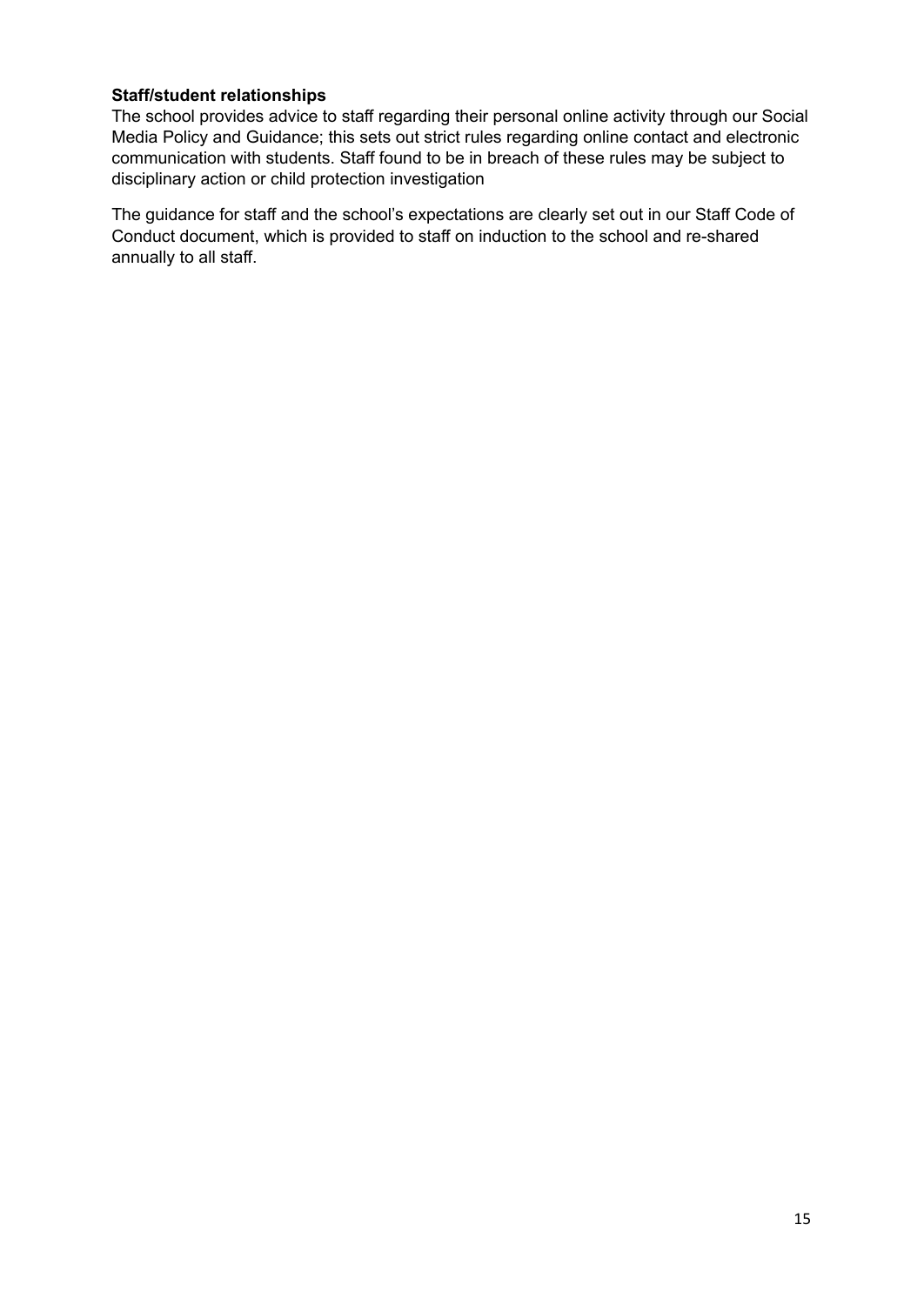# **Child protection procedures**

# **Recognising abuse**

To ensure that our students are protected from harm, we need to understand what types of behaviour constitute abuse and neglect.

Abuse may be committed by adult men or women and by other children and young people. The four types of abuse are:

- Physical
- Sexual
- Emotional
- Neglect

Details of the definitions of the 4 types of abuse are included in Part 1 of Keeping Children Safe in Education; it also includes definitions of the categories and further details on specific forms of abuse, e.g. sexual exploitation, criminal exploitation and where there is evidence of increased vulnerability. All school staff need to understand the need to be particularly vigilant, taking advice from the DSL if they believe they have identified a child who may need extra support or referred to an external agency.

### **1. Children Missing Education (CME)**

Attendance, absence and exclusions are closely monitored. A child going missing from education is a potential indicator of abuse and neglect, including sexual abuse and sexual exploitation.

The school will monitor unauthorised absence and take appropriate action including notifying the local authority, particularly where children go missing on repeated occasions and/or are missing for periods during the school day.The school will always follow up with parents/carers when pupils are not in school. This means we need to have at least two up to date contact numbers for parents/carers. Parents should remember to update school as soon as possible if numbers or other details change

In response to the latest DfE guidance the school has staff who understand fully what to do when children do not attend regularly, appropriate procedures/policies for pupils who go missing from school and staff are trained to recognise signs of children at risk of travelling to conflict zones, female genital mutilation and forced marriage. The school has procedures in relation to taking pupils off roll when they leave school to be home educated, move away from the school's location, remain medically unfit beyond compulsory school age, are in custody for four months or more (and will not return to school afterwards) or are permanently excluded. We will ensure that pupils who are expected to attend school, but fail to take up the place will be referred to the local authority. When a pupil leaves the school we will maintain a record of their new school and the expected start date

The school's behaviour and attendance lead will submit a monthly return to the LA, indicating children missing education and the DSL must review this submission before it is sent to ensure they are aware of any concerns or can add additional information

The DfE's guidance on Children Missing Education is available at <https://www.gov.uk/government/publications/children-missing-education> and the LA guidance is available on the Virtual School web page

[https://www.northumberland.gov.uk/Children/Looked-after/Virtual.aspx#childrennotins](https://www.northumberland.gov.uk/Children/Looked-after/Virtual.aspx#childrennotinschool)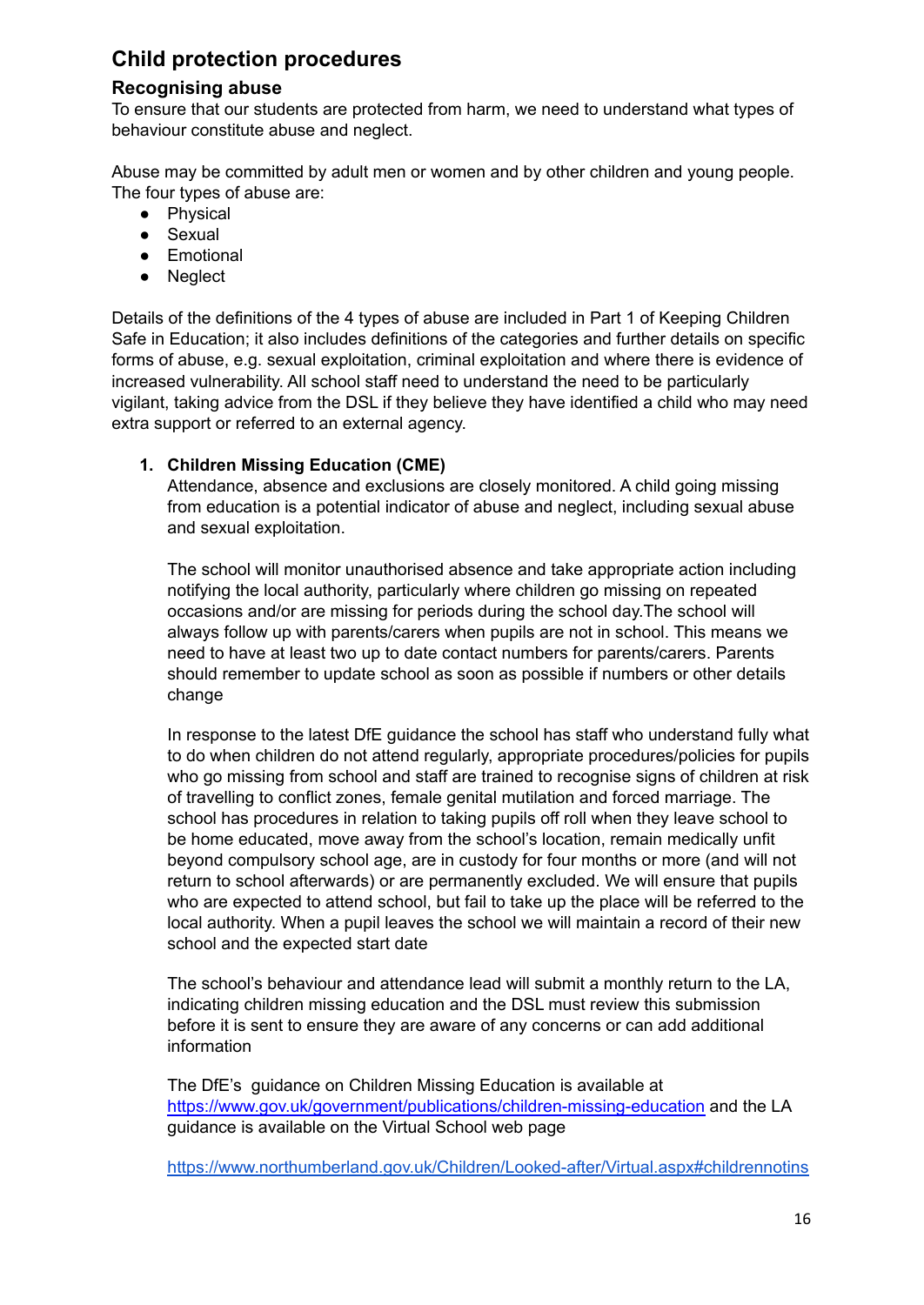[chool](https://www.northumberland.gov.uk/Children/Looked-after/Virtual.aspx#childrennotinschool)

# **2. Children with Special Educational Needs and Disabilities**

Children with special educational needs (SEN) and disabilities can face additional safeguarding challenges. Governing bodies and proprietors should ensure their child protection policy reflects the fact that additional barriers can exist when recognising abuse and neglect in this group of children. These can include:

- assumptions that indicators of possible abuse such as behaviour, mood and injury relate to the child's disability without further exploration;
- the potential for children with SEN and disabilities being disproportionately impacted by behaviours such as bullying, without outwardly showing any signs; and
- communication barriers and difficulties in overcoming these barriers

# **3. Bullying**

While bullying between children is not a separate category of abuse and neglect, it is a very serious issue that can cause considerable anxiety and distress. At its most serious level, bullying can have a disastrous effect on a child's wellbeing and in very rare cases has been a feature in the suicide of some young people.

All incidences of bullying, including cyber-bullying and prejudice-based bullying should be reported and will be managed through our tackling-bullying procedures. All pupils and parents receive a copy of the policy/procedures on joining the school and the subject of bullying is addressed at regular intervals in RHSE education. If the bullying is particularly serious, or procedures implemented to address the bullying are deemed to be ineffective, the head teacher and the DSL will consider implementing child protection procedures.

### **4. Looked After Children and Previously Looked After Children**

The most common reason for children becoming looked after is as a result of abuse or neglect. The school ensures that staff have the necessary skills and understanding to keep looked after children safe. Appropriate staff have information about a child's looked after legal status and care arrangements, including the level of authority delegated to the carer by the authority looking after the child. The designated teacher for looked after children and the DSL have details of the child's social worker and the name and contact details of the local authority's virtual head teacher

### **5. Mental health**

All staff should be aware that mental health problems can, in some cases, be an indicator that a child has suffered or is at risk of suffering abuse, neglect or exploitation. They should also be aware that traumatic child hood experiences can have a long-lasting impact on mental health, behaviour and education.

Staff are well placed to observe children day-to-day and identify those whose behaviour suggests that they may be experiencing a mental health problem or be at risk of developing one, however, only appropriately trained professionals should attempt to make a diagnosis of a mental health problem.

The issue of mental health is covered within the RSHE programme in school. Where concerns arise about the mental health of a pupil then staff should raise this with the relevant Pastoral Leader in the first instance. If a member of staff has a concern about the mental health of a pupil that is also a safeguarding concern they should raise this with the DSL or Deputy rather than the Pastoral Leader.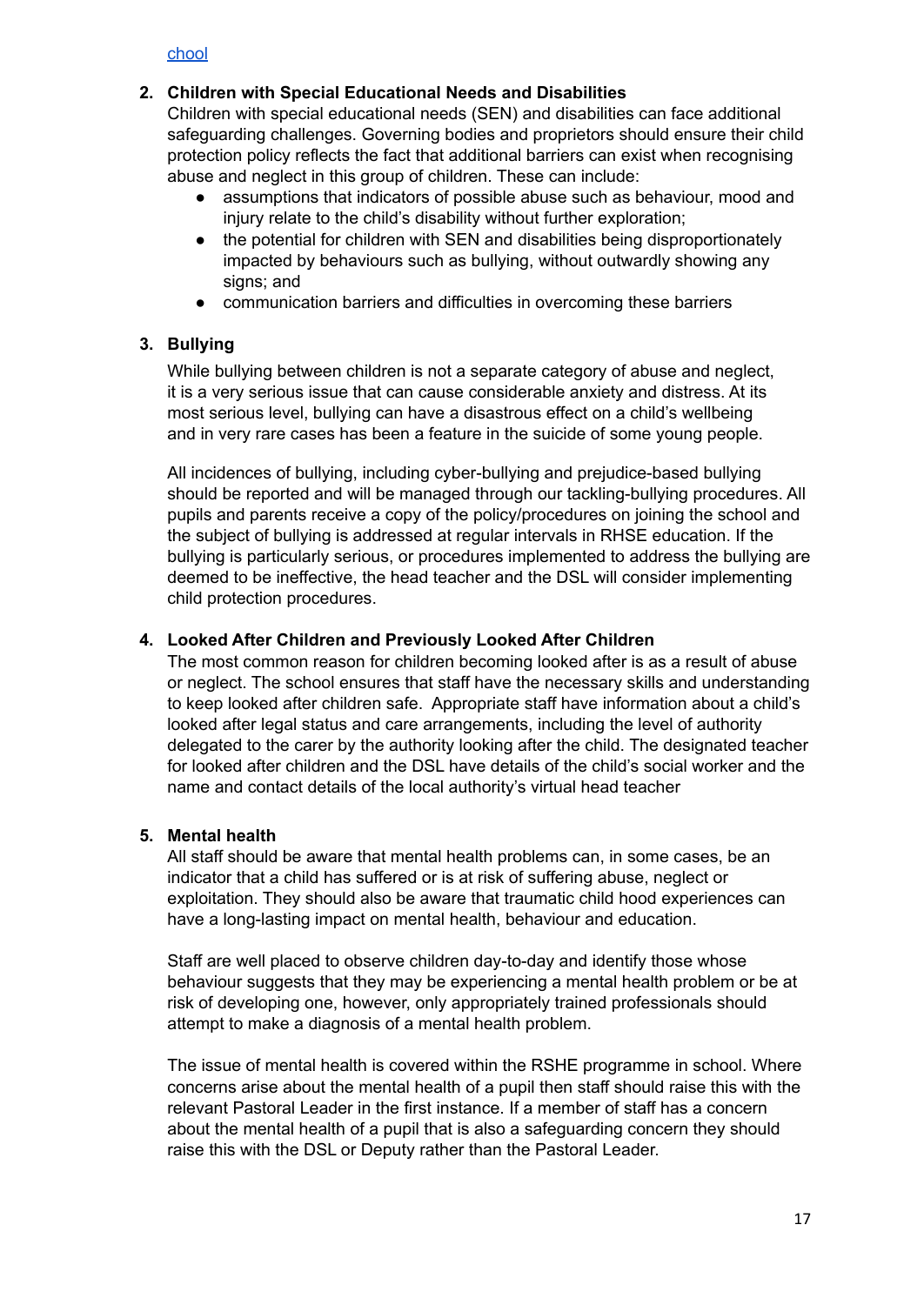# **6. Children with sexually harmful behaviour (please also refer to child on child abuse)**

Children may be harmed by other children or young people. Staff will be aware of the harm caused by bullying and will use the school's anti-bullying procedures where necessary. However, there will be occasions when a pupil's behaviour warrants a response under child protection rather than anti-bullying procedures.

The management of children and young people with sexually harmful behaviour is complex and the school will work with other relevant agencies to maintain the safety of the whole school community. Young people who display such behaviour may be victims of abuse themselves and the child protection procedures will be followed for both victim and perpetrator. Staff who become concerned about a pupil's sexual behaviour, including any known online sexual behaviour, should speak to the DSL as soon as possible (plus see appendix E).

### **7. Sexual exploitation of children**

Child sexual exploitation is a form of child sexual abuse. It occurs where an individual or group takes advantage of an imbalance of power to coerce, manipulate or deceive a child or young person under the age of 18 into sexual activity (a) in exchange for something the victim needs or wants, and/or (b) for the financial advantage or increased status of the perpetrator or facilitator. The victim may have been sexually exploited even if the sexual activity appears consensual. Child sexual exploitation does not always involve physical contact; it can also occur through the use of technology.

The school includes the risks of sexual exploitation in the RHSE curriculum. A common feature of sexual exploitation is that the child often doesn't recognise the coercive nature of the relationship and doesn't see themselves as a victim. The child may initially resent what they perceive as interference by staff, but staff must act on their concerns, as they would for any other type of abuse.

All staff are made aware of the indicators of sexual exploitation and all concerns are reported immediately to the DSL.

Child Sexual Exploitation [\(proceduresonline.com\)](https://www.proceduresonline.com/nesubregion/p_ch_sexual_exploit.html)

# **8. Criminal Exploitation of Children**

Criminal exploitation of children is a geographically widespread form of harm that is a typical feature of county lines criminal activity and includes drug networks or gangs that groom and exploit children and young people to carry drugs and money from urban areas to suburban and rural areas, market and seaside towns.

See Appendix A for further details

Gang Activity, Youth Violence and Criminal [Exploitation](https://www.proceduresonline.com/nesubregion/p_ch_affected_gang_act.html) Affecting Children [\(proceduresonline.com\)](https://www.proceduresonline.com/nesubregion/p_ch_affected_gang_act.html)

# **9. Female Genital Mutilation**

In England, Wales and Northern Ireland, the practice is illegal under the Female Genital Mutilation Act 2003. Any person found guilty of an offence under the Female Genital Mutilation Act 2003 is liable to a maximum penalty of 14 years imprisonment or a fine, or both.

See Appendix A for further details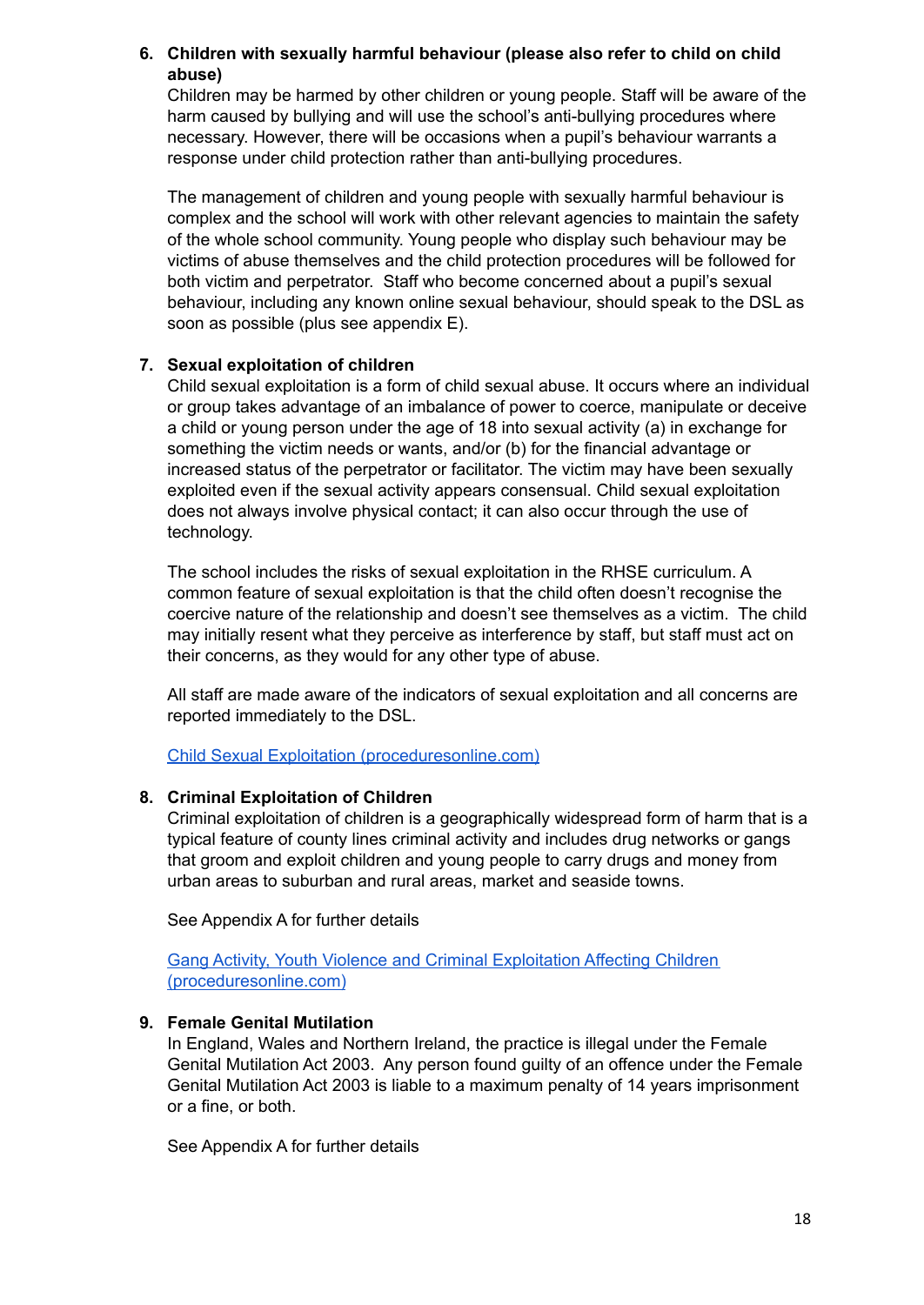### Female Genital Mutilation [\(proceduresonline.com\)](https://www.proceduresonline.com/nesubregion/p_fem_gen_mutil.html)

#### **10. Forced Marriage**

A forced marriage is a marriage in which a female (and sometimes a male) does not consent to the marriage but is coerced into it. Coercion may include physical, psychological, financial, sexual and emotional pressure. It may also involve physical or sexual violence and abuse.

Since June 2014 forcing someone to marry has become a criminal offence in England and Wales under the Anti-Social Behaviour, Crime and Policing Act 2014*.*

See Appendix A for further details

Forced Marriage [\(proceduresonline.com\)](https://www.proceduresonline.com/nesubregion/p_force_marriage.html)

#### **11. Radicalisation and Extremism**

The government defines extremism as vocal or active opposition to fundamental British values, including democracy, the rule of law, individual liberty and mutual respect and tolerance of different faiths and beliefs.

Some children are at risk of being radicalised: adopting beliefs and engaging in activities which are harmful, criminal or dangerous. Nationally, Islamic extremism is the most widely publicised form however schools should also remain alert to the risk of radicalisation into white supremacy and extreme right wing factions

School staff receive training to help to identify signs of extremism. Opportunities are provided in the curriculum to enable pupils to discuss issues of religion, ethnicity and culture and the school follows the DfE advice Promoting fundamental British Values as part of SMCS (spiritual, moral, social and cultural education) in Schools (2014).

Prevent - Safeguarding Children and Young People against [Radicalisation](https://www.proceduresonline.com/nesubregion/p_sg_ch_extremism.html) and Violent Extremism [\(proceduresonline.com\)](https://www.proceduresonline.com/nesubregion/p_sg_ch_extremism.html)

[https://www.gov.uk/government/uploads/system/uploads/attachment\\_data/file/380595](https://www.gov.uk/government/uploads/system/uploads/attachment_data/file/380595/SMSC_Guidance_Maintained_Schools.pdf) [/SMSC\\_Guidance\\_Maintained\\_Schools.pdf](https://www.gov.uk/government/uploads/system/uploads/attachment_data/file/380595/SMSC_Guidance_Maintained_Schools.pdf)

See Appendix A for further details

### **12. Private fostering arrangements**

A private fostering arrangement occurs when someone other than a parent or a close relative cares for a child for a period of 28 days or more, with the agreement of the child's parents. It applies to children under the age of 16, or aged under 18 if the child is disabled. Children looked after by the local authority or who are placed in a residential school, children's home or hospital are not considered to be privately fostered.

Private fostering occurs in all cultures, including British culture and children may be privately fostered at any age.

By law, a parent, private foster carer or other persons involved in making a private fostering arrangement must notify children's services as soon as possible.

Where a member of staff becomes aware that a pupil may be in a private fostering arrangement they will raise this with the DSL and the school should notify the local authority of the circumstances.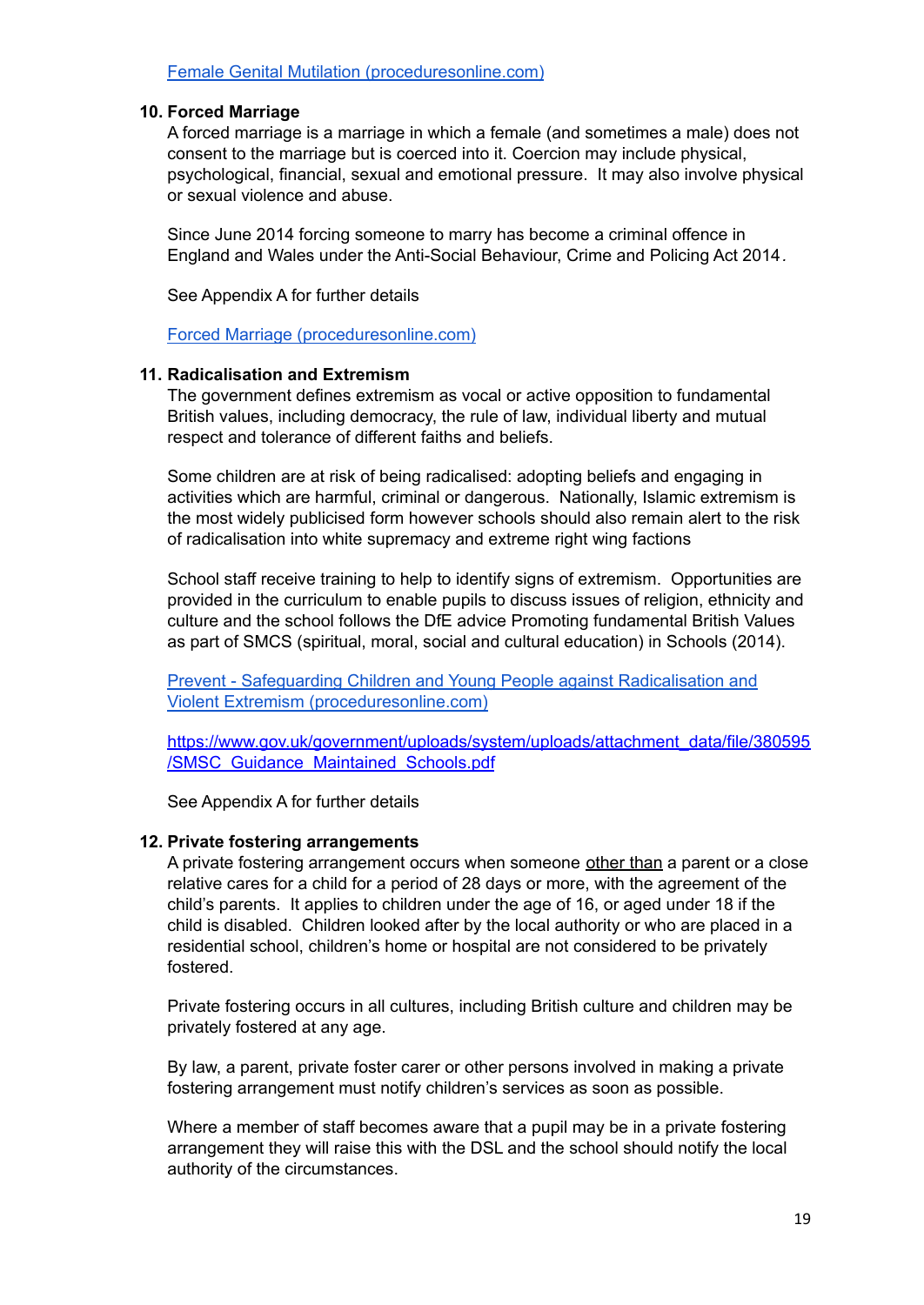### **13. Child on Child/Peer on Peer Abuse**

All staff should be aware that children can abuse other children (often referred to as peer on peer abuse) and that this is becoming pervasive in schools and wider society as outlined in the Ofsted report; 'Review of sexual abuse in schools and colleges (June 2021). Staff need to be conscious of the fact that this form of abuse can and does happen both inside and outside of school, and online. It is important that all staff recognise the indicators and signs of peer on peer abuse and know how to identify it and respond to reports.

All staff should understand that even if there are no reports in school, it does not mean it is not happening, it may be the case that it is just not being reported. As such it is important if staff have **any** concerns regarding peer on peer abuse they should speak to their designated safeguarding lead (or deputy).

Forms of abuse are most likely to include, but not limited to:

- **●** bullying (including cyberbullying, prejudice-based and discriminatory bullying);
- **●** abuse in intimate personal relationships between peers including sexting
- **●** physical abuse such as hitting, kicking, shaking, biting, hair pulling, or otherwise causing physical harm (this may include an online element which facilitates, threatens and/or encourages physical abuse);
- **●** sexual violence, such as rape, assault by penetration and sexual assault; (this may include an online element which facilitates, threatens and/or encourages sexual violence)
- sexual harassment, such as sexual comments, remarks, jokes and online sexual harassment, which may be standalone or part of a broader pattern of abuse;

It is essential that **all** staff understand the importance of challenging inappropriate behaviours between peers, many of which are listed below, that are actually abusive in nature. Downplaying certain behaviours, for example dismissing sexual harassment as "just banter", "just having a laugh", "part of growing up" or "boys being boys" can lead to a culture of unacceptable behaviours, an unsafe environment for children and in worst case scenarios a culture that normalises abuse leading to children accepting it as normal and not coming forward to report it.

Different gender issues can be prevalent when dealing with child on child abuse and this must always be considered when cases are reviewed.

The school maintains a zero tolerance approach to any forms of sexual violence or sexual harassment. At our school we believe that all children have the right to attend school and learn in a safe environment. Students should be free from harm from adults and other children. We recognise that some students will negatively affect the learning and wellbeing of others and their behaviour will be dealt with under the school's behaviour policy.

Occasionally, allegations may be made against students by others in the school which are of a safeguarding nature. This could include physical abuse, emotional abuse, sexual abuse and sexual exploitation and also include girls being sexually touched/assaulted or boys being subject to initiation/hazing type violence It is likely that to be considered a safeguarding allegation, some of the following features will be found:

● the allegation is made against an older pupil and refers to their behaviour towards a younger or more vulnerable pupil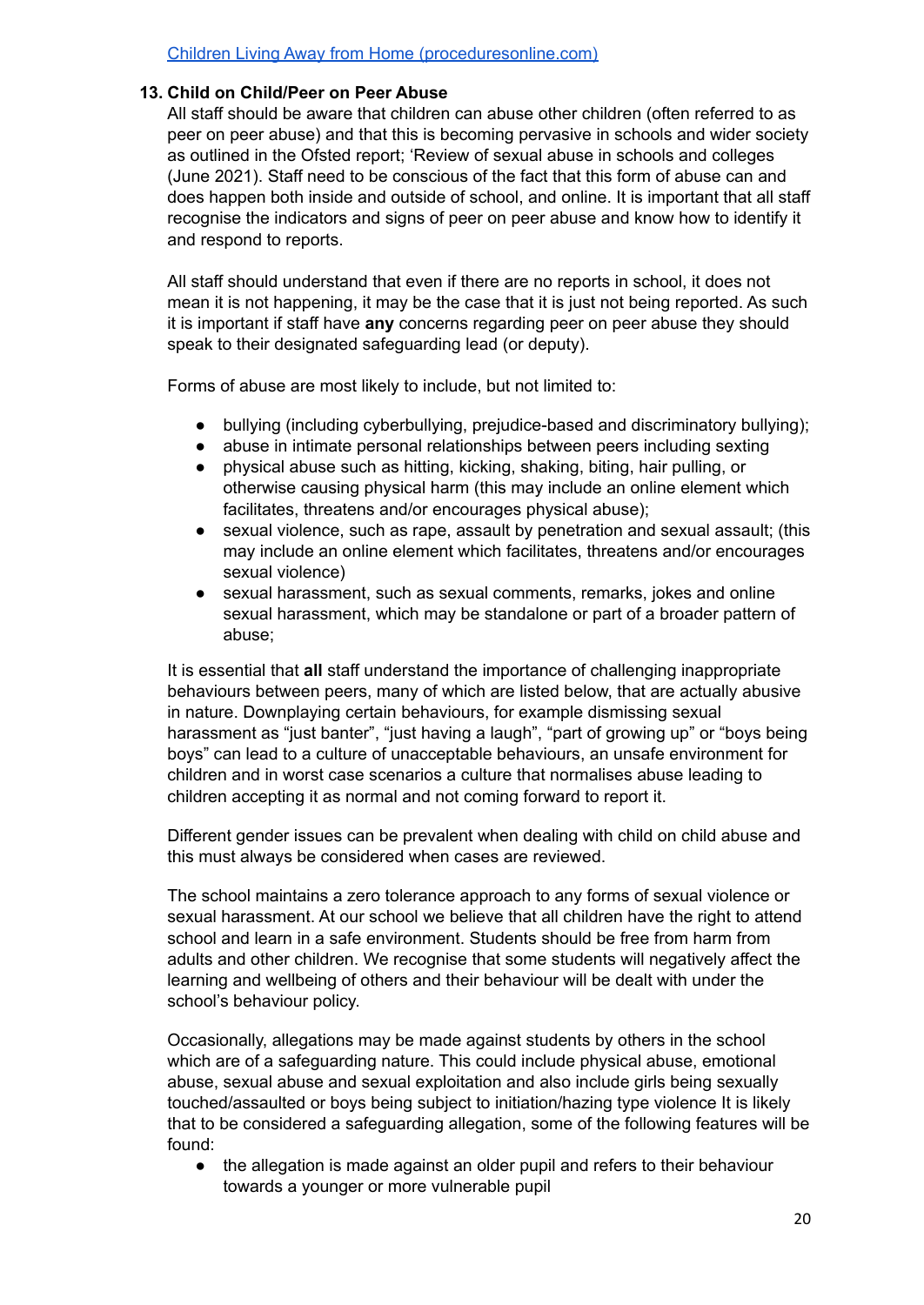- is of a serious nature, possibly including a criminal offence
- raises risk factors for other pupils in school
- indicates that other pupils may have been affected by this student
- indicates that young people outside the school may have been affected by this behaviour

To support young people in this situation we will follow our usual safeguarding procedures ensuring all information is recorded and reported to the DSL, with particular reference being made to NSSP guidance on abuse by children and young people ( Plus see Annexe E)

### Child Sexual Exploitation [\(proceduresonline.com\)](https://www.proceduresonline.com/nesubregion/p_ch_sexual_exploit.html)

In cases of 'sexting' we will adhere to the guidance given to schools and colleges by the DfE - Sharing Nudes and Semi Nudes: how to respond to a incident, published December 2020

Sharing nudes and [semi-nudes:](https://www.gov.uk/government/publications/sharing-nudes-and-semi-nudes-advice-for-education-settings-working-with-children-and-young-people) advice for education settings working with children and young people - GOV.UK [\(www.gov.uk\)](https://www.gov.uk/government/publications/sharing-nudes-and-semi-nudes-advice-for-education-settings-working-with-children-and-young-people)

### **14. Domestic Violence**

Our school is fully engaged in Operation Encompass and we recognise the importance of all staff having a basic understanding in relation to domestic violence and the impact it can have on children. The school notifies all parents that we are partners with the LA and police in relation to Operation Encompass and new staff receive a briefing as part of their induction.

Staff understand that violence perpetrated by a child on their parents is also a form of domestic violence and as such will seek advice from the DSL when they are made aware of such incidents.

See Appendix A

Domestic Violence and Abuse [\(proceduresonline.com\)](https://www.proceduresonline.com/nesubregion/p_dom_viol_abuse.html)

# **15. Contextual Safeguarding**

Safeguarding incidents and/or behaviours can be associated with factors outside the school or college and/or can occur between children outside the school or college.

All staff, but especially the designated safeguarding lead (and deputies) should be considering the context within which such incidents and/or behaviours occur. This is known as contextual safeguarding, which simply means assessments of children should consider whether wider environmental factors are present in a child's life that are a threat to their safety and/or welfare. Children's social care assessments should consider such factors so it is important that schools and colleges provide as much information as possible as part of the referral process. This will allow any assessment to consider all the available evidence and the full context of any abuse. See Appendix A for additional information regarding contextual safeguarding (see paragraph 21, Part 1)

# **Impact of abuse**

The impact of child abuse, neglect and exploitation should not be underestimated. Many children do recover well and go on to lead healthy, happy and productive lives, although most adult survivors agree that the emotional scars remain, however well buried. For some children, full recovery is beyond their reach, and the rest of their childhood and their adulthood may be characterised by anxiety or depression, self-harm, eating disorders,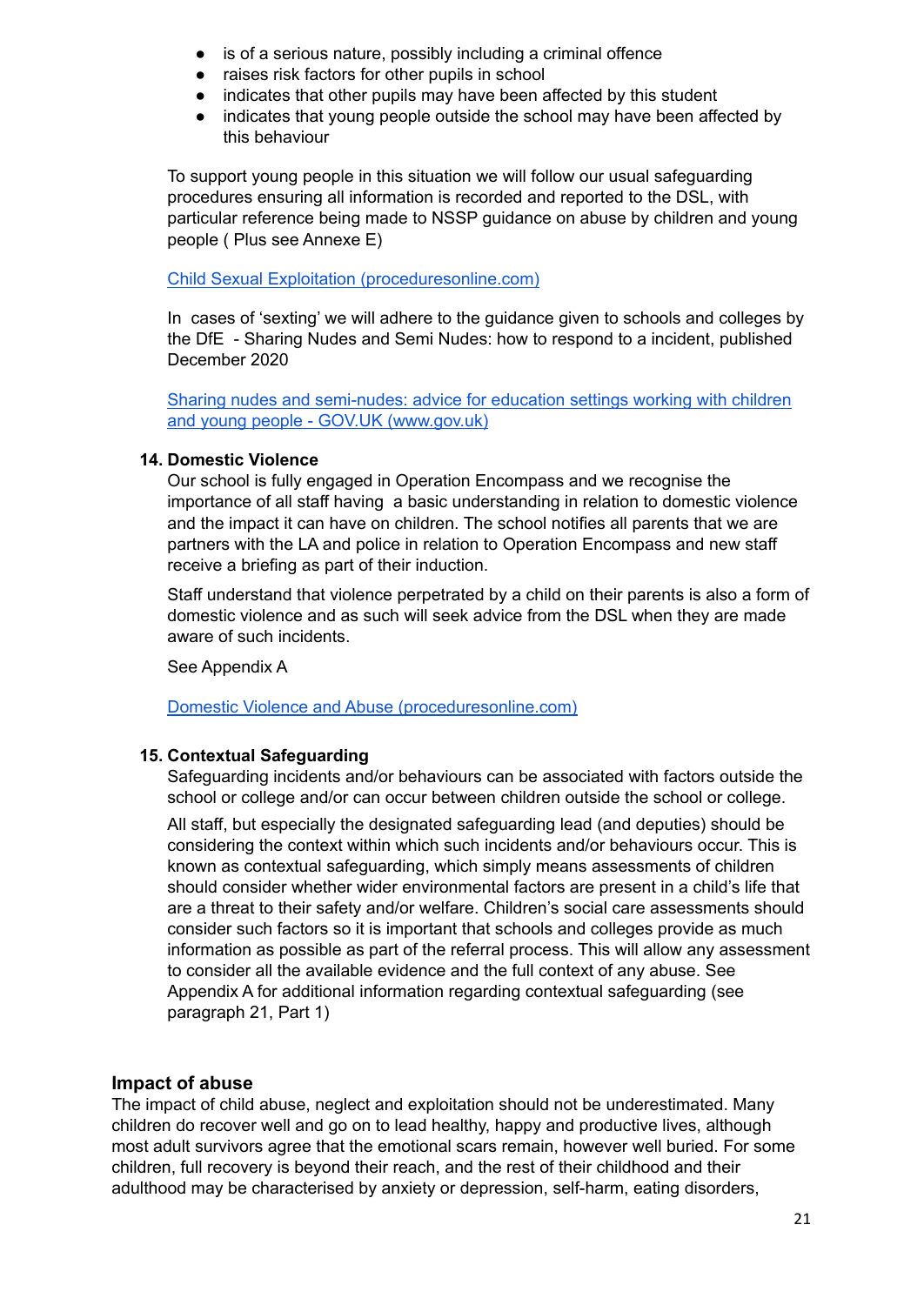alcohol and substance misuse, unequal and destructive relationships and long-term medical or psychiatric difficulties.

Safeguarding incidents and/or behaviours can be associated with factors outside the school and can occur between children outside school. All staff, but especially the DSL (and deputies) will consider the context within which such incidents and/or behaviours occur. Children's social care assessments will consider such factors so it is important that schools provide as much information as possible as part of any referral process. This will allow any assessment to consider all the available evidence and the full context of any abuse.

# **Taking action when you have concerns**

**Any child, in any family in any school could become a victim of abuse. Staff should always maintain an attitude of "think the unthinkable" and "it could happen here".**

Key points for staff to remember for taking action are:

- in an emergency take the action necessary to help the child and keep them safe; if necessary call 999
- report your concern as soon as possible to the DSL, definitely by the end of the day
- do not start your own investigation
- share information on a need-to-know basis only; do not discuss the issue with colleagues, friends or family
- complete a written record via our CPOMS online system
- seek support for yourself if you are distressed.

#### **If you are concerned about a student's welfare**

There will be occasions when staff may suspect that a student may be at risk, but have no 'real' evidence. The student's behaviour may have changed or their patterns of attendance may have altered. In these circumstances, staff will try to give the student the opportunity to talk. The signs they have noticed may be due to a variety of factors, for example, a parent has moved out, a pet has died, a grandparent is very ill or an accident has occurred. It is fine for staff to ask the student if they are OK or if they can help in any way.

Staff should use the **CPOMS incident form** to record these early concerns but this needs to be followed up in person with DSL. If the student does begin to reveal that they are being harmed, staff should follow the advice below. Following an initial conversation with the student, if the member of staff remains concerned, they should discuss their concerns with the DSL.

Concerns that do not meet the threshold for child protection intervention will be managed through the Early Help process

<http://www.northumberland.gov.uk/Children/Family/Support.aspx#earlyhelpassessmentforms>

### **Dealing with a disclosure from a student**

It takes a lot of courage for a child to disclose that they are being or have been abused. They may feel ashamed, particularly if the abuse is sexual; their abuser may have made threats about what will happen if they tell; they may have lost all trust in adults; or they may believe, or have been told, that the abuse is their own fault. Sometimes they may not be aware that what is happening is abusive.

If a student talks to a member of staff about any risks to their safety or wellbeing, **the staff member needs to inform the student that they must pass the information on;** staff are not allowed to keep the matter confidential and just between them and the student.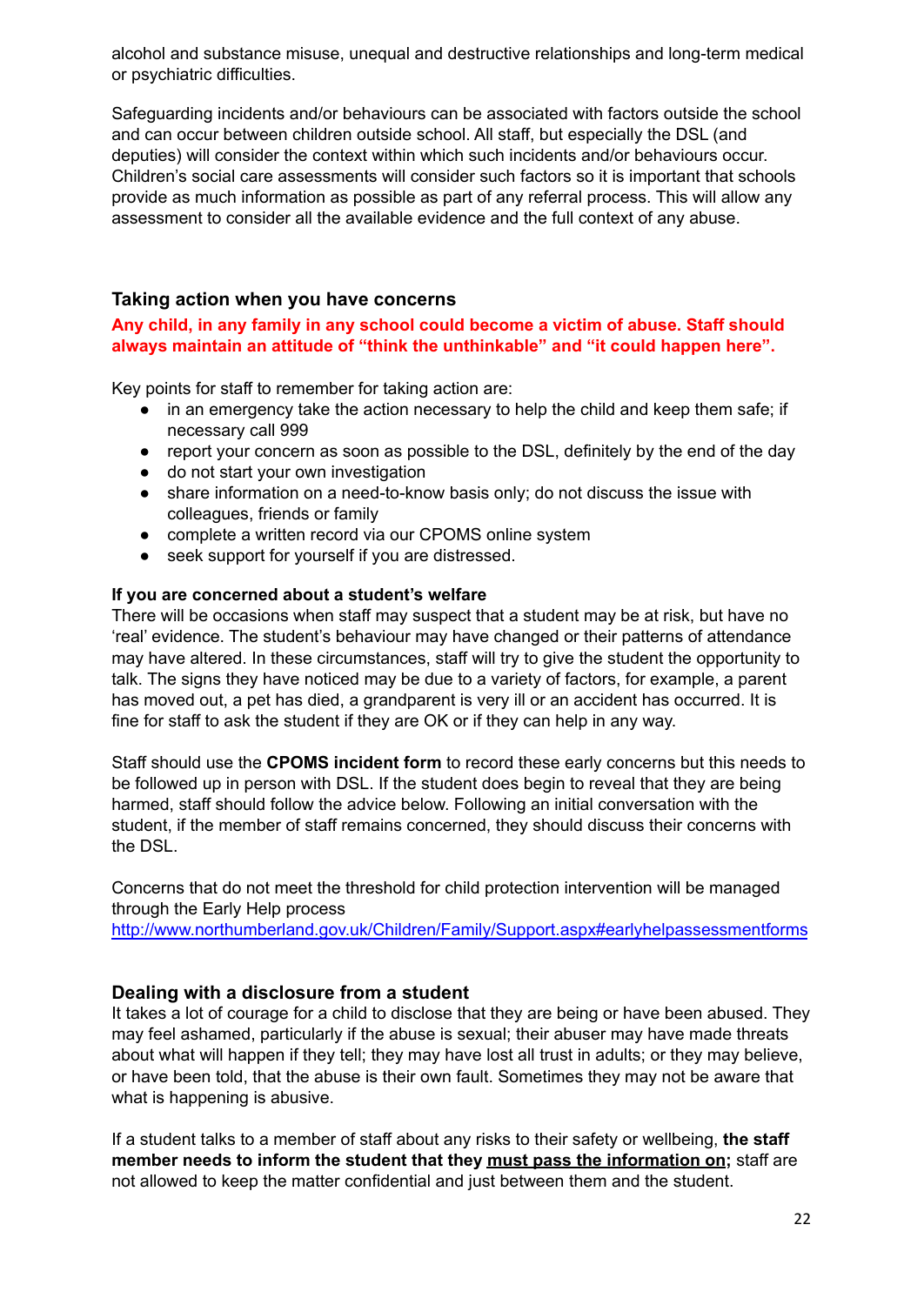The point at which they tell the student this is a matter for professional judgement. If they jump in immediately the student may think that they do not want to listen, if left until the very end of the conversation, the student may feel that they have been misled into revealing more than they would have otherwise.

During their conversations with the student, staff will:

- allow them to speak freely
- $\bullet$  remain calm and not overreact the student may stop talking if they feel they are upsetting their listener
- give reassuring nods or words of comfort 'I'm so sorry this has happened', 'I want to help', 'This isn't your fault', 'You are doing the right thing in talking to me'
- not be afraid of silences staff must remember how hard this must be for the student
- **under no circumstances ask investigative questions** such as how many times this has happened, whether it happens to siblings too, or what does the student's parents think about all this
- at an appropriate time tell the student that in order to help them, the member of staff must pass the information on and explain to whom and why
- not automatically offer any physical touch as comfort. It may be anything but comforting to a child who has been abused
- avoid admonishing the child for not disclosing earlier. Saying things such as 'I do wish you had told me about this when it started' or 'I can't believe what I'm hearing' may be the staff member's way of being supportive but may be interpreted by the child to mean that they have done something wrong
- tell the student what will happen next. The student may agree to go to see the DSL. Otherwise let them know that someone will come to see them before the end of the day.
- report verbally to the DSL even if the child has promised to do it by themselves
- write up their conversation as soon as possible on CPOMS Incident Form and follow up in person with the DSL
- seek support if they feel distressed.

# **Notifying parents**

The school will normally seek to discuss any concerns about a student with their parents. This must be handled sensitively and the DSL will contact the parent in the event of a concern, suspicion or disclosure. However, if the school believes that notifying parents could increase the risk to the child or exacerbate the problem, advice will first be sought from children's social care.

# **Referral to children's social care**

- **The DSL will make a referral to children's social care** if it is believed that a student **is suffering or is at risk of suffering significant harm**
- The student (subject to their age and understanding) and the parents will be told that a referral is being made, unless to do so would increase the risk to the child
- Any member of staff may make a direct referral to children's social care if they genuinely believe independent action is necessary to protect a child
- The DSL should keep relevant staff informed about actions taken, they do not need to share all information but staff must be confident their concerns have been actioned

# **Confidentiality and sharing information**

All staff will understand that child protection issues warrant a high level of confidentiality, not only out of respect for the student and staff involved but also to ensure that information being released into the public domain does not compromise evidence.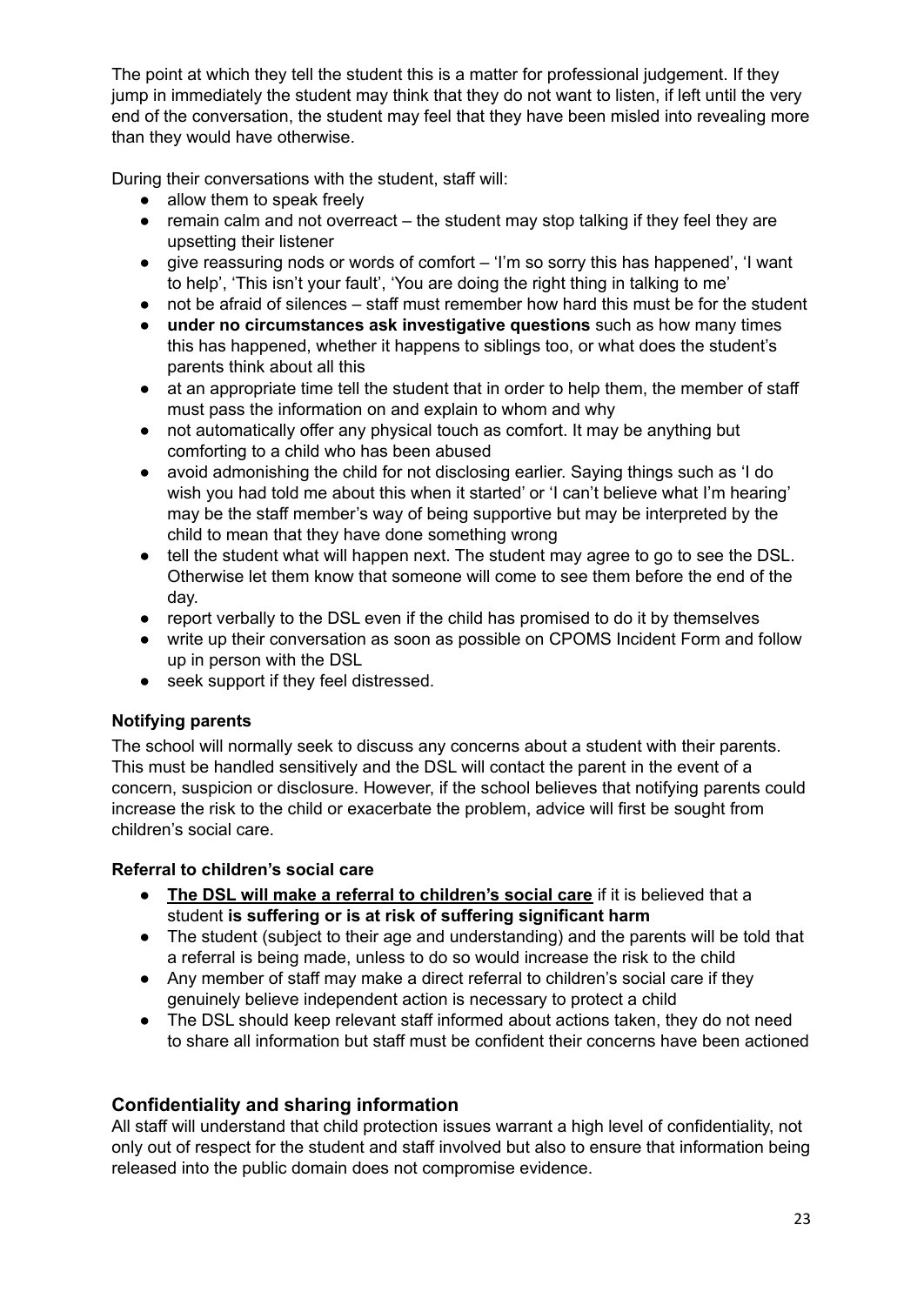Staff should only discuss concerns with the DSL, Headteacher or Chair of Academy Committee (depending on who is the subject of the concern). That person will then decide who else needs to have access to the information and they will disseminate it on a 'need-to-know' basis. However, following a number of cases where senior leaders in school had failed to act upon concerns raised by staff, *Keeping Children Safe in Education (2021)* emphasises that **any** member of staff can contact children's social care if they are concerned about a child.

Child protection information will be stored and handled in line with the Data Protection Act 1998 and GDPR. Information sharing is guided by the following principles; the information is:

- necessary and proportionate
- relevant
- adequate
- accurate
- timely
- secure

Information sharing decisions will be recorded, whether or not the decision is taken to share.

Incident Forms and other written information will be stored via our CPOMS online facility and any electronic information will be password protected and only made available to relevant individuals.

Every effort will be made to prevent unauthorised access, and sensitive information should not routinely be stored on the hard drive of laptop computers, which, by the nature of their portability, could be lost or stolen. Child protection information, including Operation Encompass and Operation Endeavour notifications will be stored separately from the student's school file and the school file will be 'tagged' to indicate that separate information is held.

The DSL will normally obtain consent from the student and/or parents to share sensitive information within the school or with outside agencies. Where there is good reason to do so, the DSL may share information *without* consent, and will record the reason for not obtaining consent.

Child protection records are normally exempt from the disclosure provisions of the Data Protection Act, which means that children and parents do not have an automatic right to see them. If any member of staff receives a request from a student or parent to see child protection records, they will refer the request to the Headteacher or DSL

The Data Protection Act and GDPR do not prevent the sharing of information when it is for the purposes of keeping a child safe. The school's confidentiality and information-sharing policy is available to parents and students on request, and is available via our website.

### **The child's wishes**

Where there is a safeguarding concern, the DSL and school leaders should ensure the child's wishes and feelings are considered when determining what action to take and what services to provide. Systems should be in place for children to express their views and give feedback. Ultimately, all systems and processes should operate with the best interests of the child at their heart.

### **Reporting directly to child protection agencies**

Staff should follow the reporting procedures outlined in this policy. However, they may also share information directly with children's social care, police or the NSPCC if: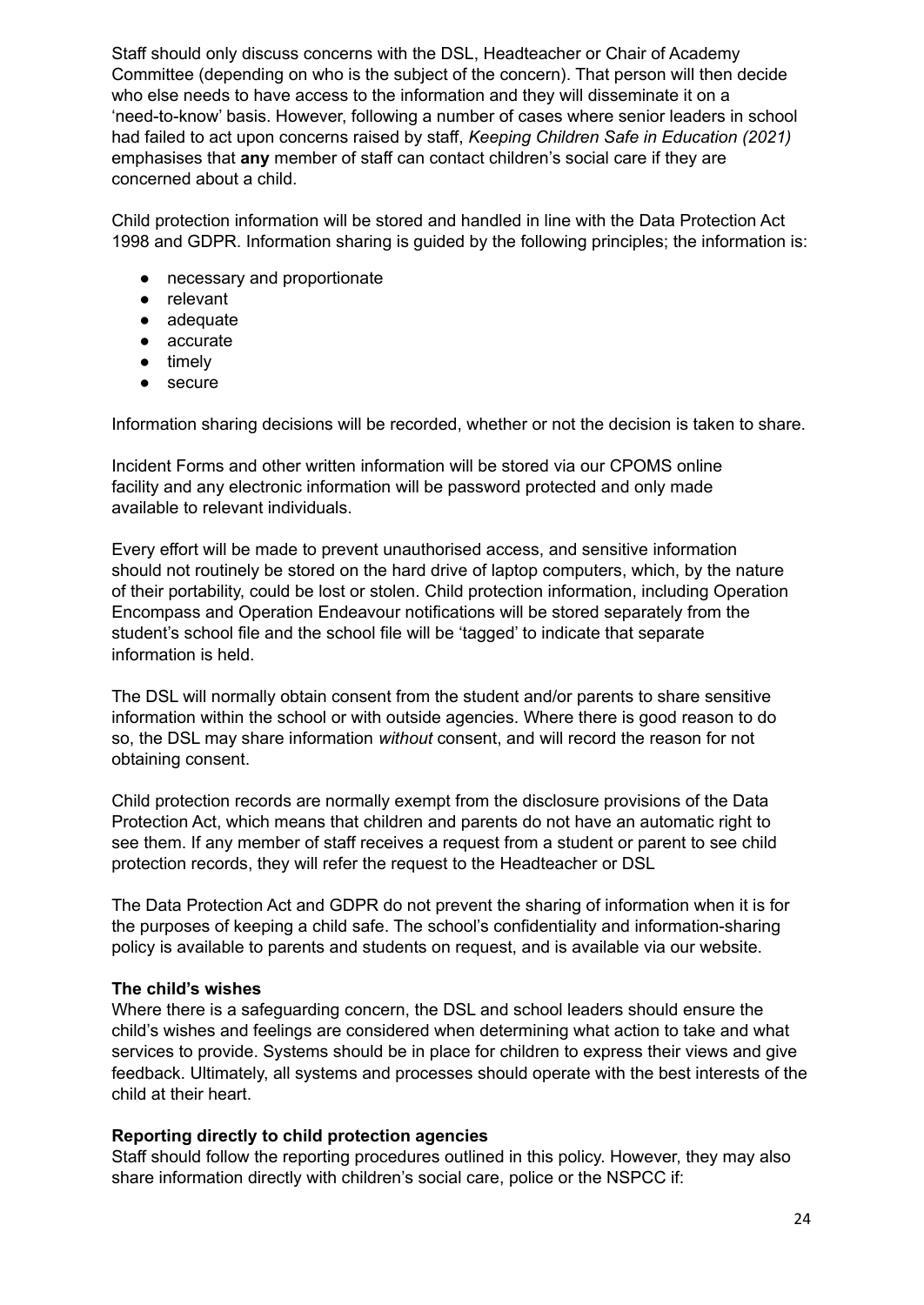- the situation is an emergency and the DSL, their deputy, Headteacher and the Chair of Academy Committee are all unavailable
- they are convinced that a direct report is the only way to ensure the student's safety
- for any other reason they make a judgement that direct referral is in the best interests of the child.

### **Work Experience**

The school has detailed procedures to safeguard students undertaking work experience, including arrangements for checking people who provide placements and supervise students on work experience, which are in accordance with the guidance in *Keeping Children Safe in Education (2021).*

### **Children staying with host families**

The school may plan for students to stay with a host family during a foreign exchange trip or sports tour. In such circumstances the school will follow the guidance in *Keeping Children Safe in Education (2021)*, to ensure that hosting arrangements are as safe as possible.

Some overseas students may reside with host families during school terms and we will work with the local authority to check that such arrangements are safe and suitable.

### **Sixth Form students**

We recognise that some procedures are different for those young people and adults over the age of 18 years. If the student is over 18, and is not a danger to themselves, permission must be obtained from the student to share the information they have disclosed with outside agencies.'

Once the student has reached the age of 18, he/she may be classed as a **vulnerable adult.** The definition of this is in accordance with the Safeguarding Vulnerable Groups Act 2006, i.e. a person who has reached the age of 18 and:

- is in residential accommodation or sheltered housing
- receives domiciliary care or any form of health care
- is detained in lawful custody
- is by virtue of an order of the court under supervision by a person exercising functions for the purposes of part one of the Criminal Justice and Court Services Act 2000
- receives the welfare service of an agency outside the school
- receives any service or participates in any activity provided specifically for persons who fall within subsection 9 of the Safeguarding Vulnerable Groups Act 2009
- payments are made to him/her (or to another on his/her behalf) in pursuance of arrangements under section 57 of the Health and Social Care Act 2001
- requires assistance in the conduct of his/her own affairs' child (i.e. a student at school who has not yet reached their 18th birthday)

In general, adult safeguarding procedures should be implemented for 18-year olds and in these situations children's safeguarding agencies should remain equal partners throughout the process so any issues that impact on the service can be addressed. These situations may be complicated by the different procedures, timescales and processes. In such circumstances the school may refer to the adult services guidelines, *'Safeguarding Adults Procedural Framework Ten Step Summary'*

*Safeguarding Adults ten step framework [\(Northumberland\)](https://www.northumberland.gov.uk/NorthumberlandCountyCouncil/media/Health-and-social-care/Care%20support%20for%20adults/safeguarding%20adults/10-Step-Framework-Chart-Updated-Oct-2018-15-02-19.pdf)*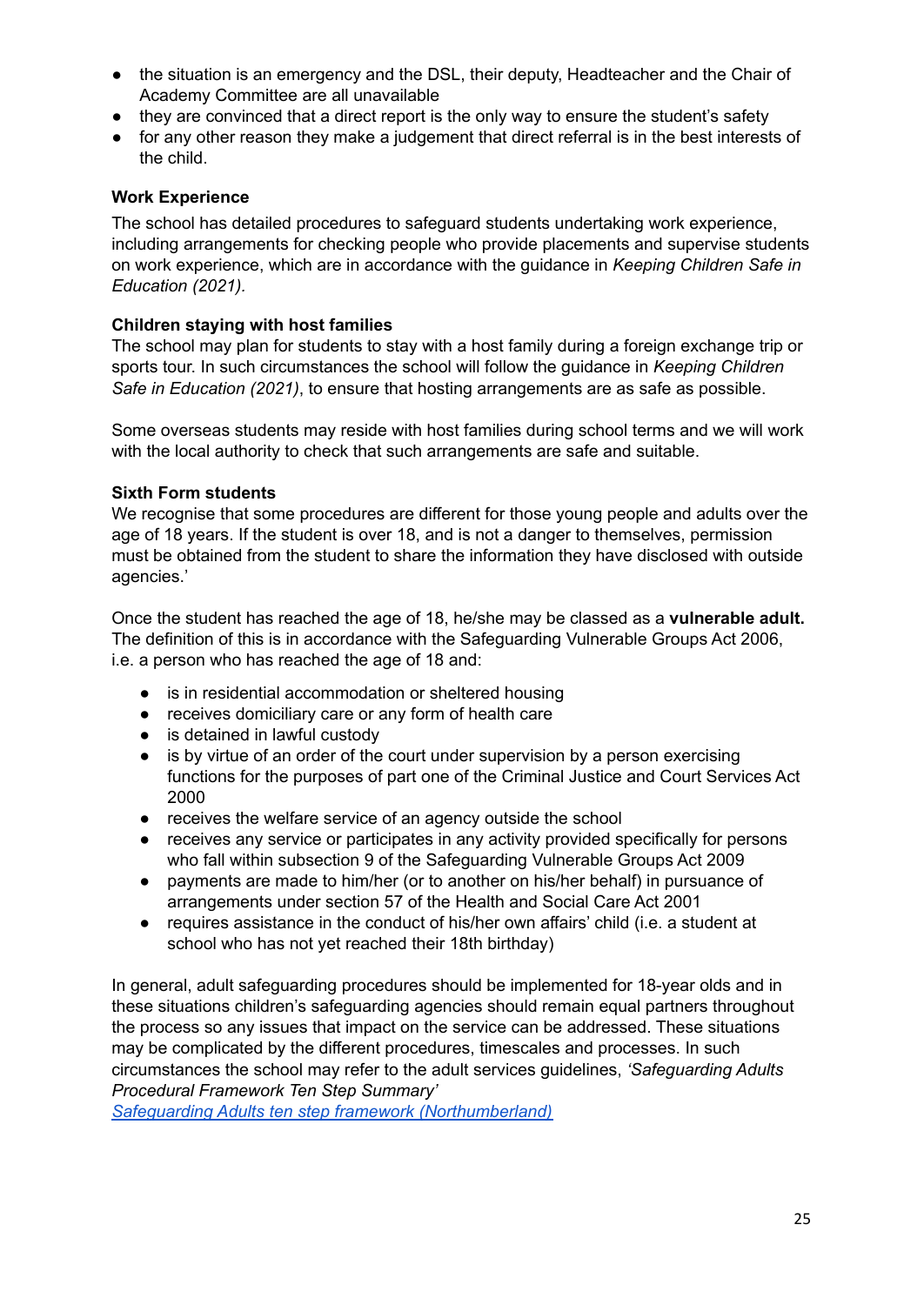# **Appendices**

| <b>Appendix</b> | <b>Title</b>                                                                                         | Page |
|-----------------|------------------------------------------------------------------------------------------------------|------|
| A               | Definitions of Abuse and Other Harmful behaviour                                                     | 26   |
| B               | LA and NSSP contacts                                                                                 | 34   |
| C               | Recording concerns - school procedures                                                               | 35   |
| D               | Raising Safeguarding Concerns about a Child                                                          | 36   |
| Е               | Dealing with Sexual Violence and Sexual Harassment                                                   | 37   |
| F               | Standards for Effective Child Protection Practice in schools                                         | 38   |
| G               | Frequently asked questions                                                                           | 40   |
| Н               | <b>E-safety Social Media Guidance</b>                                                                | 41   |
|                 | Dealing with Allegations Against People who Work with Children<br>including Low Level Concerns (LLC) | 42   |
|                 | School Child Protection Files – a guide to good practice                                             | 45   |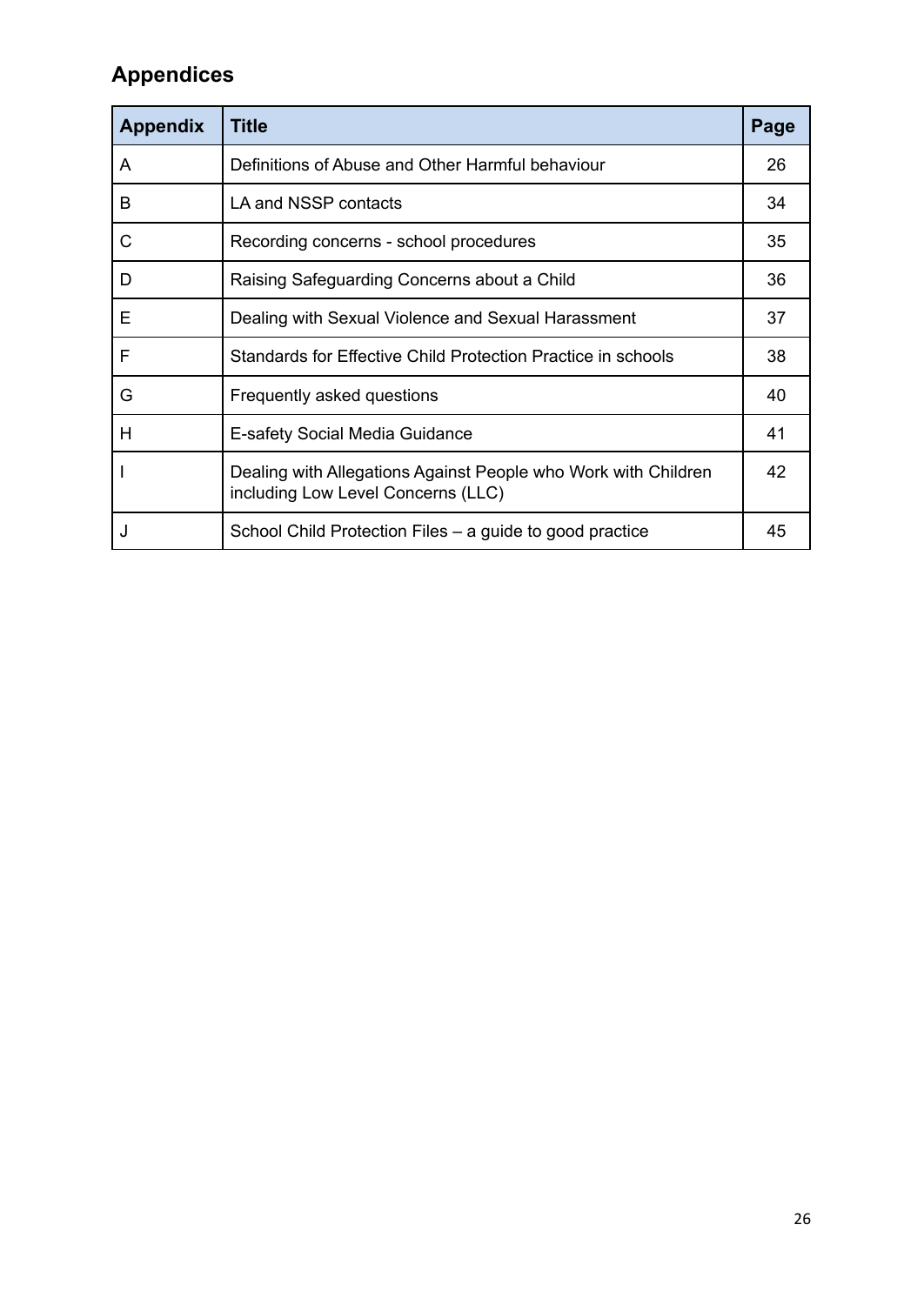Four categories of abuse

#### **Physical abuse**

Physical abuse is a form of abuse which may involve hitting, shaking, throwing, poisoning, burning or scalding, drowning, suffocating or otherwise causing physical harm to a child. Physical harm may also be caused when a parent or carer fabricates the symptoms of, or deliberately induces, illness in a child. (this used to be called Munchausen's Syndrome by Proxy, but is now more usually referred to as fabricated or induced illness).

### **Emotional abuse**

Emotional abuse is the persistent emotional maltreatment of a child such as to cause severe and persistent adverse effects on the child's emotional development. It may involve conveying to a child that they are worthless or unloved, inadequate, or valued only insofar as they meet the needs of another person. It may include not giving the child opportunities to express their views, deliberately silencing them or 'making fun' of what they say or how they communicate. It may feature age or developmentally inappropriate expectations being imposed on children. These may include interactions that are beyond a child's developmental capability, as well as overprotection and limitation of exploration and learning, or preventing the child participating in normal social interaction. It may involve seeing or hearing the ill-treatment of another. It may involve serious bullying (including cyber bullying), causing children frequently to feel frightened or in danger, or the exploitation or corruption of children. Some level of emotional abuse is involved in all types of maltreatment of a child, although it may occur alone.

#### **Sexual abuse**

Sexual abuse: involves forcing or enticing a child or young person to take part in sexual activities, not necessarily involving a high level of violence, whether or not the child is aware of what is happening. The activities may involve physical contact, including assault by penetration (for example rape or oral sex) or non-penetrative acts such as masturbation, kissing, rubbing and touching outside of clothing. They may also include non-contact activities, such as involving children in looking at, or in the production of, sexual images, watching sexual activities, encouraging children to behave in sexually inappropriate ways, or grooming a child in preparation for abuse. Sexual abuse can take place online, and technology can be used to facilitate offline abuse. Sexual abuse is not solely perpetrated by adult males. Women can also commit acts of sexual abuse, as can other children.

### **Neglect**

Neglect is the persistent failure to meet a child's basic physical and/or psychological needs, likely to result in the serious impairment of the child's health or development. Neglect may occur during pregnancy as a result of maternal substance abuse. Once a child is born, neglect may involve a parent or carer failing to:

- provide adequate food, clothing and shelter (including exclusion from home or abandonment);
- protect a child from physical and emotional harm or danger;
- ensure adequate supervision (including the use of inadequate care-givers); or
- ensure access to appropriate medical care or treatment. It may also include neglect of, or unresponsiveness to, a child's basic emotional needs.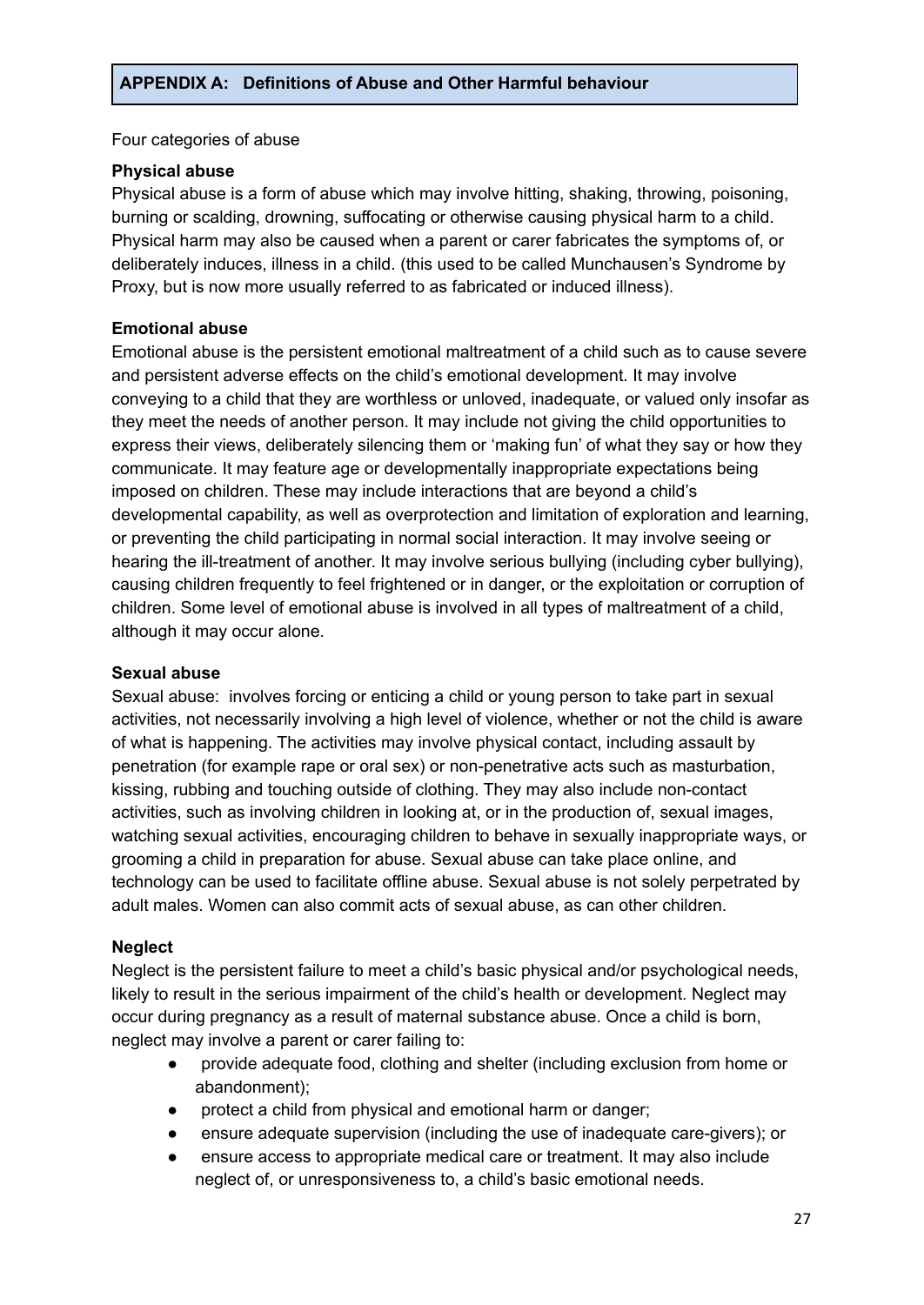# **Indicators of abuse**

Physical signs define some types of abuse, for example, bruising, bleeding or broken bones resulting from physical or sexual abuse, or injuries sustained while a child has been inadequately supervised. The identification of physical signs is complicated, as children may go to great lengths to hide injuries, often because they are ashamed or embarrassed, or their abuser has threatened further violence or trauma if they 'tell'. It is also quite difficult for anyone without medical training to categorise injuries into accidental or deliberate with any degree of certainty. For these reasons it is vital that staff are also aware of the range of behavioural indicators of abuse and report any concerns to the designated senior person.

# **It is the responsibility of staff to report their concerns. It is not their responsibility to investigate or decide whether a child has been abused.**

A child who is being abused, neglected or exploited may:

- have bruises, bleeding, burns, fractures or other injuries
- show signs of pain or discomfort
- keep arms and legs covered, even in warm weather
- be concerned about changing for PE or swimming
- look unkempt and uncared for
- change their eating habits
- have difficulty in making or sustaining friendships
- appear fearful
- be reckless with regard to their own or other's safety
- self-harm
- frequently miss school, arrive late or leave the school for part of the day
- show signs of not wanting to go home
- display a change in behaviour from quiet to aggressive, or happy-go-lucky to withdrawn
- challenge authority
- become disinterested in their school work
- be constantly tired or preoccupied
- be wary of physical contact
- be involved in, or particularly knowledgeable about drugs or alcohol
- display sexual knowledge or behaviour beyond that normally expected for their age
- acquire gifts such as money or a mobile phone from new 'friends'

Individual indicators will rarely, in isolation, provide conclusive evidence of abuse. They should be viewed as part of a jigsaw, and each small piece of information will help the DSL to decide how to proceed.

### **Additional examples of abuse are outlined below**

Child sexual exploitation is a form of child sexual abuse. It occurs where an individual or group takes advantage of an imbalance of power to coerce, manipulate or deceive a child or young person under the age of 18 into sexual activity (a) in exchange for something the victim needs or wants, and/or (b) for the financial advantage or increased status of the perpetrator or facilitator. The victim may have been sexually exploited even if the sexual activity appears consensual. Child sexual exploitation does not always involve physical contact; it can also occur through the use of technology.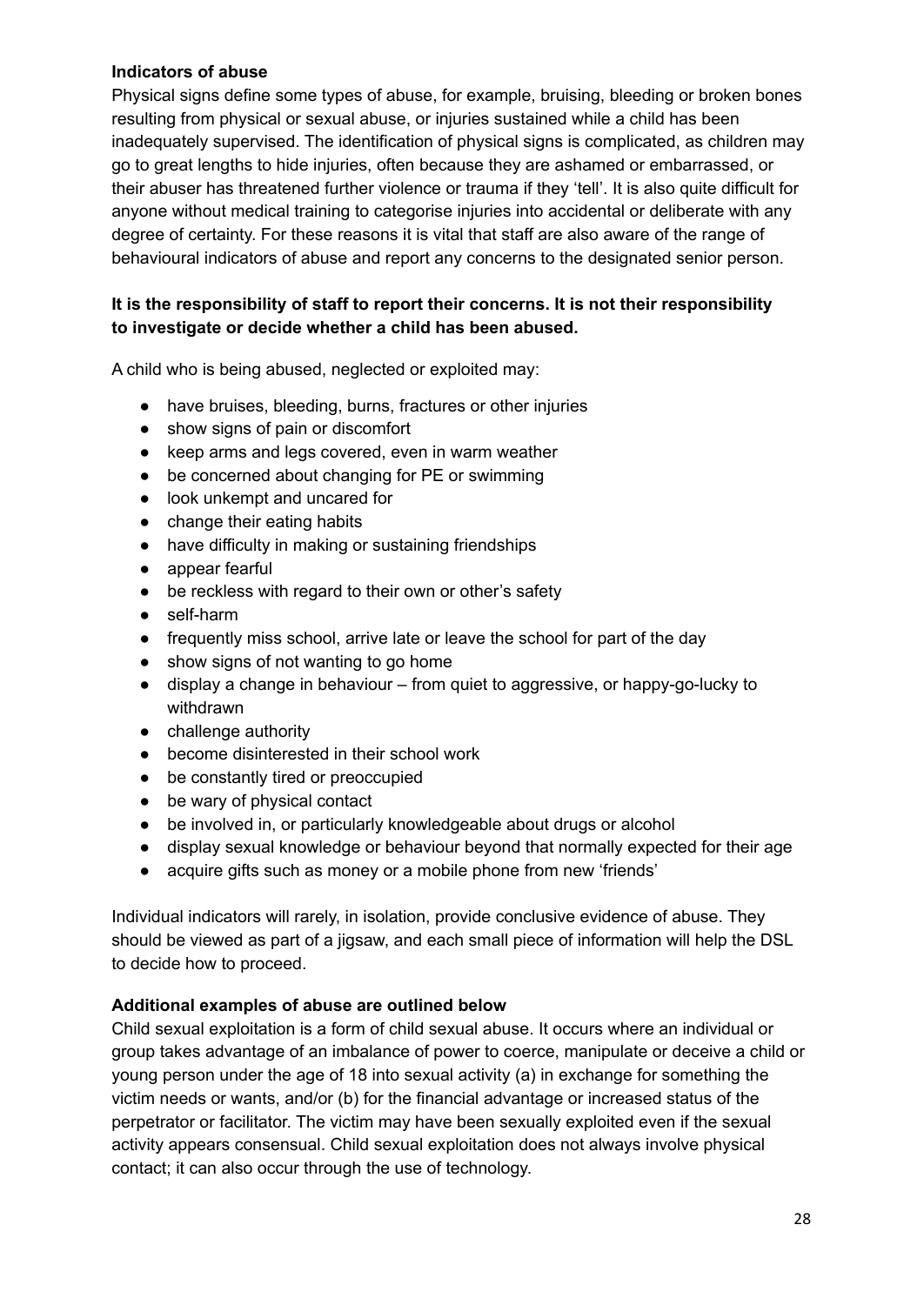**It is very important that staff report their concerns – they do not need 'absolute proof' that the child is at risk.**

# **Domestic Abuse**

In April 2021, the Domestic Abuse Act 2021 received Royal Assent and introduced a statutory definition for the first time. Definition

The Domestic Abuse Act 2021 (Part 1) defines domestic abuse as any of the following behaviours, either as a pattern of behaviour, or as a single incident, between two people over the age of 16, who are 'personally connected' to each other:

- (a) physical or sexual abuse;
- (b) violent or threatening behaviour;
- (c) controlling or coercive behaviour;
- (d) economic abuse (adverse effect of the victim to acquire, use or maintain money or other property; or obtain goods or services); and
- (e) psychological, emotional or other abuse.

People are 'personally connected' when they are, or have been married to each other or civil partners; or have agreed to marry or become civil partners. If the two people have been in an intimate relationship with each other, have shared parental responsibility for the same child, or they are relatives.

The definition of Domestic Abuse applies to children if they see or hear, or experience the effects of, the abuse; and they are related to the abusive person.

(The definition can be found here[:](https://www.legislation.gov.uk/ukpga/2021/17/part/1/enacted) [https://www.legislation.gov.uk/ukpga/2021/17/part/1/enacted\)](https://www.legislation.gov.uk/ukpga/2021/17/part/1/enacted)

Types of domestic abuse include intimate partner violence, abuse by family members, teenage relationship abuse and child/adolescent to parent violence and abuse. Anyone can be a victim of domestic abuse, regardless of sexual identity, age, ethnicity, socio-economic status, sexuality or background and domestic abuse can take place inside or outside of the home.

# **Human Trafficking**

The National Referral Mechanism (NRM) is a framework for identifying victims of human trafficking and ensuring they receive appropriate care. A trafficking case may involve a range of agencies such as the police, local authorities and charities and the NRM makes it easier for these agencies to work together.

If you think a child is in immediate danger, call the police on 999. If you receive information on a potential trafficker or you think a child is a victim of trafficking:

- Professionals: contact the Child [Trafficking](http://www.nspcc.org.uk/services-and-resources/services-for-children-and-families/child-trafficking-advice-centre-ctac/) Advice Centre (CTAC)
- General public: contact the [NSPCC](http://www.nspcc.org.uk/services-and-resources/nspcc-helpline/) to discuss concerns with one of our counsellors, or you can contact your local police or children's services (01670 534000).

# **Honour based violence**

So-called 'honour-based' violence (HBV) encompasses crimes which have been committed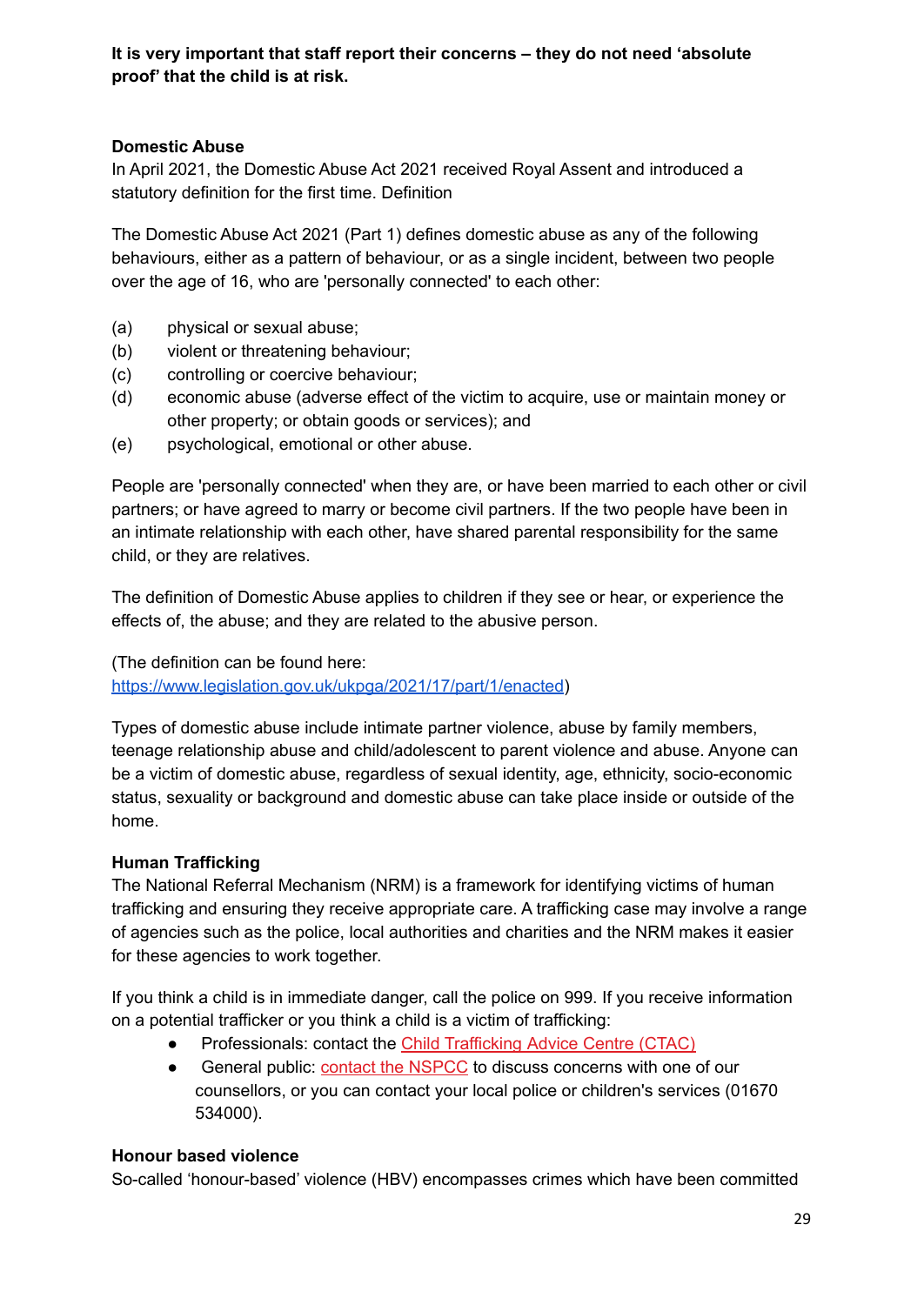to protect or defend the honour of the family and/or the community, including Female Genital Mutilation (FGM), forced marriage, and practices such as breast ironing. All forms of so called HBV are abuse (regardless of the motivation) and should be handled and escalated as such. If in any doubt, staff should speak to the designated safeguarding lead. Professionals in all agencies, and individuals and groups in relevant communities, need to be alert to the possibility of a child being at risk of HBV, or already having suffered HBV.

# **Indicators**

There are a range of potential indicators that a child may be at risk of HBV. Guidance on the warning signs that FGM or forced marriage may be about to take place, or may have already taken place, can be found on pages 38-41 of the Multi agency statutory guidance on FGM (pages 59-61 focus on the role of schools and colleges) Handling case of forced marriage.

[https://www.gov.uk/government/publications/multi-agency-statutory-guidance-on-female-geni](https://www.gov.uk/government/publications/multi-agency-statutory-guidance-on-female-genital-mutilation) [tal-mutilation](https://www.gov.uk/government/publications/multi-agency-statutory-guidance-on-female-genital-mutilation)

### **Female genital Mutilation**

FGM comprises all procedures involving partial or total removal of the external female genitalia or other injury to the female genital organs. It is illegal in the UK and a form of child abuse with long-lasting harmful consequences.

Section 5B of the Female Genital Mutilation Act 2003 (as inserted by section 74 of the Serious Crime Act 2015) places a statutory duty upon **teachers** along with regulated health and social care professionals in England and Wales, to report to the police where they discover (either through disclosure by the victim or visual evidence) that FGM appears to have been carried out on a girl under 18. Those failing to report such cases will face disciplinary sanctions. It will be rare for teachers to see visual evidence, and they should not be examining pupils, but the same definition of what is meant by "to discover that an act of FGM appears to have been carried out" is used for all professionals to whom this mandatory reporting duty applies. Information on when and how to make a report can be found at Mandatory reporting of female genital mutilation procedural information.

Teachers **must** personally report to the police cases where they discover that an act of FGM appears to have been carried out. Unless the teacher has a good reason not to, they should also still consider and discuss any such case with the school or college's designated safeguarding lead and involve children's social care as appropriate. The duty does not apply in relation to at risk or suspected cases (i.e. where the teacher does not discover that an act of FGM appears to have been carried out, either through disclosure by the victim or visual evidence) or in cases where the woman is 18 or over. In these cases, teachers should follow local safeguarding procedures.

### **Symptoms of FGM**

FGM may be likely if there is a visiting female elder, there is talk of a special procedure or celebration to become a woman, or parents wish to take their daughter out-of-school to visit an 'at-risk' country (especially before the summer holidays), or parents who wish to withdraw their children from learning about FGM. Staff should not assume that FGM only happens outside the UK.

Indications that FGM may have already taken place may include:

● difficulty walking, sitting or standing and may even look uncomfortable.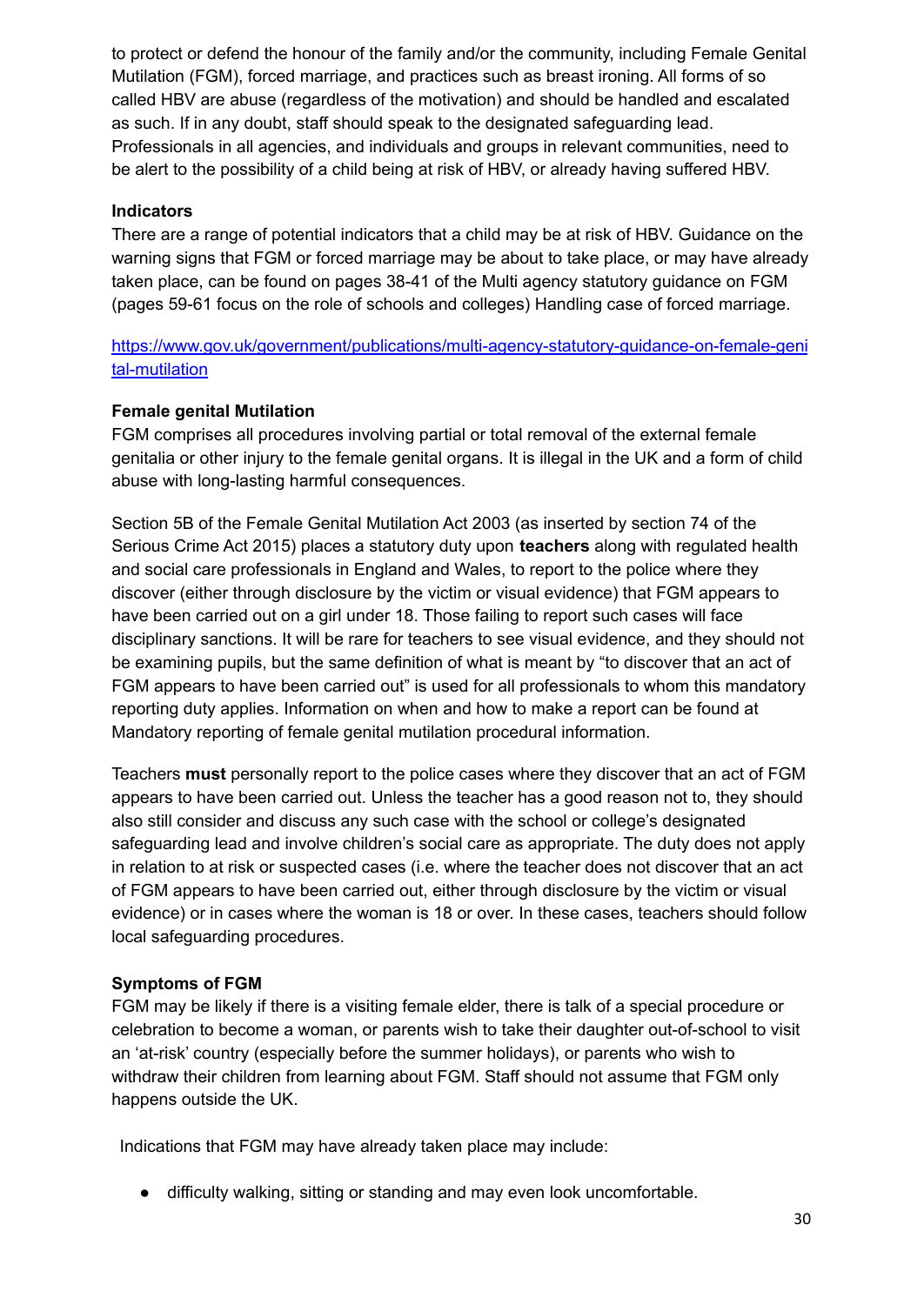- spending longer than normal in the bathroom or toilet due to difficulties urinating.
- spending long periods of time away from the classroom during the day with bladder or menstrual problems.
- frequent urinary, menstrual or stomach problems.
- prolonged or repeated absences from school or college, especially with noticeable behaviour changes (e.g. withdrawal or depression) on the girl's return
- reluctance to undergo normal medical examinations.
- confiding in a professional without being explicit about the problem due to embarrassment or fear.
- talking about pain or discomfort between her legs

# **Forced marriage**

Forcing a person into a marriage is a crime in England and Wales. A forced marriage is one entered into without the full and free consent of one or both parties and where violence, threats or any other form of coercion is used to cause a person to enter into a marriage. Threats can be physical or emotional and psychological. A lack of full and free consent can be where a person does not consent or where they cannot consent (if they have learning disabilities, for example). Nevertheless, some communities use religion and culture as a way to coerce a person into marriage. Schools and colleges can play an important role in safeguarding children from forced marriage. School and college staff can contact the Forced Marriage Unit if they need advice or information: Contact: 020 7008 0151 or email fmu@fco.gov.uk and more information can be accessed using the following link

[https://www.gov.uk/government/uploads/system/uploads/attachment\\_data/file/322307/HMG\\_](https://www.gov.uk/government/uploads/system/uploads/attachment_data/file/322307/HMG_MULTI_AGENCY_PRACTICE_GUIDELINES_v1_180614_FINAL.pdf) [MULTI\\_AGENCY\\_PRACTICE\\_GUIDELINES\\_v1\\_180614\\_FINAL.pdf](https://www.gov.uk/government/uploads/system/uploads/attachment_data/file/322307/HMG_MULTI_AGENCY_PRACTICE_GUIDELINES_v1_180614_FINAL.pdf)

# **Recognising Extremism**

Early indicators of radicalisation or extremism may include:

- showing sympathy for extremist causes
- glorifying violence, especially to other faiths or cultures
- making remarks or comments about being at extremist events or rallies outside school
- evidence of possessing illegal or extremist literature
- advocating messages similar to illegal organisations or other extremist groups
- out of character changes in dress, behaviour and peer relationships (but there are also very powerful narratives, programmes and networks that young people can come across online so involvement with particular groups may not be apparent.)
- **•** secretive behaviour
- online searches or sharing extremist messages or social profiles
- intolerance of difference, including faith, culture, gender, race or sexuality
- araffiti, artwork or writing that displays extremist themes
- attempts to impose extremist views or practices on others
- verbalising anti-Western or anti-British views
- advocating violence towards others

# **Child Sexual Exploitation**

Child sexual exploitation is a form of child sexual abuse. It occurs where an individual or group takes advantage of an imbalance of power to coerce, manipulate or deceive a child or young person under the age of 18 into sexual activity (a) in exchange for something the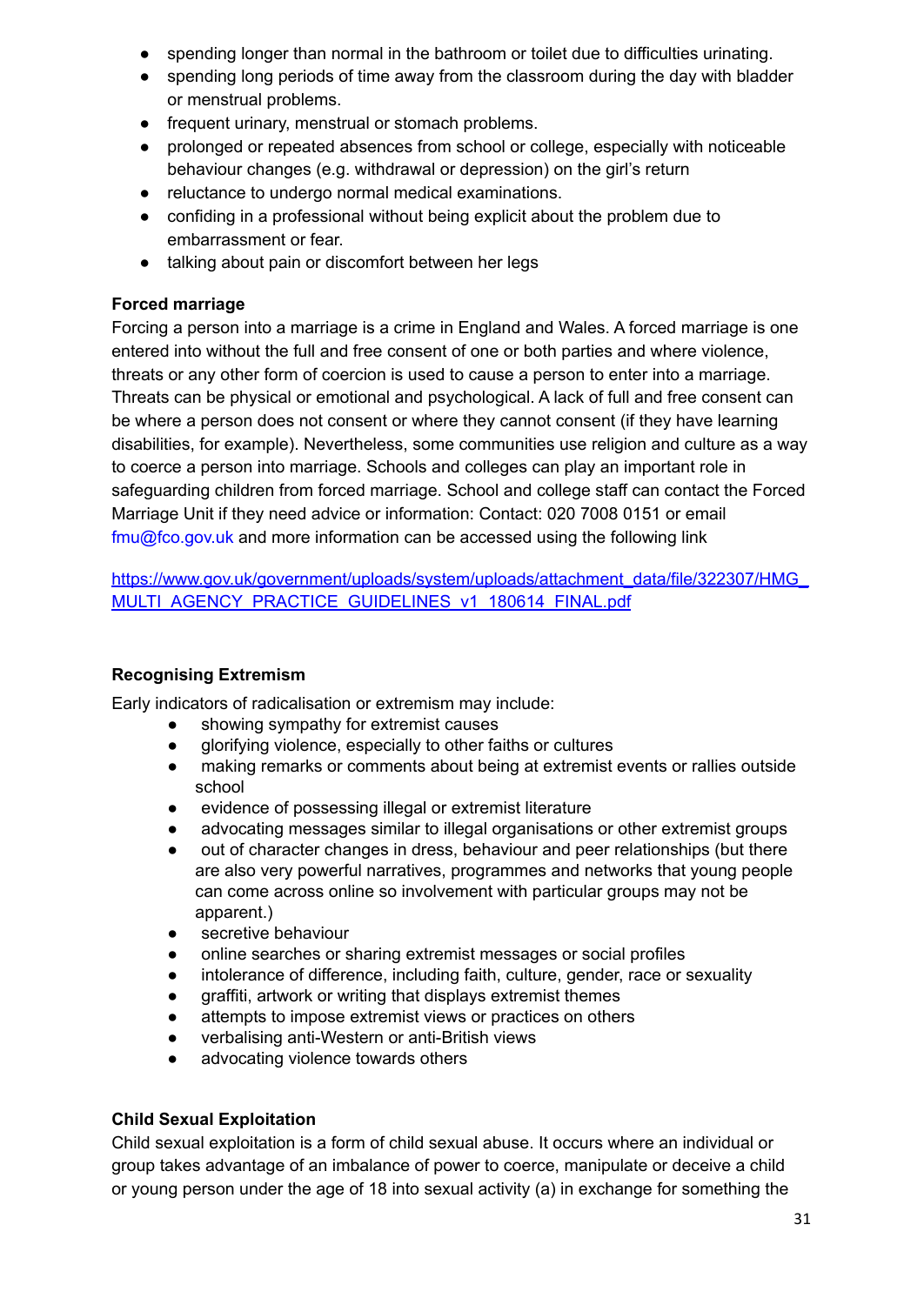victim needs or wants, and/or (b) for the financial advantage or increased status of the perpetrator or facilitator. The victim may have been sexually exploited even if the sexual activity appears consensual. Child sexual exploitation does not always involve physical contact; it can also occur through the use of technology.

Indicators of child sexual exploitation may include:

- Acquisition of money, clothes, mobile phones, etc. without plausible explanation;
- Gang-association and/or isolation from peers/social networks;
- Exclusion or unexplained absences from school, college or work;
- Leaving home/care without explanation and persistently going missing or returning late;
- Excessive receipt of texts/phone calls;
- Returning home under the influence of drugs/alcohol
- Inappropriate sexualised behaviour for age/sexually transmitted infections;
- Evidence of/suspicions of physical or sexual assault;
- Relationships with controlling or significantly older individuals or groups;
- Multiple callers (unknown adults or peers);
- Frequenting areas known for sex work;
- Concerning use of the Internet or other social media;
- Increasing secretiveness around behaviours; and
- Self-harm or significant changes in emotional well-being.

# **Potential vulnerabilities include**:

Although the following vulnerabilities increase the risk of child sexual exploitation, it must be remembered that not all children with these indicators will be exploited. Child sexual exploitation can occur without any of these issues.

- Having a prior experience of neglect, physical and/or sexual abuse;
- Lack of a safe/stable home environment, now or in the past (domestic violence or parental substance misuse, mental health issues or criminality, for example);
- Recent bereavement or loss;
- Social isolation or social difficulties;
- Absence of a safe environment to explore sexuality;
- Economic vulnerability:
- Homelessness or insecure accommodation status;
- Connections with other children and young people who are being sexually exploited;
- Family members or other connections involved in adult sex work;
- Having a physical or learning disability;
- Being in care (particularly those in residential care and those with interrupted care histories); and
- Sexual identity

# **Child criminal exploitation: county lines**

Criminal exploitation of children is a geographically widespread form of harm that is a typical feature of county lines criminal activity: drug networks or gangs groom and exploit children and young people to carry drugs and money from urban areas to suburban and rural areas, market and seaside towns. Key to identifying potential involvement in county lines are missing episodes, when the victim may have been trafficked for the purpose of transporting drugs and a referral to the National Referral Mechanism should be considered.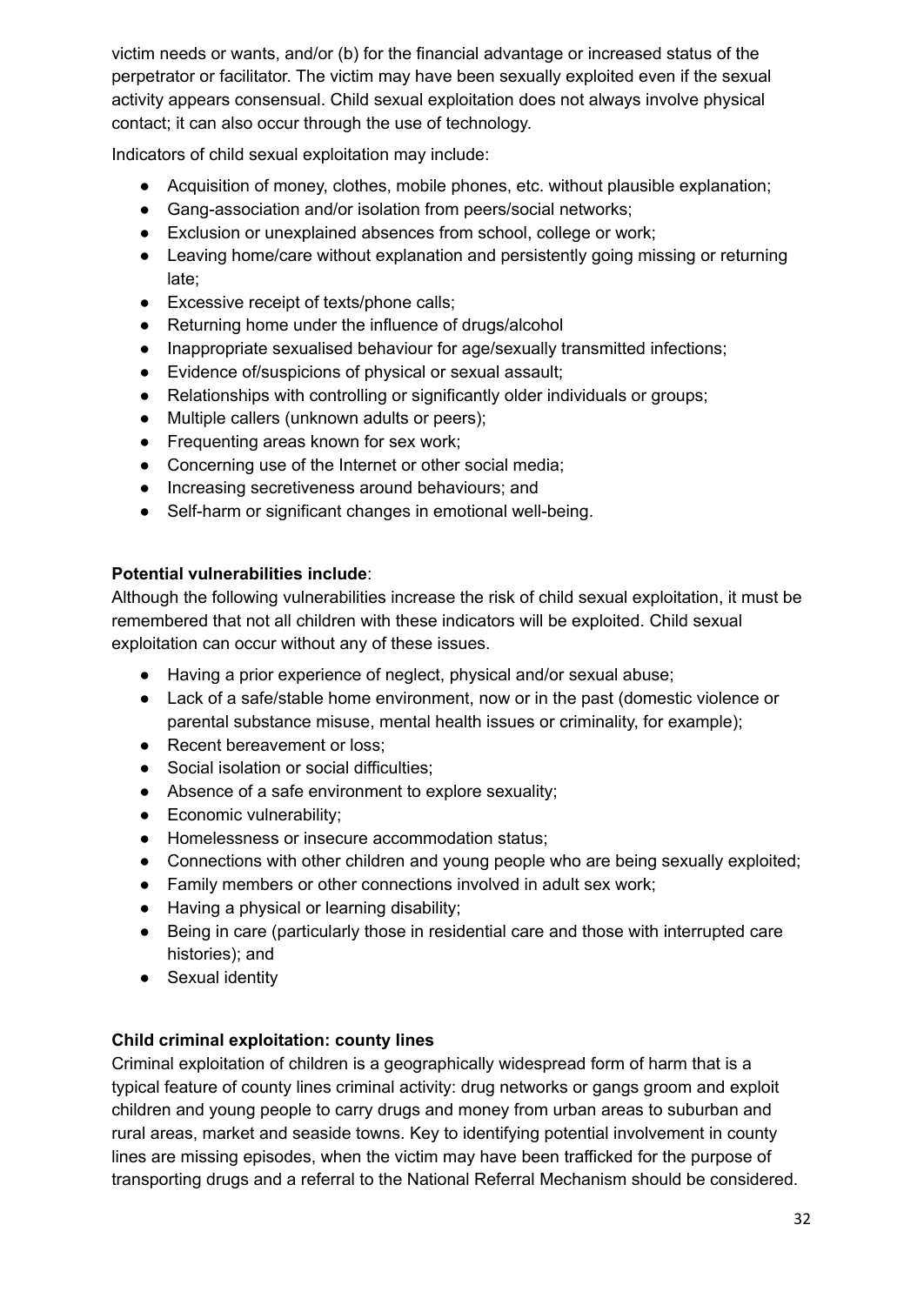Like other forms of abuse and exploitation, county lines exploitation:

- can affect any child or young person (male or female) under the age of 18 years;
- can affect any vulnerable adult over the age of 18 years;
- can still be exploitation even if the activity appears consensual;
- can involve force and/or enticement-based methods of compliance and is often accompanied by violence or threats of violence;
- can be perpetrated by individuals or groups, males or females, and young people or adults; and
- is typified by some form of power imbalance in favour of those perpetrating the exploitation. Whilst age may be the most obvious, this power imbalance can also be due to a range of other factors including gender, cognitive ability, physical strength, status, and access to economic or other resources.

# **Contextual Safeguarding**

Contextual Safeguarding has been developed by Carlene Firmin at the University of Bedfordshire over the past six years to inform policy and practice approaches to safeguarding adolescents. Contextual Safeguarding is an approach to understanding, and responding to, young people's experiences of significant harm beyond their families. It recognises that the different relationships that young people form in their neighbourhoods, schools and online can feature violence and abuse. Parents and carers have little influence over these contexts, and young people's experiences of extra-familial abuse can undermine parent-child relationships.

Therefore children's social care practitioners need to engage with individuals and sectors who do have influence over/within extra-familial contexts, and recognise that assessment of, and intervention with, these spaces are a critical part of safeguarding practices. Contextual Safeguarding, therefore, expands the objectives of child protection systems in recognition that young people are vulnerable to abuse in a range of social contexts

<https://contextualsafeguarding.org.uk/about/what-is-contextual-safeguarding>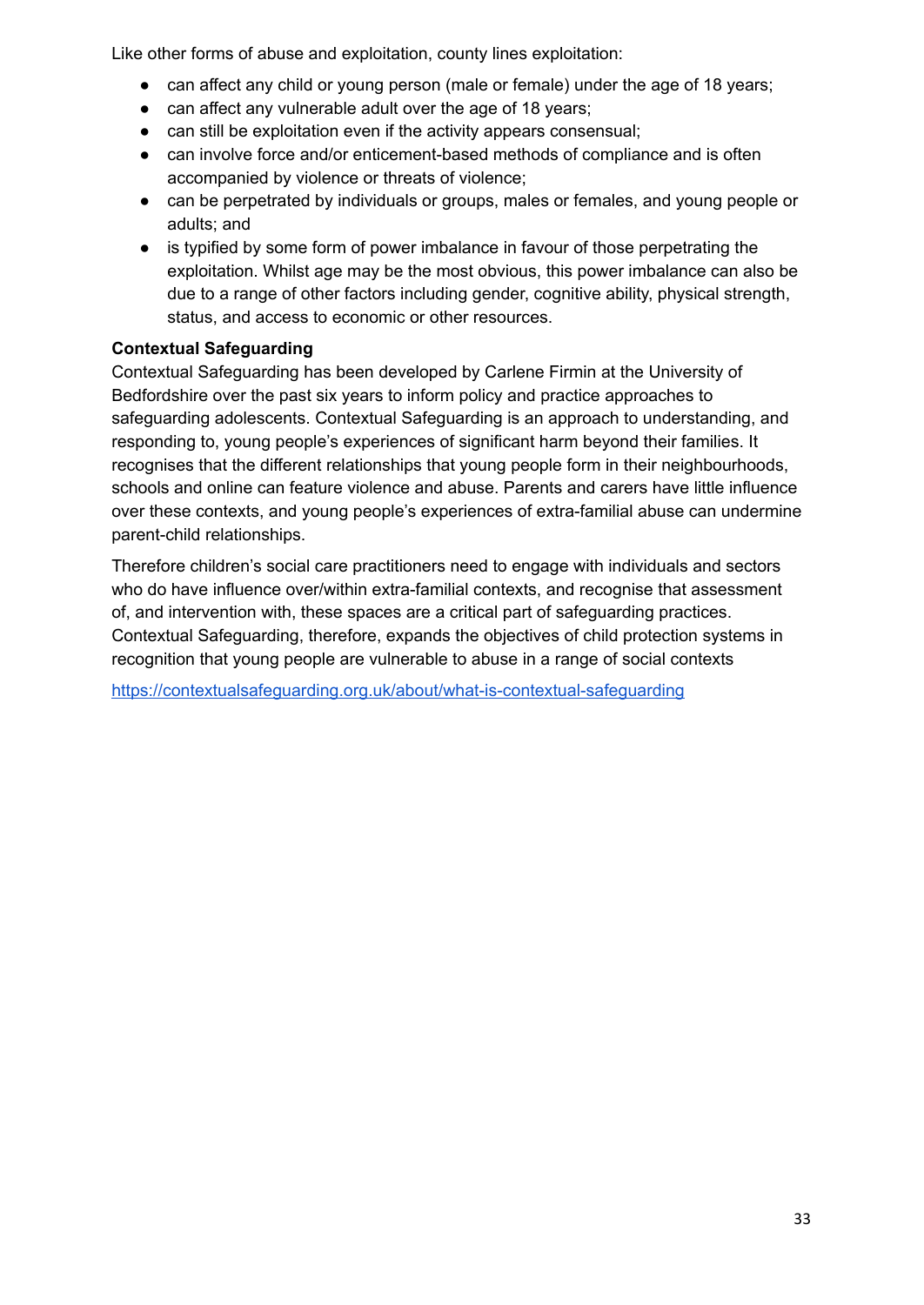# **APPENDIX B: Local Authority and NSSP contacts**

| <b>Advice Area</b>                                                                                                                         | <b>Contact</b>                              |
|--------------------------------------------------------------------------------------------------------------------------------------------|---------------------------------------------|
| Discussion about a CP or child welfare<br>referral and advice on the operation of<br>CP/Safeguarding Procedures, how to<br>refer and where | If this is a new contact then please ring:- |
|                                                                                                                                            | OneCall: 01670 536400                       |
|                                                                                                                                            | The online referral form (MARF)             |
|                                                                                                                                            | Forms (northumberland.gov.uk)               |
| Allegations against people working<br>with children                                                                                        | Carol Glasper (DO) 01670 623979             |
| Queries in relation to the model CP<br>policy for schools or related guidance                                                              | Carol Leckie 01670 622720                   |
| HR advice for schools                                                                                                                      | SchoolsHR@northumberland.gov.uk             |
| MAPPA – Risk Management re<br>individuals who may pose a risk to<br>children                                                               | Neil O'Toole                                |
|                                                                                                                                            | neil.o'toole@northumberland.gov.uk          |
| Monitoring/Quality Assurance re<br>operation of schools safeguarding<br>arrangements                                                       | Jane Walker 01670 622734                    |
|                                                                                                                                            | Or Carol Leckie 01670 622720                |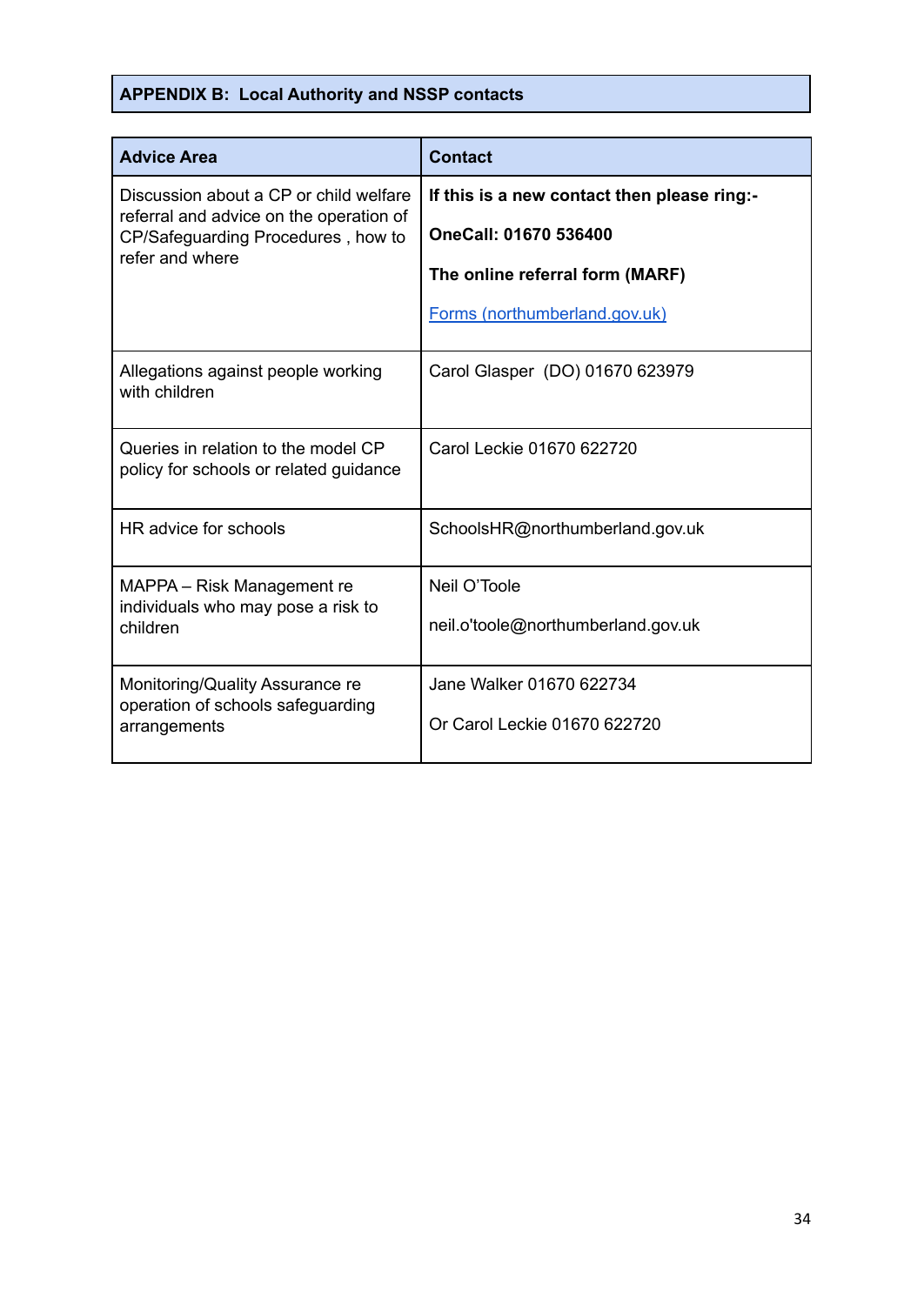# **APPENDIX C: Recording concerns - school procedures**

All teaching/administration staff have access to CPOMS. The link below provides further guidance on how to add an incident (cause for concern) to our CPOMS system

# <https://www.cpoms.co.uk/addinganincidentku/>

Any other staff including supply teachers, support staff, contractors, volunteers and catering staff should report concerns directly to our safeguarding DSL or Deputy DSL who will record the concern via CPOMS on their behalf.

# **Completing the Safeguarding and Child Protection concern/incident**

This information is intended to be used, alongside the concern/incident form, to support staff with the recording of safeguarding and child protection concerns/incidents.

Have you remembered to include:-

- 1. What is it that you have seen/heard/noticed which concerns you?
	- a. Remember if you have noticed a mark on the pupil, it is really important to complete an attached body map, giving an indication of the shape, size and location of the mark.
- 2. Clear and factual information about what you have seen/heard/noticed?
	- a. If you have included your opinion in your report, have you made it clear that this is your opinion?
- 3. Full names of those involved and where possible, reference to staff roles?
- 4. Why does what you have seen/heard/noticed concerns you?
	- a. What are you worried will happen if this concern/incident is not responded to?
- 5. Any actions you have already taken?
- 6. Whether you have spoken to parents/carers about the concern/incident?
	- a. Remember, you may need to seek advice from a member of the safeguarding team if you are unsure about whether speaking to the parent may increase the risk to the pupil.
	- b. If the parent is the alleged perpetrator you must always seek advice from the Safeguarding Team before speaking to the parent/carer.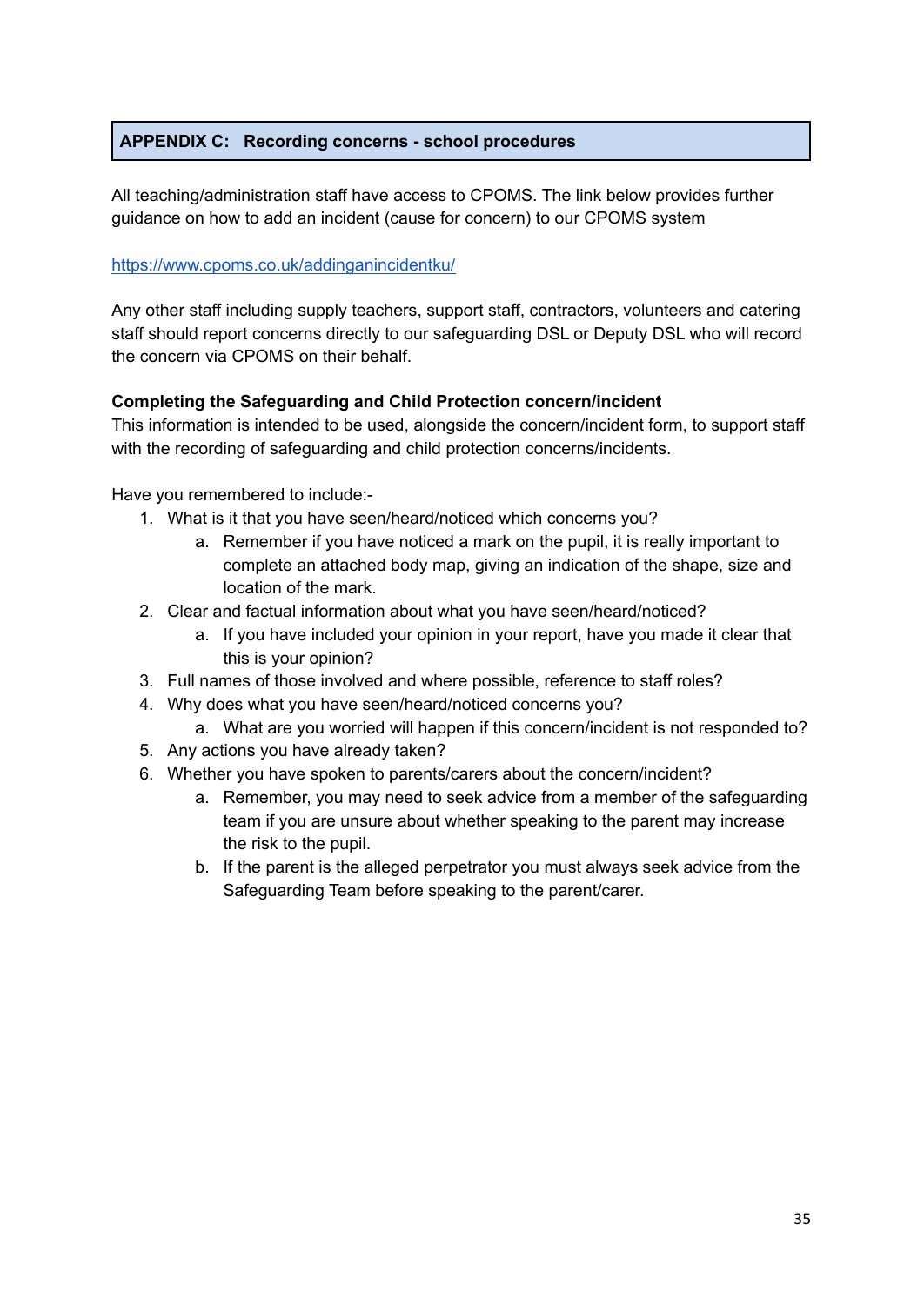# **APPENDIX D Raising safeguarding concerns about a child**

# **\* Please note national good practice guidance is shown on page 17 of Keeping Children Safe In Education 2021**

Safeguarding concerns arise from information which indicates that a child has or may have been affected by:

- Behaviour that has harmed (or may have harmed) a child(ren)
- Been exposed to criminal activities that could or have caused harm to a child(ren)

If a student discloses an incident to you, explain to the child that you will share this information with a senior member of staff in order to help them.

- 1. Listen carefully to and take seriously what the child is saying
- 2. Reassure the child who has made the disclosure to you and say that they have done the right thing and assure them that you believe them
- 3. Give the child time to talk, but do not probe or ask leading questions.
- 4. Investigation is not your responsibility
- 5. Do not promise to keep secrets or keep it confidential
- 6. All allegations of harm or potential harm must be acted upon
- 7. Do not confront the person subject to the allegation
- 8. Record what has been said as soon as possible after the conversation and ensure that a Designated Safeguarding Lead (DSL) is notified immediately.
	- a. DSL Lyn Robinson
	- b. Deputy DSL Jim Balkwill

As soon as you can, complete a cause for concern Incident form via CPOMs. Make sure you identify staff who should be alerted to the incident report, i.e. DSL and Deputy DSL.

If you are noting bruising or marks, be sure to include the size, quantity and colour of the bruising or marks.

# **Ensure your referral has been received (either verbal acknowledgement or electronic confirmation)**

The DSL will proceed with the matter and should inform you of any appropriate next steps.

If you do not hear from a DSL within 24 hours, please make contact with them.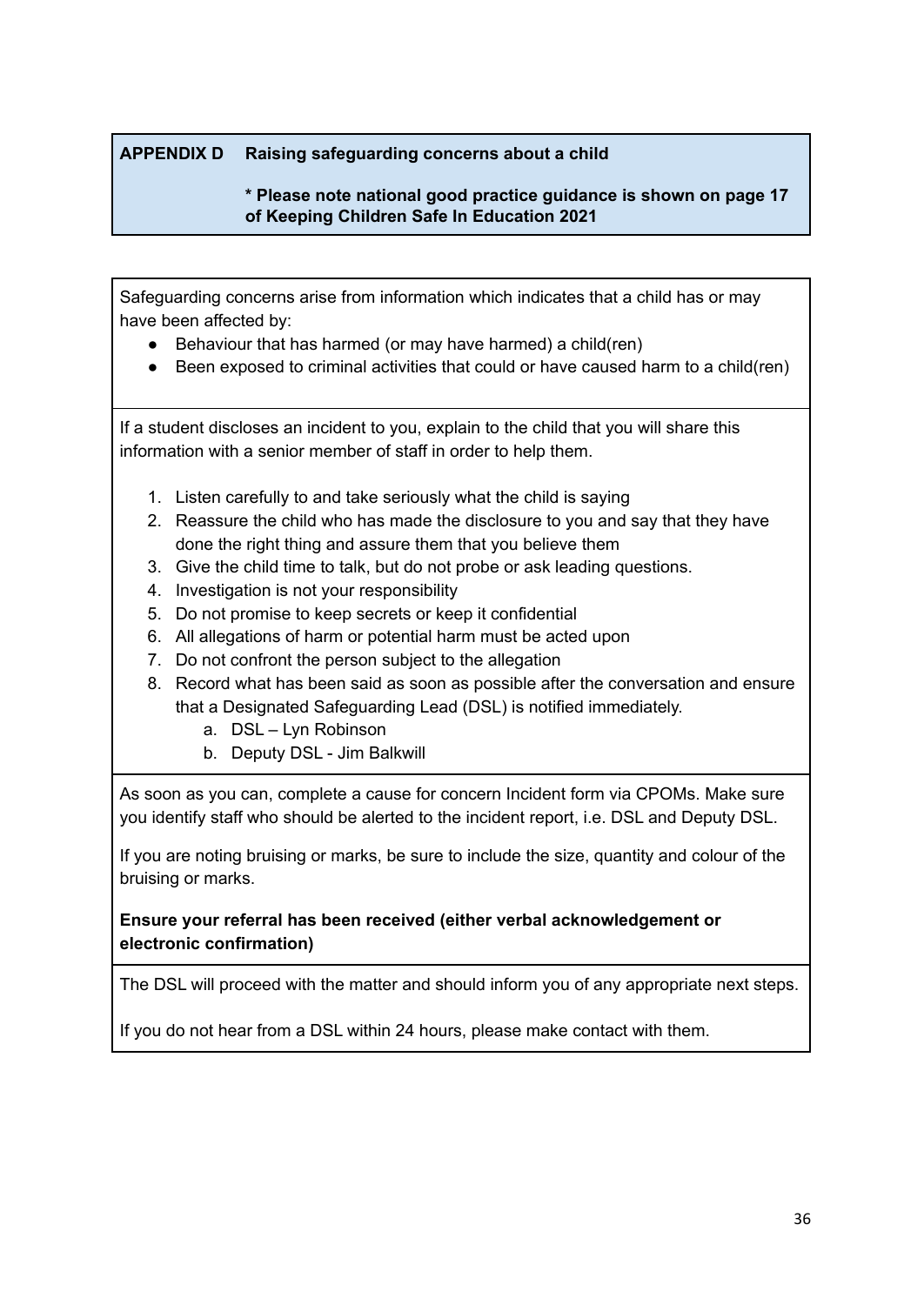### **APPENDIX E: Dealing with sexual violence and sexual harassment**

In line with the latest guidance those responsible for governance will ensure that the school has;

- 1. procedures to minimise the risk of peer-on-peer abuse;
- 2. the systems in place (which are well promoted, easily understood and easily accessible) for children to confidently report abuse, knowing their concerns will be treated seriously;
- 3. how allegations of peer-on-peer abuse will be recorded, investigated and dealt with;
- 4. clear processes as to how victims, perpetrators and any other children affected by peer-on-peer abuse will be supported;
- 5. a recognition that even if there are no reported cases of peer-on-peer abuse, such abuse may still be taking place and is simply not being reported;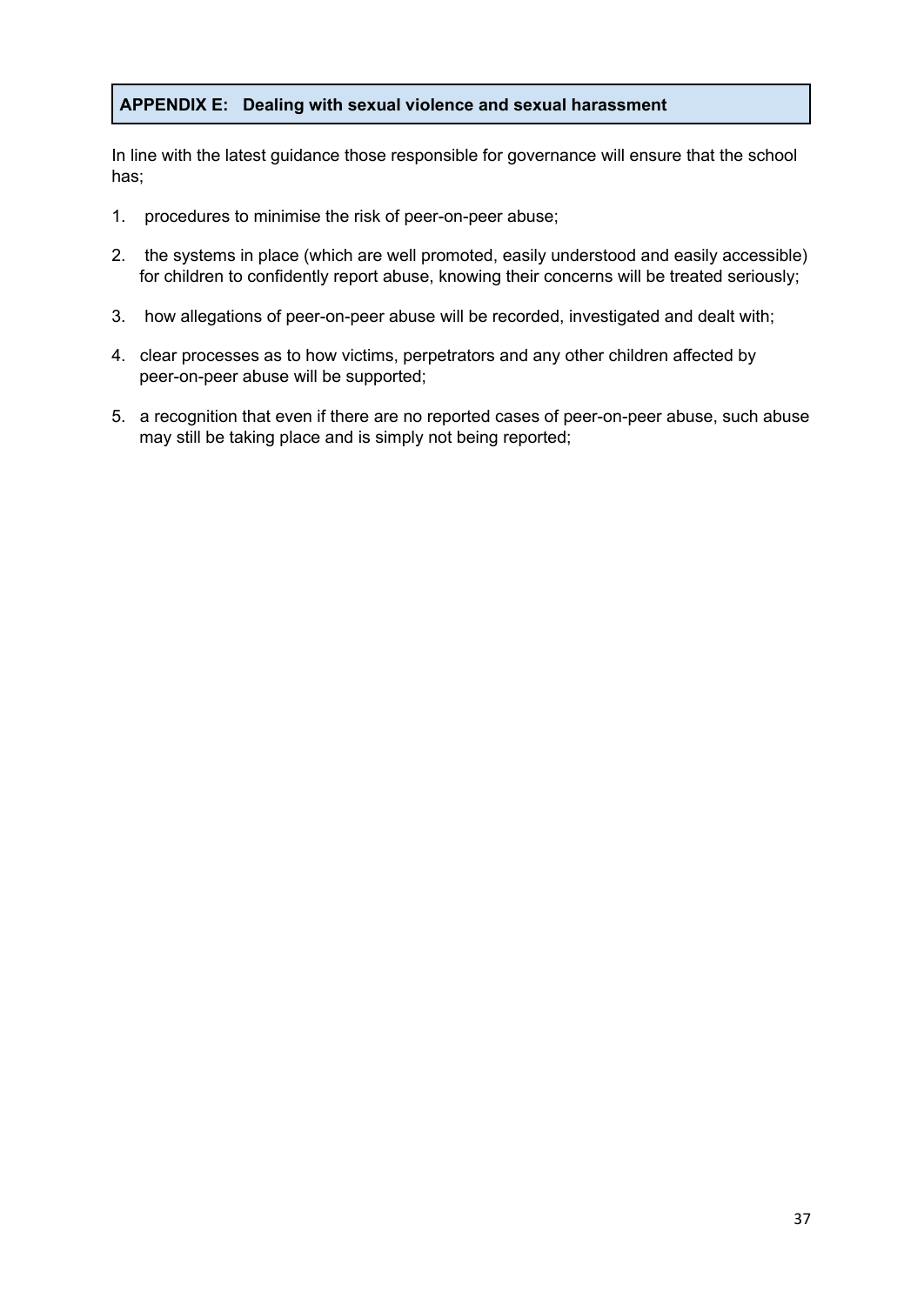# **APPENDIX F: Standards for effective child protection practice in schools**

A school should measure its standards with regard to safeguarding against the expectations of the Ofsted Framework and Ofsted Inspecting [Safeguarding](https://www.gov.uk/government/publications/inspecting-safeguarding-in-early-years-education-and-skills) Guidance and the arrangements of the Northumberland Strategic Safeguarding Partnership

#### <https://www.proceduresonline.com/northumberlandcs/index.html>

In best practice, schools:

- 1. Operate safe recruitment practices including ensuring appropriate DBS and reference checks are undertaken according to DfE guidance on safer recruitment, including the maintenance of a single central register of all staff (including volunteers) with DBS numbers and training record;
- 2. Have an ethos in which children feel secure, their viewpoints are valued, and they are encouraged to talk and are listened to;
- 3. Provide suitable support and guidance so that pupils have a range of appropriate adults to whom they can turn if they are worried or in difficulty;
- 4. Work with parents to build an understanding of the school's responsibility to ensure the welfare of all children and a recognition that this may occasionally require children to be referred to investigative agencies as a constructive and helpful measure;
- 5. Are vigilant in cases of suspected child abuse, recognising the signs and indicators, have clear procedures whereby teachers report such cases to senior staff and are aware of local procedures so that information is effectively passed on to the relevant professionals;
- 6. Monitor children who have been identified as at risk, keeping*, in a secure place*, clear records of pupils' progress, maintaining sound policies on confidentiality, providing information to other professionals, submitting reports to case conferences and attending case conferences;
- 7. Provide and support child protection updates regularly to school staff and in particular to designated teachers every two years to ensure their skills and expertise are up to date;
- 8. Contribute to an inter-agency approach to child protection by developing effective and supportive liaison with other agencies;
- 9. Use the curriculum to raise pupils' awareness and build confidence so that pupils have a range of contacts and strategies to ensure their own protection and understand the importance of protecting others, taking into account sex and relationships guidance;
- 10. Provide clear policy statements for parents, staff and children and young people on this and on both positive behaviour policies and the school's approach to bullying;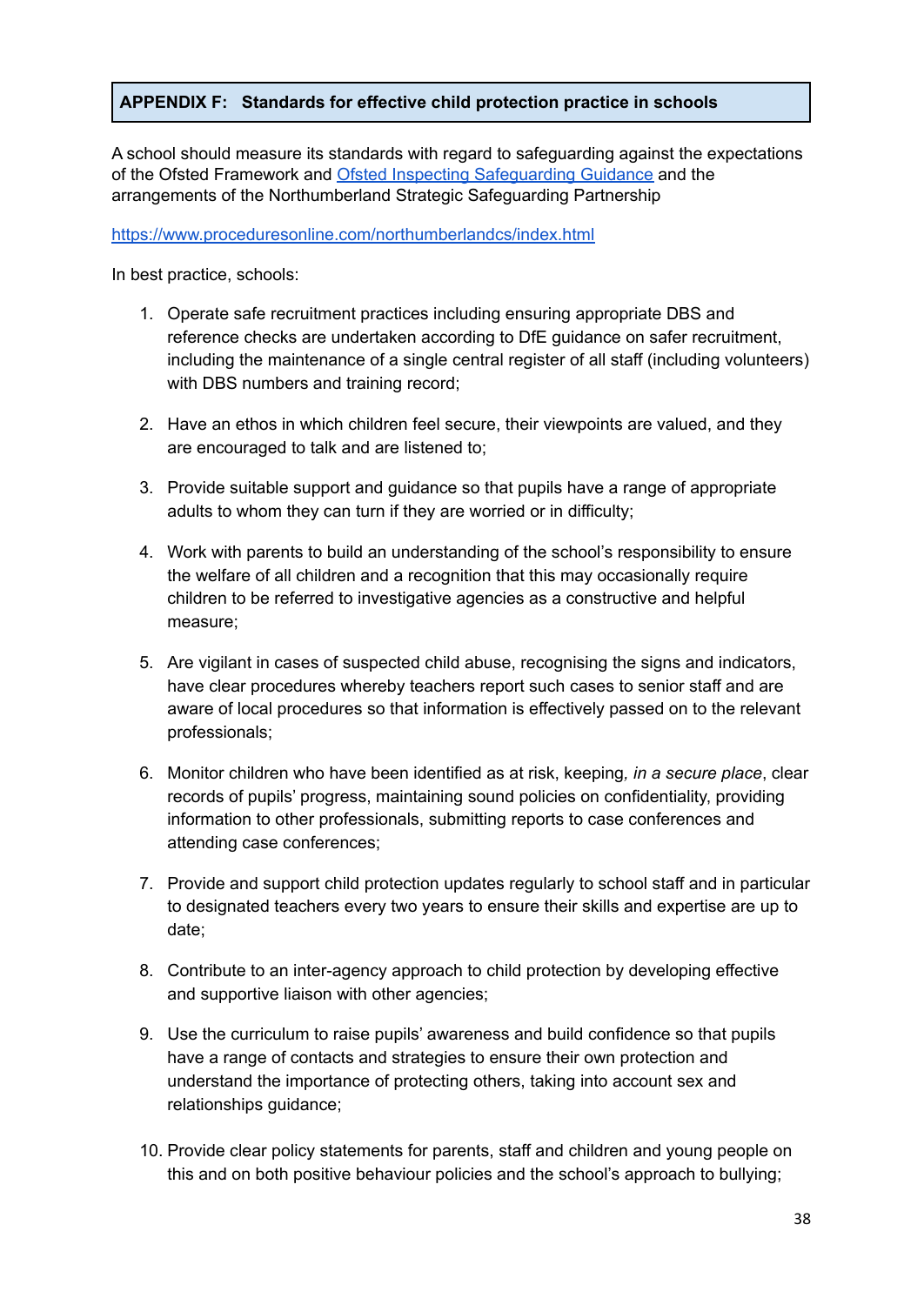- 11. Have a clear understanding of the various types of bullying physical, verbal and indirect, and act promptly and firmly to combat it, making sure that pupils are aware of the school's position on this issue and who they can contact for support;
- 12. Take particular care that pupils with additional needs in mainstream and special schools, who may be especially vulnerable to abuse, are supported effectively with particular attention paid to ensuring that those with communication difficulties are supported to express themselves to a member of staff with appropriate communicative skills;
- 13. Have a clear policy about the handling of allegations of abuse by members of staff, ensuring that all staff are fully aware of the procedures and that they are followed correctly at all times, using the guidance
- 14. Have a written whole school policy, produced, owned and regularly reviewed by schools staff and which clearly outlines the school's position and positive action in respect of the aforementioned standards.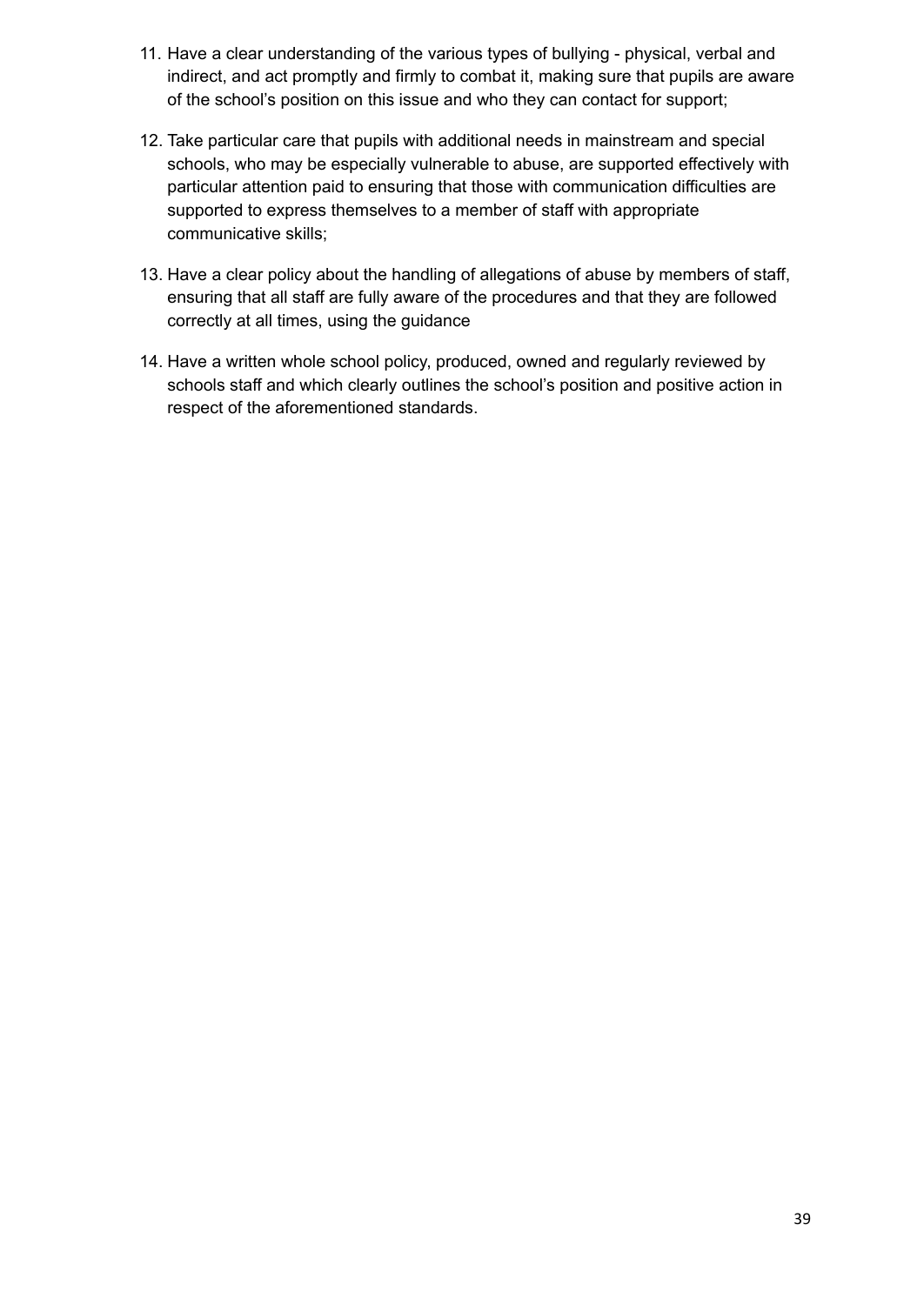### **Appendix G: Frequently Asked Questions**

### **What do I do if I hear or see something that worries me?**

- *● Report to the designated safeguarding lead or head teacher. Please remember all reports must be recorded, reporting verbally is not enough*
- *● If that is not possible, telephone Children's Services (OneCall 01670 536400) as quickly as possible. (In an emergency call 999 for the police)*

### **What are my responsibilities for child protection?**

- *● To know the name of your designated safeguarding lead and who to contact if they are not available*
	- *○ Lyn Robinson (DSL)*
	- *○ Jim Balkwill (Deputy DSL)*
	- *○ Kieran Mcgrane (Headteacher)*
- *● To respond appropriately to a child and ensure the child/young person knows you are taking their concerns seriously*
- *● To report to the Designated Safeguarding Lead or directly to Social Care if that is not possible*
- *● To record your concerns, using CPOMS*
- *● Don't do nothing*

### **Can I go find someone else to listen?**

*● No! You should never stop a child who is freely recalling significant events.*

### **Can I promise to keep a secret?**

*● No! The information becomes your responsibility to share in order to protect. As an adult, you have a duty of care towards a child or young person*

### **Can I ask the child questions?**

- *● No! Nor can you make judgements or say anything about the alleged abuser; it may be construed as contriving responses.*
- *● You can ask a child to repeat a statement.*

### **Do I need to write down what was said?**

*● YES - as soon as possible, exactly what was said. Use CPOMS and make sure you date and sign your paper record.*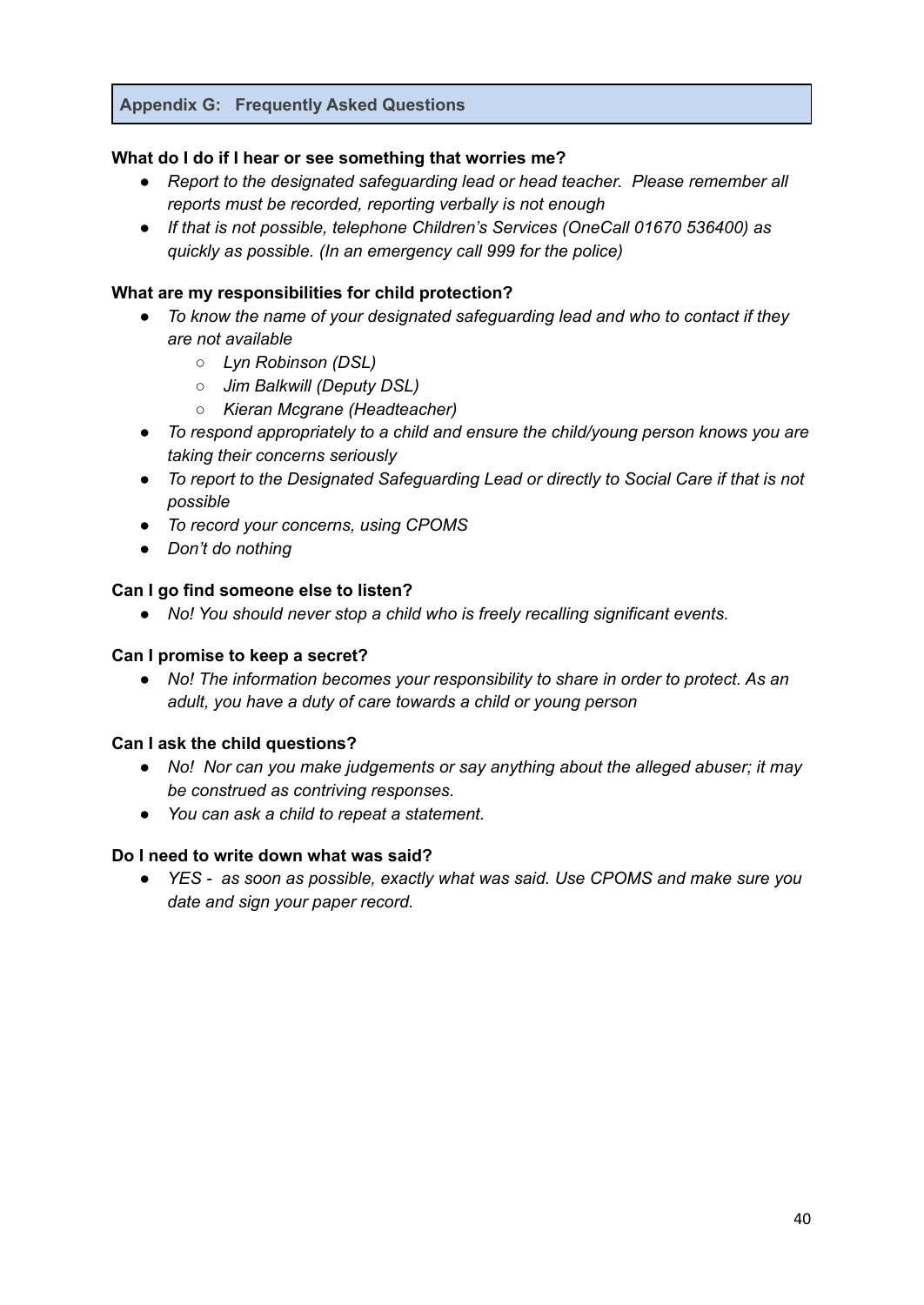### **Appendix H: E-safety Social Media Guidance**

Northumberland Safeguarding Board Procedures can be found at the following link [-](https://www.proceduresonline.com/nesubregion/p_esafety_abuse_dig_media.html) E-Safety: Children Exposed to Abuse through the Digital Media [\(proceduresonline.com\)](https://www.proceduresonline.com/nesubregion/p_esafety_abuse_dig_media.html)

Access to further guidance and information can be found here; [http://www.gov.uk/government/publications/sharing-nudesand-semi-nudes-advice-for-educati](http://www.gov.uk/government/publications/sharing-nudesand-semi-nudes-advice-for-education-settings-working-with-children-and-young-people) [on-settings-working-with-children-and-young-people](http://www.gov.uk/government/publications/sharing-nudesand-semi-nudes-advice-for-education-settings-working-with-children-and-young-people)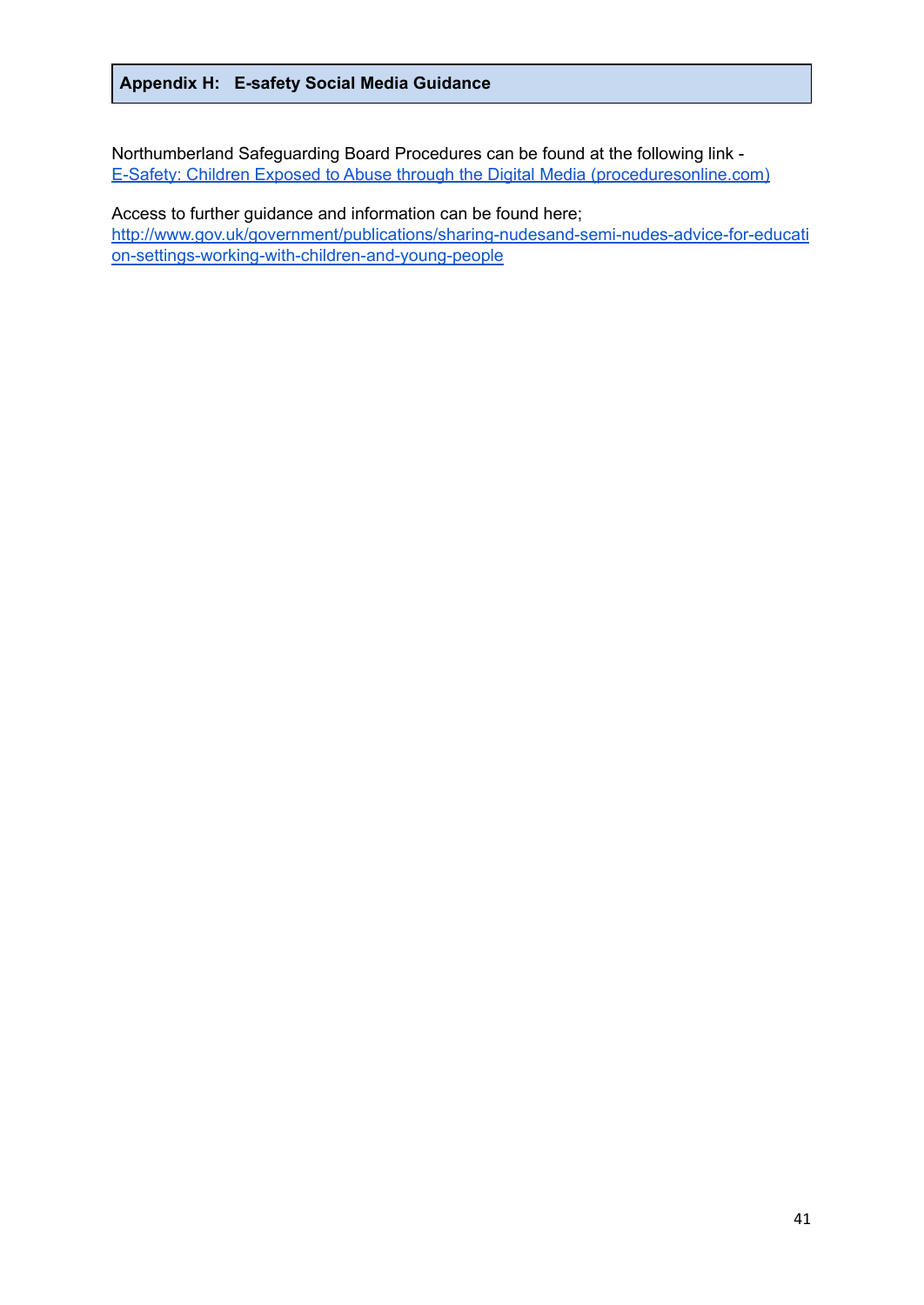# **Appendix I: Dealing with allegations against people who work with children including low-level concerns**

#### **Allegations or concerns about an adult working in the school whether as a teacher, supply teacher, other staff, volunteers or contractors**

We recognise the possibility that adults working in the school may harm children, including governors, volunteers, supply teachers and agency staff.

Any concerns about the conduct of other adults in the school should be taken to the headteacher without delay; any concerns about the headteacher should go to the Chair of Academy Committee who can be contacted by [email: [phs@ponthigh.org.uk](mailto:phs@ponthigh.org.uk) ]

Any concerns about the conduct of a member of staff, supply teachers, volunteers or contractors should be reported to the headteacher.

Concerns may come from various sources, for example, a suspicion; complaint; or disclosure made by a child, parent or other adult within or outside of the organisation; or as a result of vetting checks undertaken.

The headteacher has to decide whether the concern is an allegation or low-level concern.

The term 'low-level' concern does not mean that it is insignificant, it means that the behaviour towards a child does not meet the threshold for referral to the Local Authority Designated Officer (LADO) (see below).

#### **Allegations**

It is an allegation if the person\* has:

- behaved in a way that has harmed a child, or may have harmed a child and/or;
- possibly committed a criminal offence against or related to a child and/or;
- behaved towards a child or children in a way that indicates he or she may pose a risk of harm to children; and/or
- behaved or may have behaved in a way that indicates they may not be suitable to work with children (also includes behaviour outside the school).

(\*Person could be anyone working in the school or a college that provides education for children under 18 years of age, including supply teachers, volunteers and contractors.)

Allegations should be reported to the LADO 'without delay'.

Before contacting the LADO, schools and colleges should conduct basic enquiries in line with local procedures to establish the facts to help them determine whether there is any foundation to the allegation, being careful not to jeopardise any future police investigation.

The LADO's role is not to investigate the allegation, but to ensure that an appropriate investigation is carried out, whether that is by the police, children's social care, the school or college, or a combination of these.

#### **Low-level Concerns**

Concerns may be graded Low-level if the concern does not meet the criteria for an allegation; and the person\* has acted in a way that is inconsistent with the staff code of conduct, including inappropriate conduct outside of work.

Example behaviours include, but are not limited to: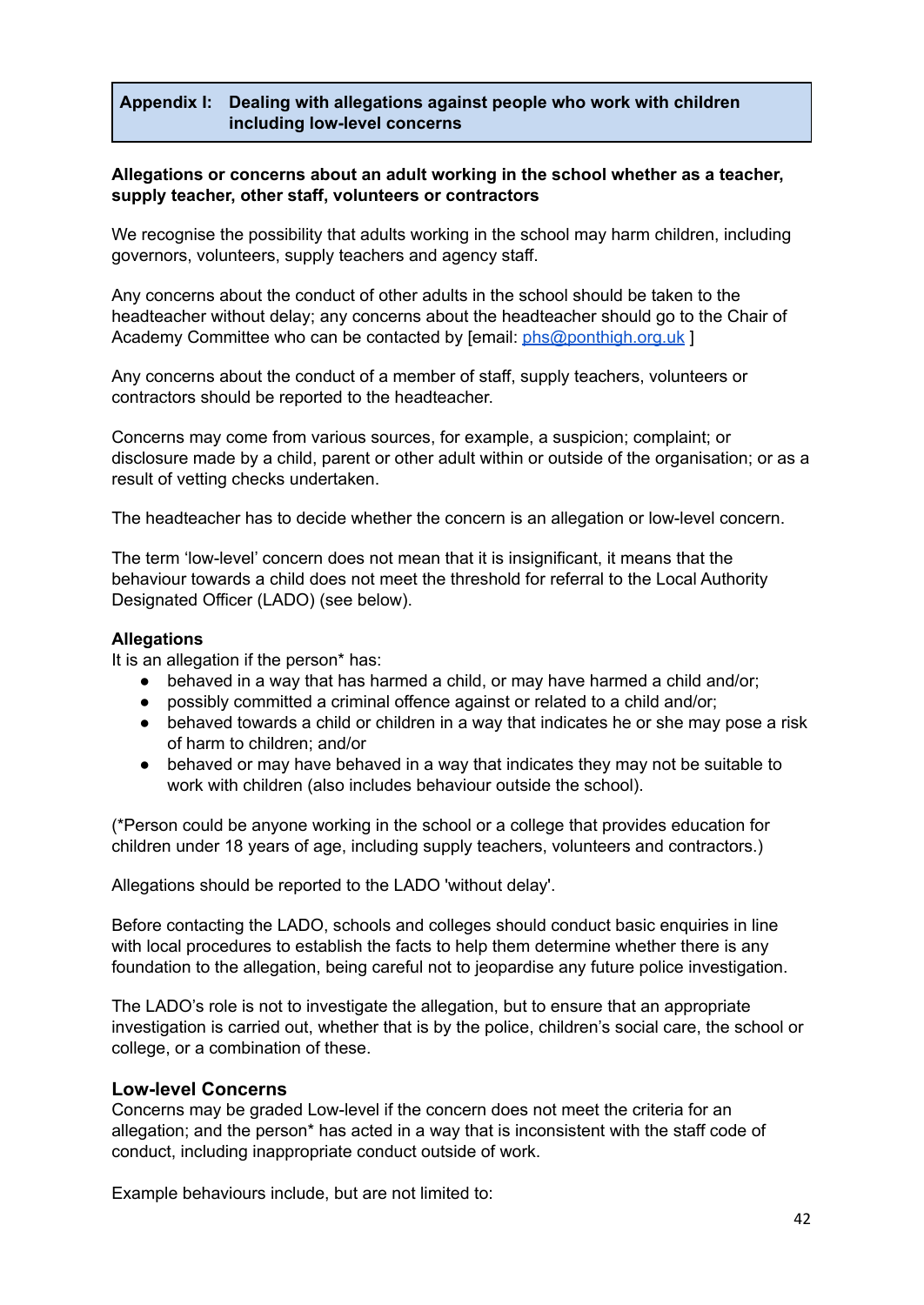- being over friendly with children;
- having favourites;
- taking photographs of children on their mobile phone;
- engaging with a child on a one-to-one basis in a secluded area or behind a closed door; or,
- using inappropriate sexualised, intimidating or offensive language.

If the concern has been raised via a third party, the headteacher should collect as much evidence as possible by speaking:

- directly to the person who raised the concern, unless it has been raised anonymously;
- to the individual involved and any witnesses.

Reports about supply staff and contractors should be notified to their employers, so any potential patterns of inappropriate behaviour can be identified.

Staff should be encouraged and feel confident to self-refer, where, for example, they have found themselves in a situation which could be misinterpreted, might appear compromising to others, and/or on reflection they believe they have behaved in such a way that they consider falls below the expected professional standards.

Low-level concerns should be recorded in writing, including:

- name\* of individual sharing their concerns
- details of the concern
- context in which the concern arose
- action taken

(\* if the individual wishes to remain anonymous then that should be respected as far as reasonably possible)

Records must be kept confidential, held securely and comply with the Data Protection Act 2018. Schools and colleges should decide how long they retain such information, but it is recommended that it is kept at least until the individual leaves their employment.

Records should be reviewed so that potential patterns of concerning, problematic or inappropriate behaviour can be identified.

If a concerning pattern of behaviour is identified and now meets the criteria for an allegation, then the matter should be referred to the LADO.

The records' review might identify that there are wider cultural issues within the school or college that enabled the behaviour to occur. This might mean that policies or processes could be revised or extra training delivered to minimise the risk of it happening again.

# **What is a Designated Officer or DO?**

The role of the DO was initially set out in the HM Government guidance Working Together to Safeguard Children 2010 and continues in Working Together 2018.

The DO works within Children's Services and should be alerted to all cases in which it is alleged that a person who works with children has:

- behaved in a way that has harmed, or may have harmed, a child
- possibly committed a criminal offence against children, or related to a child
- behaved towards a child or children in a way that indicates s/he is unsuitable to work with children.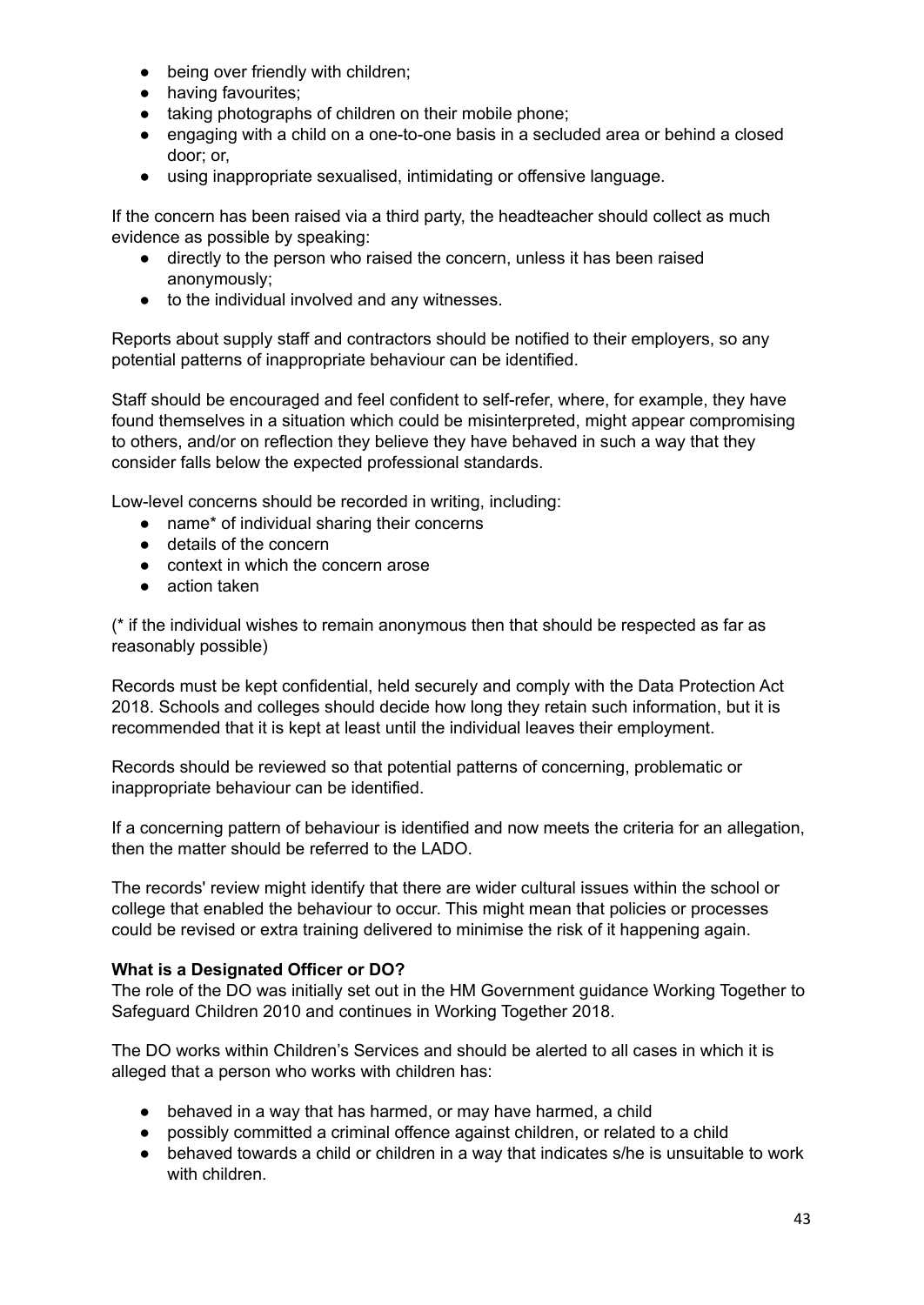This role applies to paid, unpaid, volunteer, casual, agency and self‐employed workers and all adults outside the school workforce. They capture concerns, allegations or offences; this can include concerns about their own personal life, e.g incidents of domestic violence or child protection concerns relating to their own family.

If there is an allegation against the Headteacher then concerns should be reported directly to the Chair of Academy Committee and DO.

The DO is involved from the initial phase of the allegation through to the conclusion of the case. They will provide advice, guidance and help to determine whether the allegation sits within the scope of the procedures. **Schools should seek advice from the DO as soon as an allegation is made.**

The DO coordinates information-sharing with the right people and will also monitor and track any investigation, with the aim to resolve it as quickly as possible – The DO for Northumberland is **Carol Glasper**

Carol.Glasper@northumberland.gov.uk

#### **lado@northumberland.gov.uk 01670 623979**

Microsoft Word - Flow Chart (1) [\(northumberland.gov.uk\)](https://www.northumberland.gov.uk/NorthumberlandCountyCouncil/media/Child-Families/Safeguarding/LADO-referral-process-flow-chart-March-21.pdf)